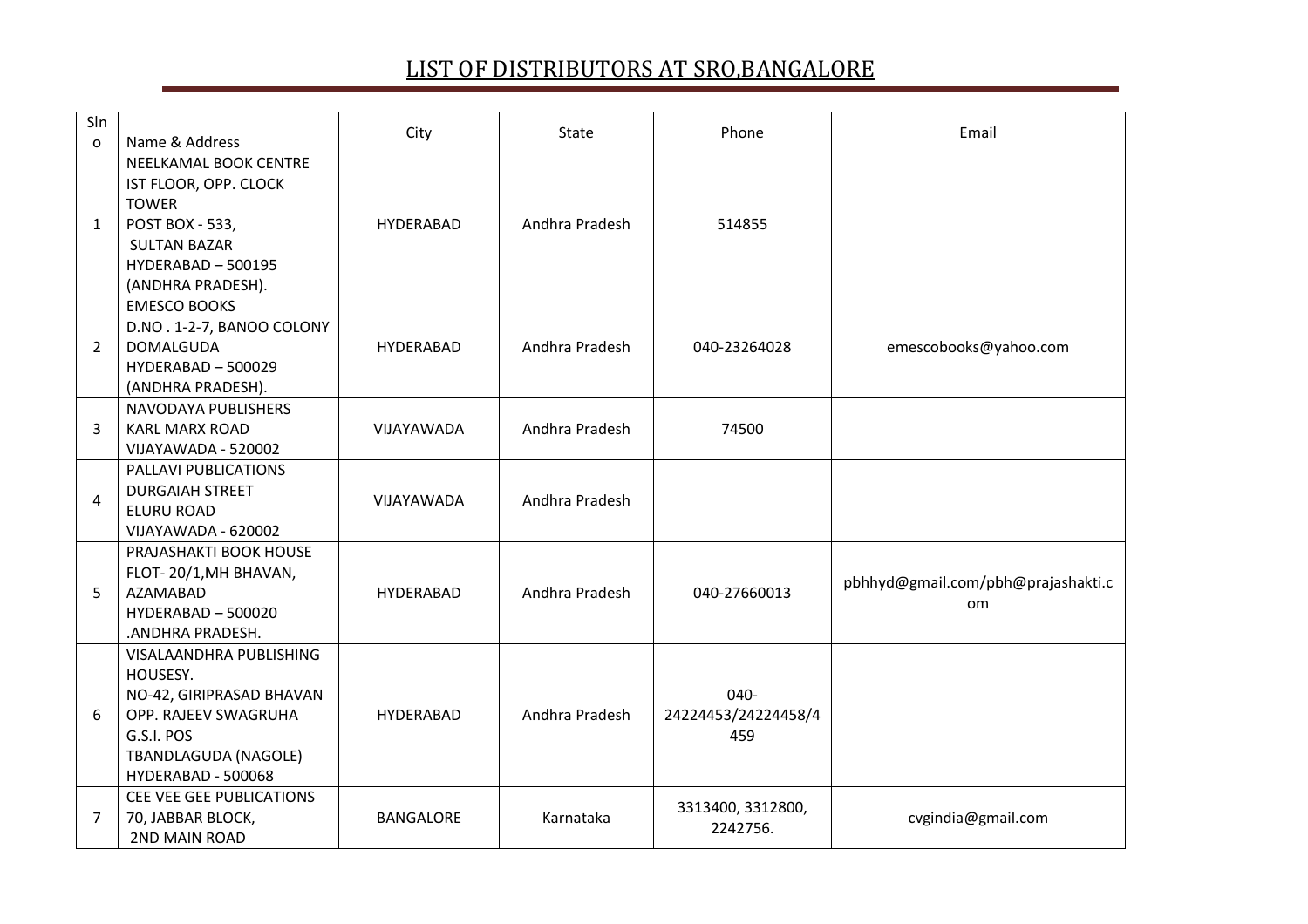|    | VYALIKAVAL<br>BANGALORE - 560003.                                                                                                                    |                  |           |                                 |                        |
|----|------------------------------------------------------------------------------------------------------------------------------------------------------|------------------|-----------|---------------------------------|------------------------|
| 8  | <b>CHETHANA BOOK HOUSE</b><br>N.S. ROAD<br>,MYSORE-570024                                                                                            | <b>MYSORE</b>    | Karnataka | Shop-26631, Res-<br>31920,35494 |                        |
| 9  | <b>GEETHA BOOK HOUSE</b><br>PBULICATION DIVISION<br>K.R. CIRCLE<br>MYSORE - 570001.                                                                  | <b>MYSORE</b>    | Karnataka | 4 33 5 89                       |                        |
| 10 | HIGGIONBOTHMS, - B,LORE<br>68 M G ROAD<br>BANGALORE - 560001.                                                                                        | <b>BANGALORE</b> | Karnataka |                                 |                        |
| 11 | <b>KANNADA BOOK DEPOT</b><br><b>ASHWANI COMPLEX</b><br><b>STATION ROAD</b><br>RAICHUR - 684101.                                                      | <b>RAICHUR</b>   | Karnataka |                                 |                        |
| 12 | MAHALAKSHMI ENTERPRISES<br>NO: 66 6TH MAIN 4TH BLOCK<br>RAJAJI NAGAR<br><b>BANGALORE - 560010.</b>                                                   | <b>BANGALORE</b> | Karnataka | 080-3357433                     |                        |
| 13 | MIT ASSOCIATES PVT LTD<br><b>GURUKRUPA MANSION</b><br>S44, NAGAPPA<br><b>STREETSWASTIK CIRCLE</b><br><b>BANGALORE -</b><br>560020(KARNATAKA).        | <b>BANGALORE</b> | Karnataka | 368162                          |                        |
| 14 | NAVAKARNATAKA<br>PUBLICATIONS (P) LTD.<br>NO-1 & 2, EMBASSY CENTRE<br><b>CRESCENT ROAD</b><br>,K.P. EAST<br><b>BANGALORE -</b><br>560001(KARNATAKA). | <b>BANGALORE</b> | Karnataka | 22872385,<br>30578028/35        | navakarnataka@vsnl.com |
| 15 | <b>NEW BOOK HOUSE</b><br>NO: 3720/2 B, 15th MAIN                                                                                                     | DAVANGERE        | Karnataka | 08192-222479 / 08192-<br>224126 |                        |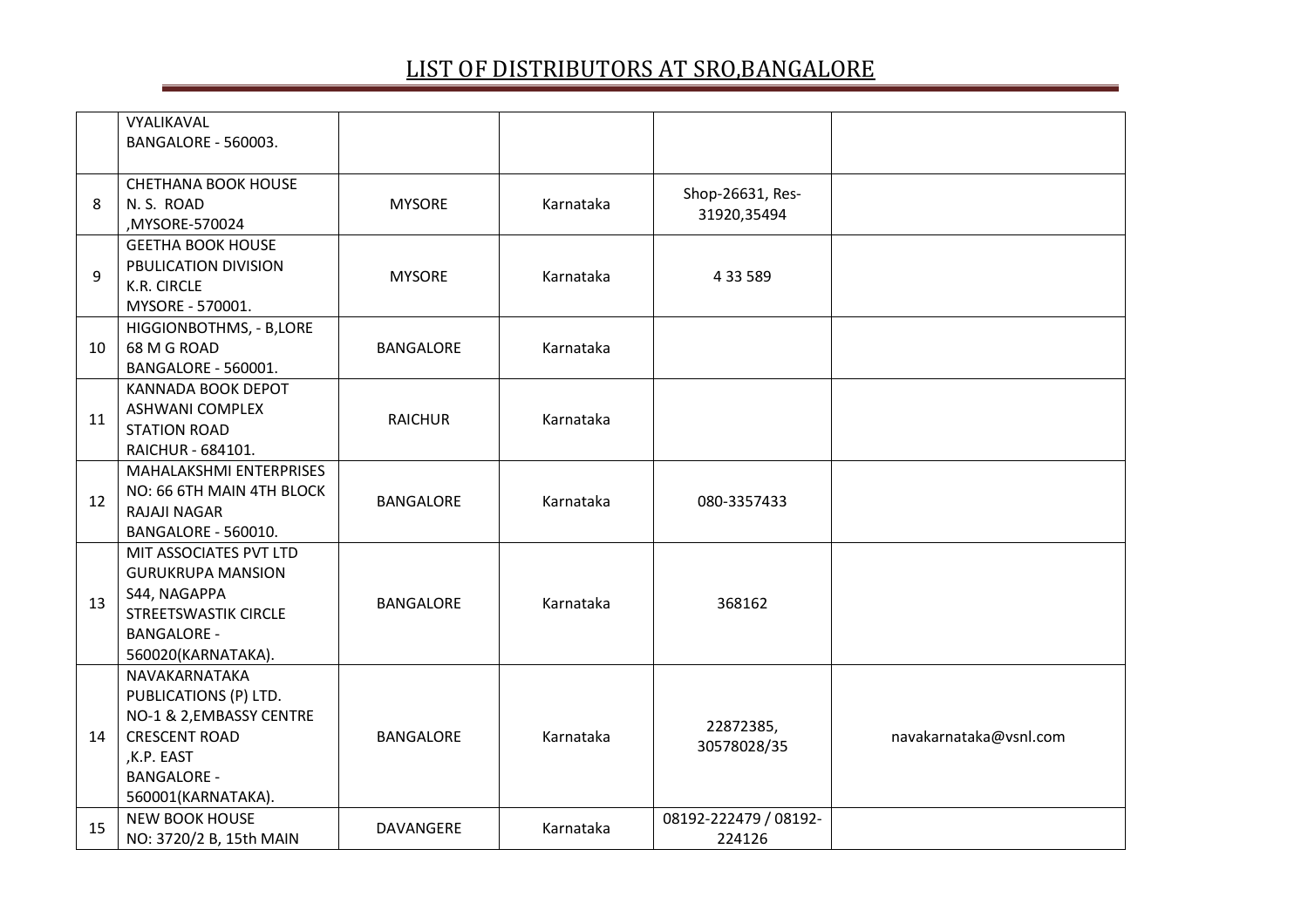|    | <b>END, 7TH CROSS</b><br><b>KUVEMPU NAGAR</b><br>NEAR OLD R.T.O. STOP<br>,BIET COLLEGE ROAD,<br>M.C.C. "B" BLOCK    |                       |           |                          |                                              |
|----|---------------------------------------------------------------------------------------------------------------------|-----------------------|-----------|--------------------------|----------------------------------------------|
|    | DAVANGERE - 577004.                                                                                                 |                       | Karnataka |                          |                                              |
| 16 | PUTTANI VIGNANA<br><b>SAPNA BOOK HOUSE</b>                                                                          |                       |           |                          |                                              |
| 17 | <b>3RD MAIN ROAD</b><br><b>GANDHI NAGAR</b><br>BANGALORE - 560009                                                   | <b>BANGALORE</b>      | Karnataka | 40114455, 40114433       | acc.sapna@gmail.com,info@sapnaonlin<br>e.com |
| 18 | <b>ACADEMIC BOOK HOUSE</b><br>PRESS ROAD<br>PULIMOODU JUNCTION<br>THIRUVANATHAPURAM -<br>695001.                    | THIRUVANATHAPUR<br>AM | Kerala    | 333349,                  |                                              |
| 19 | <b>CURRENT BOOKS</b><br>(KOTTAYAM)<br>ADMN. OFFICE: RAILWAY<br><b>STATION ROAD</b><br>KOTTAYAM -<br>686001(KERALA). | KOTTAYAM              | Kerala    |                          | ceo@dcbooks.com                              |
| 20 | D C BOOKSD C KIZHAKEMURI<br>EDAM,<br><b>GOOD SHEPERD STREET</b><br>KOTTAYAM -<br>686001(KERALA).                    | <b>KOTTAYAM</b>       | Kerala    | 0481-2563114             | kssptcr@gamil.com                            |
| 21 | KERALA SASHTRA SAHITYA<br>PARISHATH<br>PARISHAT BHAVAN,<br><b>GURUVAYUR ROAD</b><br>THRISSUR - 680004.              | <b>THRISSUR</b>       | Kerala    | 0487-2381084,<br>2382813 |                                              |
| 22 | PAI & COMPANY<br>PAICO BUILDINGS,<br><b>JEW STREET</b>                                                              | <b>COCHIN</b>         | Kerala    | 361020                   |                                              |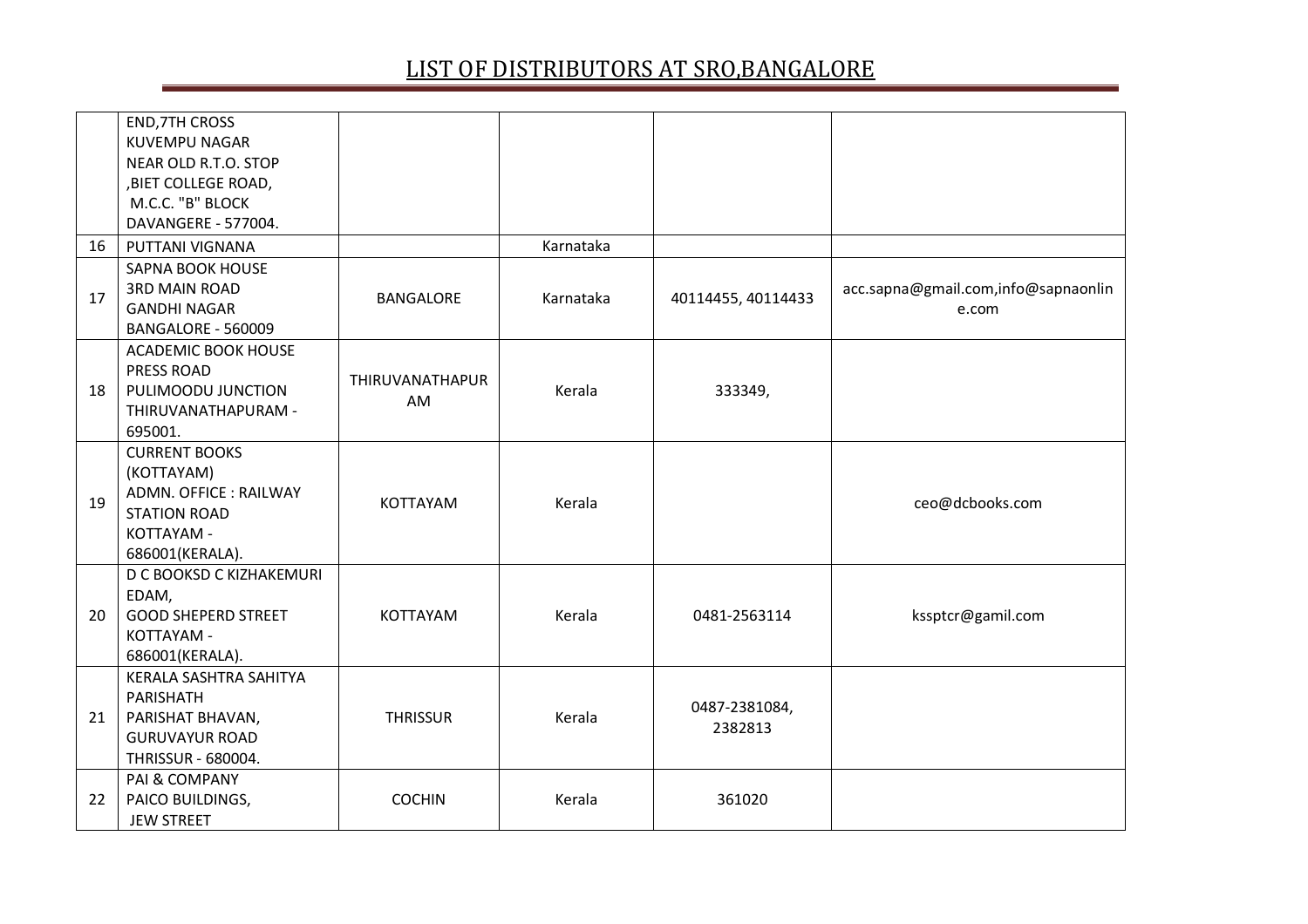|    | ERNAKULAM, COCHIN -<br>682035 (KERALA).                                                                                             |                |           |                                     |                                          |
|----|-------------------------------------------------------------------------------------------------------------------------------------|----------------|-----------|-------------------------------------|------------------------------------------|
| 23 | PRABHATH BOOK HOUSE<br>PRABHATH BUILDINGS<br><b>VANCHIYOOR</b><br>TRIVANDRUM -<br>695035(KERALA).                                   | TRIVANDRUM     | Kerala    | 71533                               | manoharne@gmail.com/tbsbook@vsnl.c<br>om |
| 24 | PUSTHAKA SALA<br>1ST FLOOR,<br>PKR CENTRE,<br>OPP. KSRTC<br>PATHANAMTHITTA - 689645                                                 | PATHANAMTHITTA | Kerala    | 04682223773                         | pusthakasalapost@gmail.com               |
| 25 | <b>TBS PUBLISHERS</b><br><b>DISTRIBUTORS</b><br>T B S BUILDING<br>G.H. ROAD<br>CALICUT - 673001(KERALA).                            | <b>CALICUT</b> | Kerala    | 0495-2720085                        |                                          |
| 26 | BHARATHI PUTHAKALAYAM<br>NO. 421, ANNA SALAI<br><b>TEYNAMPET</b><br>CHENNAI 600 018                                                 | <b>CHENNAI</b> | Tamilnadu | 044-24332424,<br>24332924, 24339024 | thamizhbooks@gmail.com                   |
| 27 | <b>BOOK LAND (CHENNAI)</b><br>NO. 12, G N CHETTY STREET<br><b>MYLAPORE</b><br>CHENNAI - 600004.                                     | <b>CHENNAI</b> | Tamilnadu |                                     |                                          |
| 28 | HIGGINBOTHAMS PVT LTD-<br><b>CHENNAI</b><br><b>HIGGINBOTHAMS LIMITED</b><br>NO-116, ANNA SALAI<br><b>CHENNAI- 600002</b>            | <b>CHENNAI</b> | Tamilnadu | 2852 2438, 28521843                 | higginbothams@vsnl.com                   |
| 29 | <b>INSTITUTE OF SOUTH INDIAN</b><br><b>STUDIES</b><br>NO-146, JANI JAN KHAN<br><b>ROAD</b><br><b>ROYAPETTAH</b><br>CHENNAI - 600014 | <b>CHENNAI</b> | Tamilnadu | 044-28482973                        | pavai123@yahoo.com                       |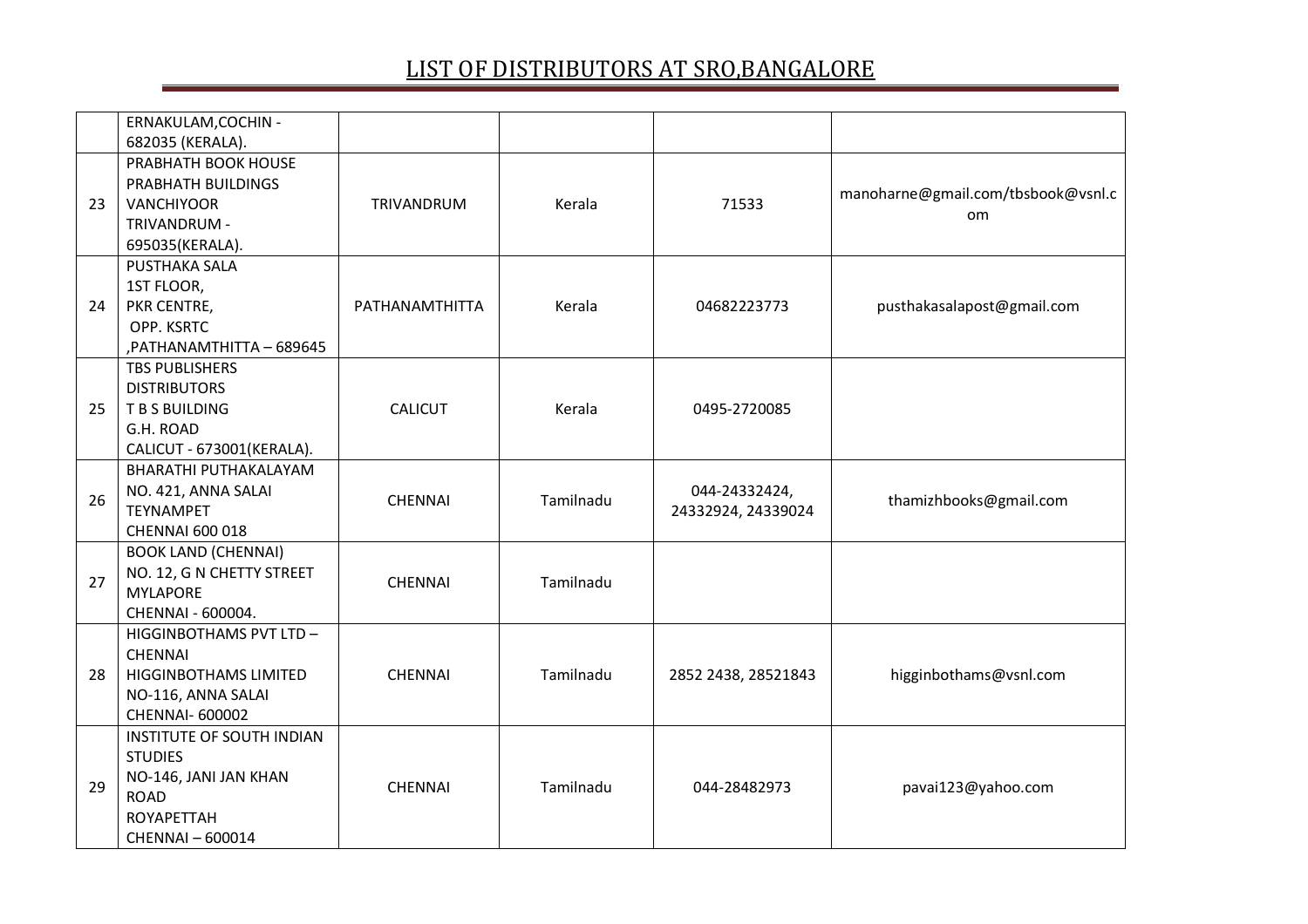|    | TAMILNADU                                                                                                      |                   |           |                                    |                      |
|----|----------------------------------------------------------------------------------------------------------------|-------------------|-----------|------------------------------------|----------------------|
| 30 | NEW CENTURY BOOK HOUSE<br>PRIVATE LIMITED<br>41-B, SIDCO INDUSTRIAL<br>ESTATE<br>AMBATTUR<br>CHENNAI - 600098. | <b>CHENNAI</b>    | Tamilnadu | 044-26258410,<br>26251968,26359906 | ncbhbook@yahoo.co.in |
| 31 | VIJAYAPATHIPPAGAM<br>20, RAJA STREET<br>COIMBATORE - 641001.                                                   | <b>COIMBATORE</b> | Tamilnadu |                                    |                      |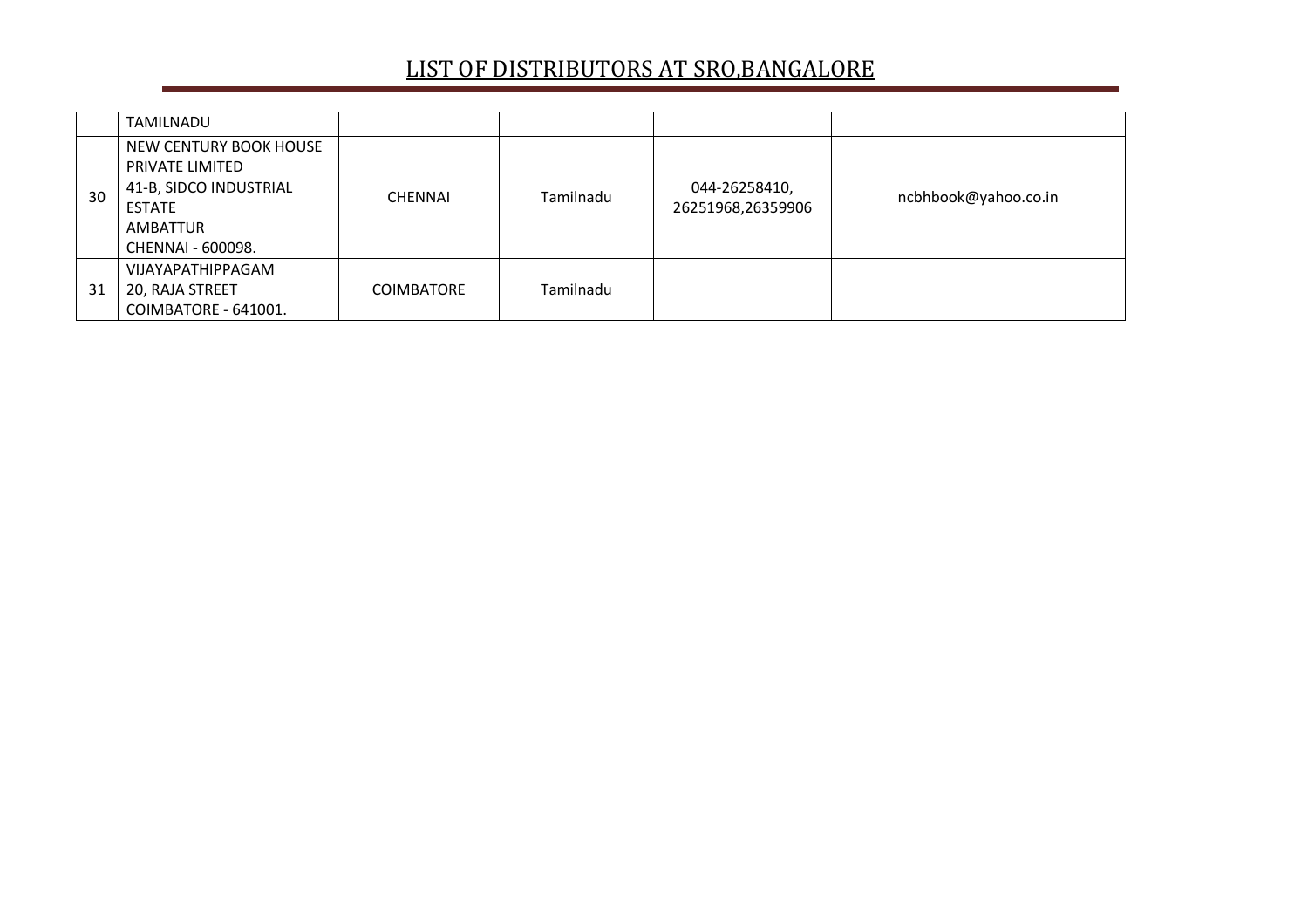| <b>SLNO</b>    | Name & Address                                                                                                                                      | City                 | State             | Phone               | email                 |
|----------------|-----------------------------------------------------------------------------------------------------------------------------------------------------|----------------------|-------------------|---------------------|-----------------------|
| 1              | <b>AKSHARA</b><br>8-3-1089 PLOT NO: 46<br><b>SRINAGAR COLONY</b><br>HYDERABAD - 500073<br>(ANDHRA PRADESH).                                         | HYDERABAD            | Andhra<br>Pradesh | 040-23736262        |                       |
| $\overline{2}$ | <b>ASHOK BOOK CENTRE</b><br>#59 - 6 -15 KANCHUKOTA STREET<br>OPP. MARIS STELLA COLLEGE<br>VIJAYAWADA - 520008<br>(ANDHRA PRADESH).                  | VIJAYAWADA           | Andhra<br>Pradesh | 2476966, 2472096    | vjwabcbooks @ bsnl.in |
| 3              | <b>BHARAT PRAKASHAN TRUST</b><br>C/O SAHITYA NIKETAN<br><b>ELLURU ROAD</b><br><b>GOVERNOR PET</b><br>VIJAYAWADA                                     | VIJAYAWADA           | Andhra<br>Pradesh |                     |                       |
| 4              | <b>BOOK CENTRE</b><br>47-15-4 DWARAKA NAGAR<br>VISAKHAPATNAM - 530016                                                                               | <b>VISAKHAPATNAM</b> | Andhra<br>Pradesh | 56284               |                       |
| 5              | <b>BOOK LOVERS</b><br><b>MAIN ROAD</b><br>ARUNDELPET<br>ANDHRA PRADESH.                                                                             | ARUNDELPET           | Andhra<br>Pradesh |                     |                       |
| 6              | <b>BOOK SELECTION CENTRE</b><br>K.D. HOUSE, 3-5-12/E/1/2,<br>NEAR SHALIMARFUNCTION HALL,<br>RAMKOTE,<br>HYD'HYDERABAD - 500001<br>(ANDHRA PRADESH). | <b>HYDERABAD</b>     | Andhra<br>Pradesh | 040-23446845,50,51. | bschyd@sify.com       |
| $\overline{7}$ | <b>BOOKS N' BOOKS,</b><br><b>BANDAR ROAD,</b><br>PATAMATA,<br>ANDHRA PRADESH.                                                                       |                      | Andhra<br>Pradesh |                     |                       |
| 8              | <b>GANGES BOOK HOUS</b>                                                                                                                             | SECUNDERABAD         | Andhra            |                     |                       |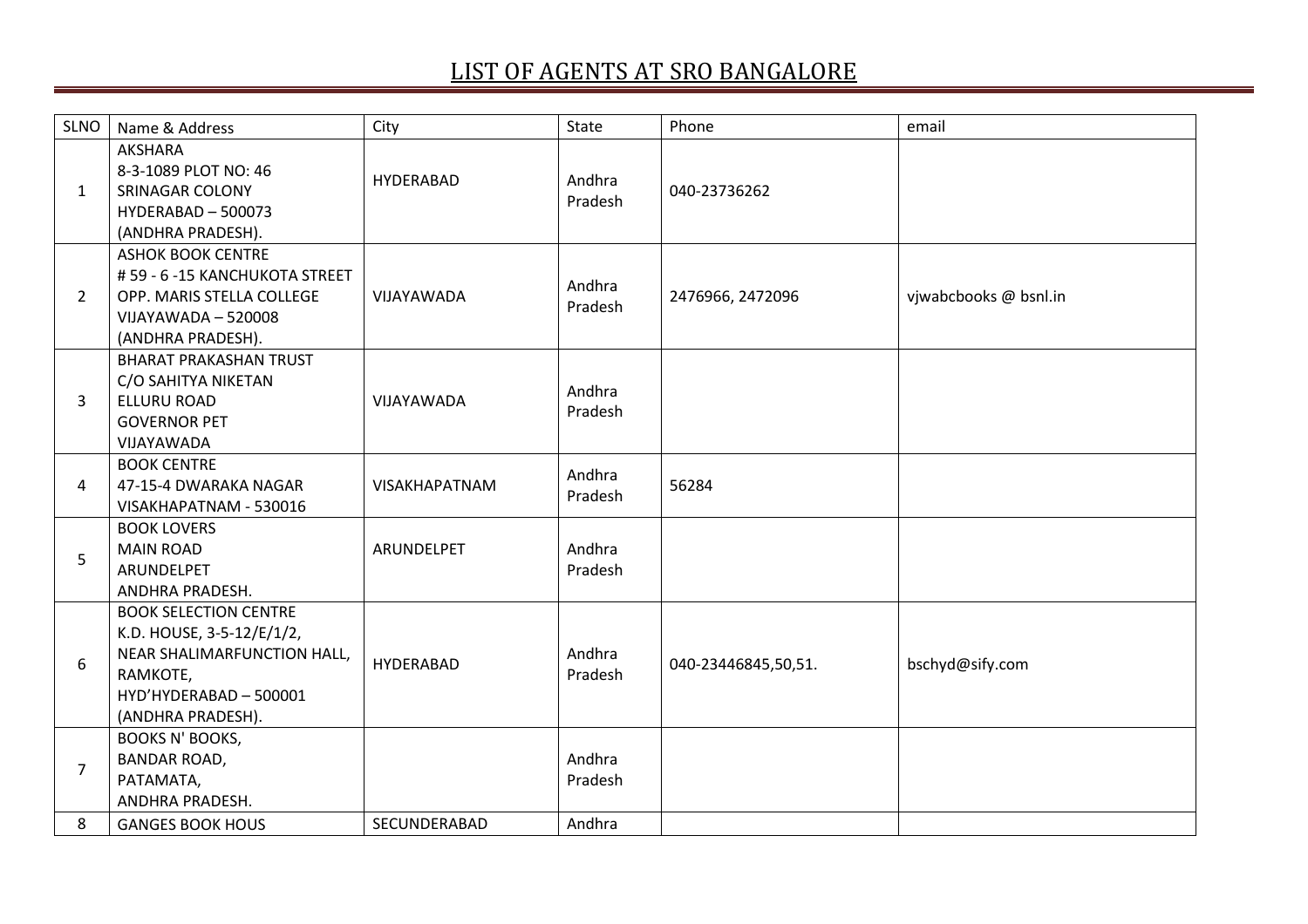|    | <b>EVAMSHI MARKET</b>       |                    | Pradesh |                       |                                |
|----|-----------------------------|--------------------|---------|-----------------------|--------------------------------|
|    | <b>TARNAK CROSS ROAD</b>    |                    |         |                       |                                |
|    |                             |                    |         |                       |                                |
|    | TARANAKA,<br>SECUNDERABAD   |                    |         |                       |                                |
|    |                             |                    |         |                       |                                |
|    | <b>GUPTA BROTHERS</b>       |                    |         |                       |                                |
|    | 47-12-6&7, AMARAVATHI       |                    | Andhra  |                       |                                |
| 9  | <b>COMPLEX</b>              | VISAKHAPATNAM      | Pradesh |                       |                                |
|    | DWARKANAGAR                 |                    |         |                       |                                |
|    | VISAKHAPATNAM - 530016      |                    |         |                       |                                |
|    | <b>HIMAMSU BOOK DEPOT</b>   |                    | Andhra  |                       |                                |
| 10 | A G ROAD                    | VIZIANAGARAM       | Pradesh |                       |                                |
|    | VIZIANAGARAM - 531202       |                    |         |                       |                                |
|    | HYDERABAD LIBRARY SERVICES  |                    |         |                       |                                |
|    | 1-2-524/E-308, SAGARVIEW    |                    | Andhra  |                       |                                |
| 11 | <b>COMPLEX</b>              | <b>HYDERABAD</b>   | Pradesh | 23222247              | ramlingam-dara@yahoo.com       |
|    | OPP. GHMC,                  |                    |         |                       |                                |
|    | HYDERABAD-500029            |                    |         |                       |                                |
|    | <b>INFORMATIVE BOOKS</b>    |                    |         |                       |                                |
|    | 31-11-20 HINDI COLLEGE ROAD |                    |         |                       |                                |
| 12 | MACHAVARAM                  | VIJAYAWADA         | Andhra  |                       |                                |
|    | VIJAYAWADA - 520004         |                    | Pradesh |                       |                                |
|    | (ANDHRA PRADESH).           |                    |         |                       |                                |
|    | JYOTI BOOK DEPOT            |                    |         |                       |                                |
|    | <b>VINAYAK COMPLEX</b>      |                    |         |                       |                                |
| 13 | A C30-5-1, KRISHNA GARDENS, | VISAKHAPATNAM      | Andhra  | 0891-6639452, 6649898 | nevadiasunil@gmail.com         |
|    | <b>DABA GARDENS</b>         |                    | Pradesh |                       |                                |
|    | VISAKHAPATNAM - 530020      |                    |         |                       |                                |
|    | KONDAPALLY BOOK CENTRE      |                    |         |                       |                                |
|    | #36-36-16, KONDAPALLI       |                    |         |                       |                                |
|    | <b>BUILDING,</b>            |                    | Andhra  |                       |                                |
| 14 | V.T.COLLEGE ROAD, INNISPETA | EAST GODAVARI DIST | Pradesh | 9676644919,           | kumar.kondapalli2011@gmail.com |
|    | RAJAHMUNDRY                 |                    |         |                       |                                |
|    | EAST GODAVARI DIST          |                    |         |                       |                                |
|    |                             |                    |         |                       |                                |
| 15 | <b>MANCHI PUSTAKAM</b>      | <b>TARANKA</b>     | Andhra  | 040-27018652          | info@manchipustakam.in         |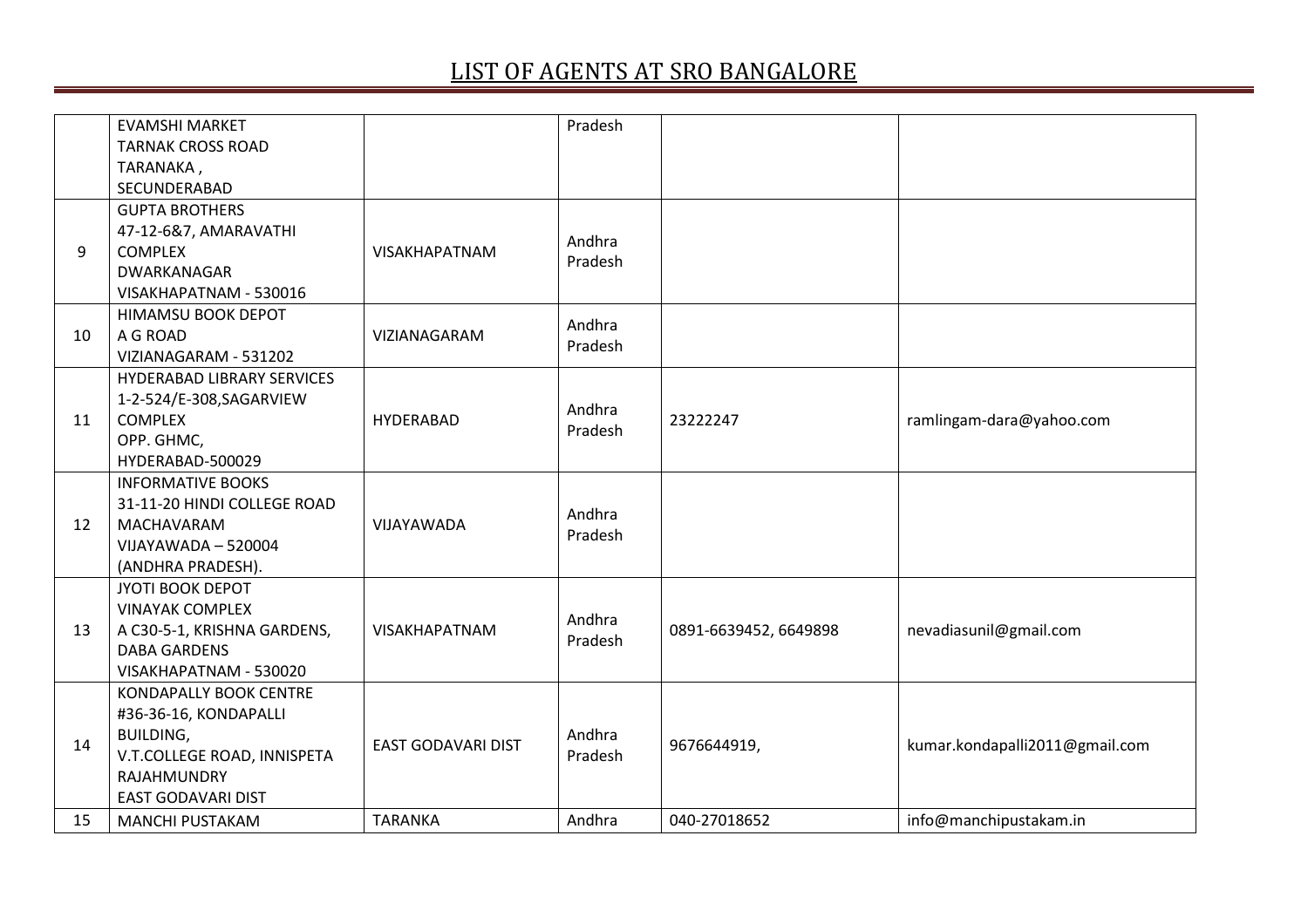|    | 12-13-450, ST. NO 1TARANAKA    |                  | Pradesh           |              |                              |
|----|--------------------------------|------------------|-------------------|--------------|------------------------------|
|    | SECUNDERABAD                   |                  |                   |              |                              |
|    | <b>TARANKA-500017</b>          |                  |                   |              |                              |
|    | (ANDHRA PRADESH).              |                  |                   |              |                              |
|    | MILIND PRAKASHAN               |                  |                   |              |                              |
|    | 4-3-178/2, KANDASWAMY LANE     |                  | Andhra            |              |                              |
| 16 | HANUMAN VYAYAMASHALA LANE      | HYDERABAD        | Pradesh           |              |                              |
|    | <b>SULTAN BAZAR</b>            |                  |                   |              |                              |
|    | HYDERABAD - 500193             |                  |                   |              |                              |
|    | <b>MOHAN &amp; COMPANY</b>     |                  | Andhra            |              |                              |
| 17 | 9-26-1, CBM COMPOUND           |                  | Pradesh           |              |                              |
|    | ANDHRA PRADESH.                |                  |                   |              |                              |
|    | MORTHALA SERIVES,              |                  |                   |              |                              |
|    | GUNTUR DOOR NO-4-6-40,         |                  | Andhra            |              |                              |
| 18 | 5TH LINE, KORITEPADU,          | <b>GUNTUR</b>    | Pradesh           | 0863-2221520 | krishna.kittiga@gmail.com    |
|    | <b>THYAGARAJ ROAD</b>          |                  |                   |              |                              |
|    | <b>GUNTUR-522647</b>           |                  |                   |              |                              |
|    | NAVARATHANA BOOK HOUSE         |                  |                   |              |                              |
| 19 | NO-28-22-20, RAHIMAN STREET    | VIJAWADA         | Andhra<br>Pradesh | 9848082432   | NAVARATNABOOKHOUSE@GAMIL.COM |
|    | <b>ARUNDEL PET</b>             |                  |                   |              |                              |
|    | VIJAWADA -520002 (AP)          |                  |                   |              |                              |
|    | NAVODAYA BOOK HOUSE            |                  |                   |              |                              |
|    | 3-3-865, OPP. ARYA SAMAJ       |                  |                   |              |                              |
| 20 | <b>MANDIR</b>                  | <b>HYDERABAD</b> | Andhra            |              |                              |
|    | <b>KACHIGUDA</b>               |                  | Pradesh           |              |                              |
|    | HYDERABAD - 500027             |                  |                   |              |                              |
|    | (ANDHRA PRADESH).              |                  |                   |              |                              |
|    | NEW ANIL BOOK CENTRE           |                  |                   |              |                              |
|    | <b>UPSTAIRS PINAKINI SUPER</b> |                  | Andhra            |              |                              |
| 21 | <b>MARKET</b>                  | <b>NELLORE</b>   | Pradesh           |              |                              |
|    | TRUNK ROAD,                    |                  |                   |              |                              |
|    | <b>NELLORE</b>                 |                  |                   |              |                              |
| 22 | NEW STUDENTS BOOK CENTRE       | VIJAYAWADA       | Andhra            | 62211        |                              |
|    | <b>KARL MARX ROAD</b>          |                  | Pradesh           |              |                              |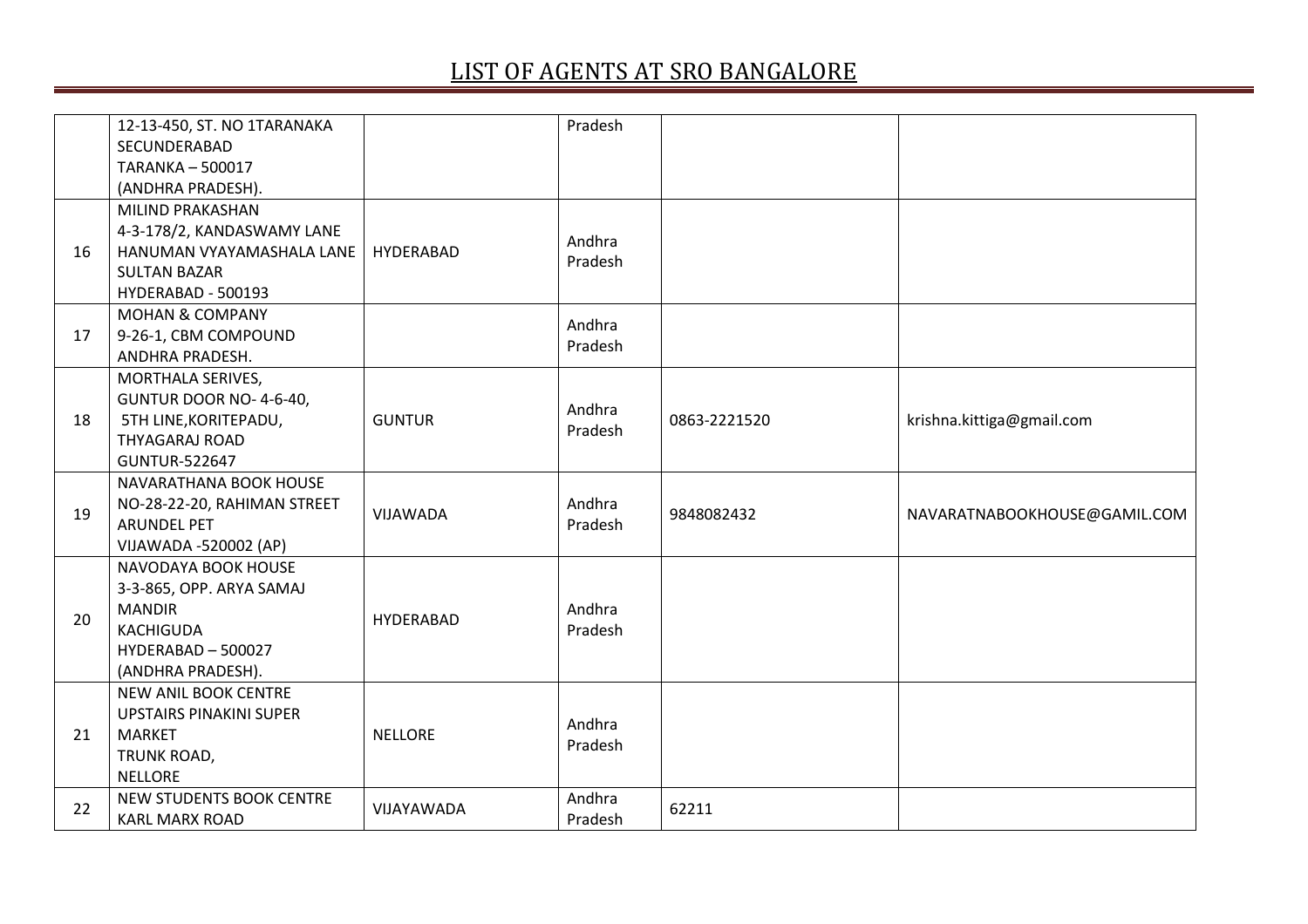|    | VIJAYAWADA - 520002        |               |         |                            |                             |
|----|----------------------------|---------------|---------|----------------------------|-----------------------------|
|    | (ANDHRA PRADESH).          |               |         |                            |                             |
|    | PENNETI PUBLICATIONS       |               |         |                            |                             |
|    | KADAPA (DT)                |               | Andhra  |                            |                             |
| 23 | NO-39/464VIVEKANANDA NAGAR | <b>KADAPA</b> | Pradesh | 8985114299                 |                             |
|    | KADAPA-516001              |               |         |                            |                             |
|    | Y.S.R. DISTRICT (AP).      |               |         |                            |                             |
|    | <b>R R PUBLICATIONS</b>    |               |         |                            |                             |
|    | <b>GANESH MARKET</b>       |               | Andhra  |                            |                             |
| 24 | (UPSTAIRS) MAIN BAZAR      | VIJAYAWADA    | Pradesh |                            |                             |
|    | VIJAYAWADA - 520001        |               |         |                            |                             |
|    | (ANDHRA PRADESH).          |               |         |                            |                             |
|    | RAMAKRISHNA BOOK DEPOT     |               |         |                            |                             |
|    | # VIII/185, SHASTRY STREET |               | Andhra  |                            |                             |
| 25 | MADANAPALLE - 517325       | MADANAPALLE   | Pradesh | 08571-228256               |                             |
|    | <b>CHITTOR DIST</b>        |               |         |                            |                             |
|    | AP                         |               |         |                            |                             |
|    | S J PUBLICATIONS,          |               |         |                            |                             |
|    | 4TH LINE,                  |               | Andhra  |                            |                             |
| 26 | PANDURANGA                 | <b>GUNTUR</b> | Pradesh |                            |                             |
|    | NAGARINDUSTRIAL ESTATE     |               |         |                            |                             |
|    | POSTGUNTUR - 522034.       |               |         |                            |                             |
|    | SAI LAKSHMI ENTERPRISES    |               |         |                            |                             |
|    | No.3A-15-5, NEAR PERUGU    |               | Andhra  |                            | SAI LAKSHMI ENTERPRISES@ G. |
| 27 | CHETTU,                    | <b>ELURU</b>  | Pradesh | Ph.08812-233281,9440187557 | MAIL.COM.                   |
|    | <b>ELURU 534001</b>        |               |         |                            |                             |
|    | W.G. DIST.                 |               |         |                            |                             |
|    | SPARK-INDIA                |               |         |                            |                             |
| 28 | SUDARSHAN'                 | HYDERABAD     | Andhra  | 23232636                   | buchamma@redifmail.com      |
|    | 3-5-819 HYDEIGUDA,         |               | Pradesh |                            |                             |
|    | HYDERABAD                  |               |         |                            |                             |
|    | SRI RADHA KRISHNA BOOK     |               | Andhra  |                            |                             |
| 29 | <b>CENTRE</b>              |               | Pradesh |                            |                             |
|    | <b>MAIN ROAD</b>           |               |         |                            |                             |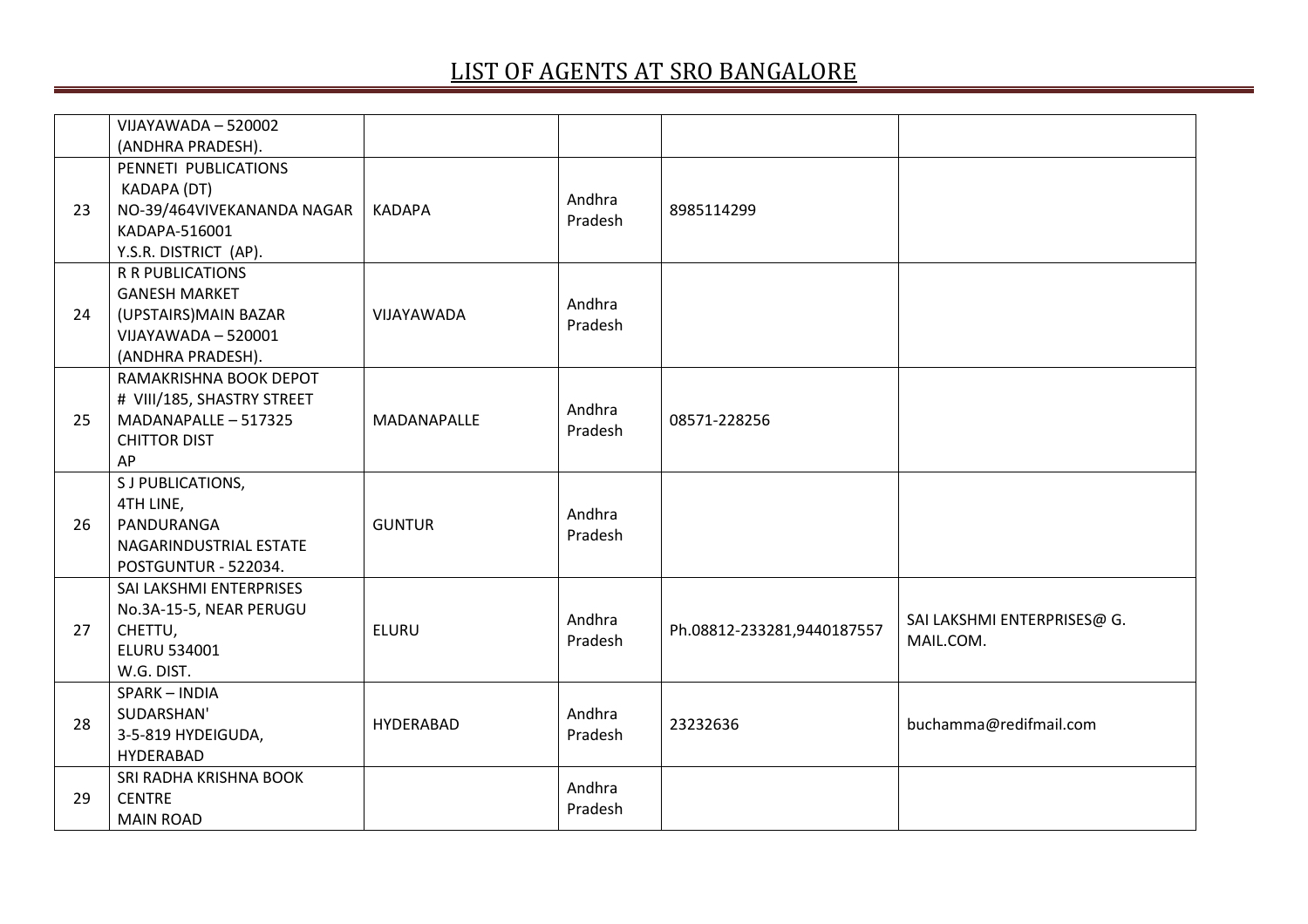|    | <b>GUDIVADA</b>                 |                   |           |                           |                               |
|----|---------------------------------|-------------------|-----------|---------------------------|-------------------------------|
|    | KRISHNA DIST - 521301           |                   |           |                           |                               |
|    | SRI SHIVA AGENCIES              |                   |           |                           |                               |
|    | NO.23-12-1/3, OPP ASHA          |                   |           |                           |                               |
|    | <b>TOWERS</b>                   |                   | Andhra    |                           |                               |
| 30 | <b>VANKAYALAVARI STREET</b>     | RAJAHMUNDRY       | Pradesh   | 9247417310                | srishivaagenciesrjy@gmail.com |
|    | SRIRAM NAGAR                    |                   |           |                           |                               |
|    | RAJAHMUNDRY-533104              |                   |           |                           |                               |
|    | THE SECRETARY BREAD SOCIETY     |                   |           |                           |                               |
| 31 | PLOT #1300 A, ROAD,             | <b>HYDERABAD</b>  | Andhra    | 093421-09434/080-28485128 |                               |
|    | #66, JUBILEE HILLS,             |                   | Pradesh   |                           |                               |
|    | HYDERABAD -500033               |                   |           |                           |                               |
|    | VAGDEVI                         |                   | Andhra    |                           |                               |
| 32 | 26-15-24, MAIN ROAD             | VISAKHAPATNAM     | Pradesh   |                           |                               |
|    | VISAKHAPATNAM - 530001          |                   |           |                           |                               |
|    | <b>VENKATESHWARA BOOK DEPOT</b> | <b>BHIMAVARAM</b> | Andhra    |                           |                               |
| 33 | <b>SUNDAY MARKET STREET</b>     |                   | Pradesh   |                           |                               |
|    | <b>BHIMAVARAM-1</b>             |                   |           |                           |                               |
|    | <b>VIJAYSHANTI INSTRUMENTS</b>  |                   |           |                           |                               |
|    | <b>CORPORATION</b>              |                   | Andhra    | 4.02461E+17               |                               |
| 34 | 5-3-654-1, 1ST FLOOR, TOPKHANA  | HYDERABAD         | Pradesh   |                           | vijaycharts@yahoo.com         |
|    | ROAD, (OPP:OSMANGUNJ),          |                   |           |                           |                               |
|    | HYDERABAD - 500012.             |                   |           |                           |                               |
|    | <b>VIKAS BOOK CENTER</b>        |                   | Andhra    |                           |                               |
| 35 | HYDERABAD 500001                | HYDERABAD         | Pradesh   |                           |                               |
|    | ANDRAPRADESH                    |                   |           |                           |                               |
|    | ZAHEERABAD PUSTAK GHAR          |                   |           |                           |                               |
| 36 | <b>BESIDE RTC BUS STAND</b>     | ZAHEERABAD        | Andhra    |                           |                               |
|    | MAIN ROAD NH, 9                 |                   | Pradesh   |                           |                               |
|    | ZAHEERABAD - 502220             |                   |           |                           |                               |
|    | ACM TRADING INDIA PVT. LTD.     |                   |           |                           |                               |
| 37 | NO.27/2, 9TH CROSS, 15TH MAIN   | <b>BANGALORE</b>  | Karnataka | 9880001155                | charithkm@gamil.com           |
|    | J C NAGAR, KURUBARAHALLI        |                   |           |                           |                               |
|    | BANGALORE - 560086              |                   |           |                           |                               |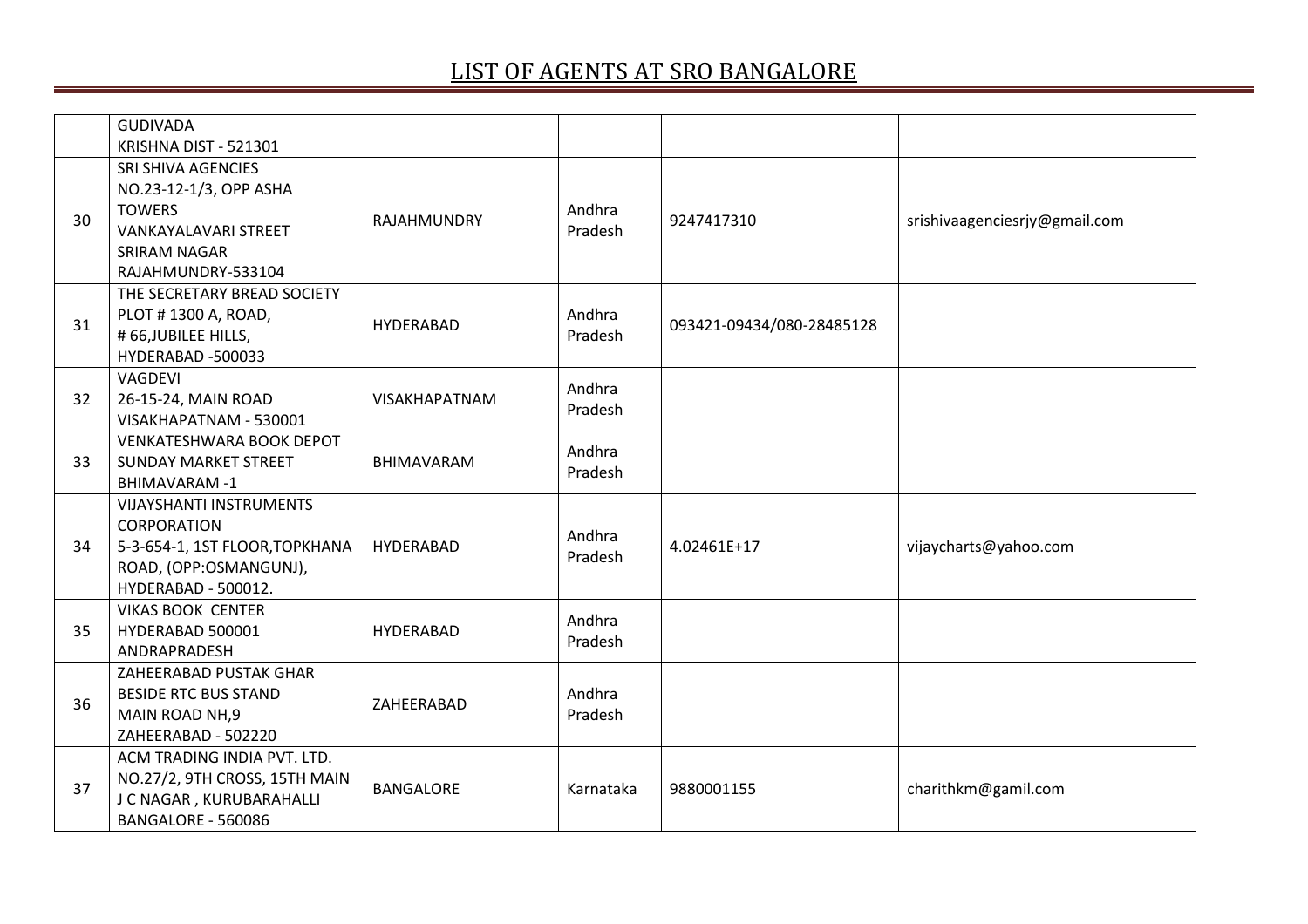| 38 | <b>ACTIVITY EDUCATOR</b><br>NO-57/1, 2ND FLOOR,<br>APPA REDDY BULIDING<br>5TH CROSS, SIDDAIAH ROAD<br>BANGALORE - 560027.        | <b>BANGALORE</b> | Karnataka | 080-30575677      | activityeducator@gmail.com |
|----|----------------------------------------------------------------------------------------------------------------------------------|------------------|-----------|-------------------|----------------------------|
| 39 | <b>ALAK ENTER PRISES</b><br>#52 OUT HOUSE,<br><b>GROUND FLOOR</b><br>1 A MAIN I "N" BLOCK<br>RAJAJI NAGAR<br>BANGALORE - 560010. | <b>BANGALORE</b> | Karnataka | 080 - 23129192    |                            |
| 40 | <b>APARNA BOOKS &amp; PERIODICALS</b><br>2799/1, 8TH CROSS<br><b>ADIPAMPA ROAD</b><br>V V MOHALLA<br>MYSORE - 570002.            | <b>MYSORE</b>    | Karnataka | 510011            | aparnabooks@vsnl.com       |
| 41 | APG ENTERPRIESES<br>F-6, HI TECH CITADEL,<br>PHASE-1, 15 MAIN 19 CROSS,<br>PADMANBHA NAGAR<br>BANGALORE - 560061.                | <b>BANGALORE</b> | Karnataka | 26395070          | apgmarket@yahoo.co.in      |
| 42 | ARAVIND INDIA<br>#645/A, 6Th Main, 5th Cross,<br>Vijayanagar<br>Bangalore-560040                                                 | <b>BANGALORE</b> | Karnataka | 9886346356        | aravindinindia29@gmail.com |
| 43 | ASIAN TRADING CORPORATION<br>ST. THOMAS BUILDING,<br>NO-150, BRIGADE ROAD<br>POST BOX NO-2587<br>BANGALORE - 560025.             | <b>BANGALORE</b> | Karnataka | 2213410, 5587807, |                            |
| 44 | <b>AURO NADA</b><br>71/3B2, SHANKANBARI,<br>NEXT TO NANJAPPA COMPLEX,<br><b>KANAKAPURA ROAD</b>                                  | <b>BANGALORE</b> | Karnataka | 080-22444230      | bvj@vedah.com              |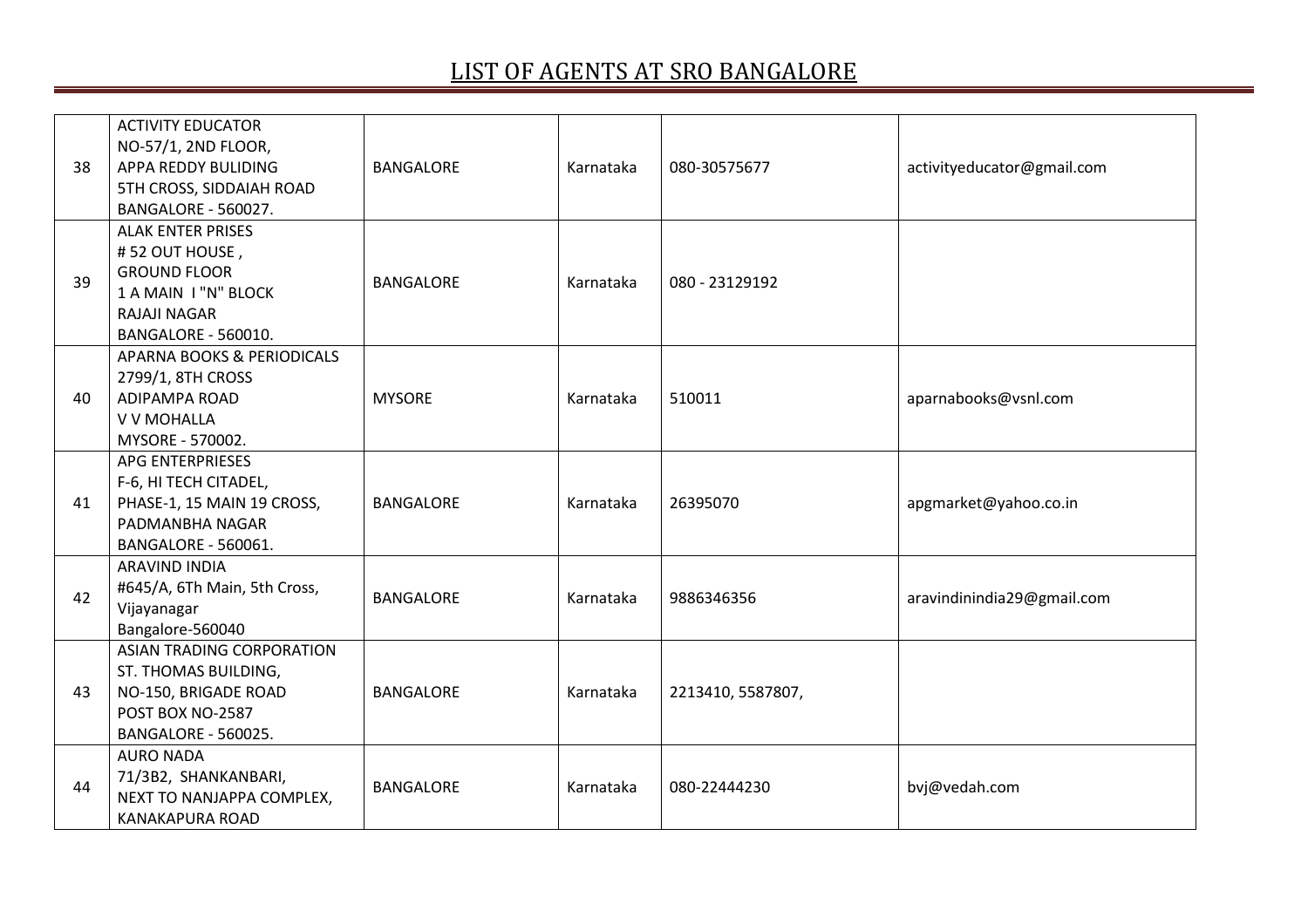|    | BANGALORE - 560070            |                  |           |                            |                            |
|----|-------------------------------|------------------|-----------|----------------------------|----------------------------|
|    | <b>AVENUE BOOK CENTRE</b>     |                  |           |                            |                            |
| 45 | <b>AVENUE ROAD</b>            | <b>BANGALORE</b> | Karnataka | 22244753                   | avenuebookcentre@gmail.com |
|    | <b>BANGALORE - 560002.</b>    |                  |           |                            |                            |
|    | BEL UDYOGIGALA VIJNANA        |                  |           |                            |                            |
|    | VEDIKE (R)                    |                  |           |                            |                            |
| 46 | NO-PO-BOX 1356                | <b>BANGALORE</b> | Karnataka | 080-23224057, 080-2364417  | buvv@rediff.com            |
|    | JALAHALLI                     |                  |           |                            |                            |
|    | BANGALORE - 560013            |                  |           |                            |                            |
|    | <b>BELLICHUKKI BOOK TRUST</b> |                  |           |                            |                            |
| 47 | 1202, KANTHARAJA URS ROAD     | <b>MYSORE</b>    | Karnataka |                            |                            |
|    | MYSORE - 570005.              |                  |           |                            |                            |
|    | BHARATH GYAN VIGYAN SAMITHI   |                  |           |                            |                            |
|    | BHARATH GYAN VIGYAN SAMITHI   |                  |           |                            |                            |
| 48 | (BGVS)INDIAN INSTITUTE OF     | <b>BANGALORE</b> | Karnataka | 080-28371702, 080-22932395 | bgvskarnataka@gmail.com    |
|    | <b>SCIENCE CAPUS</b>          |                  |           |                            |                            |
|    | BANGALORE - 560012            |                  |           |                            |                            |
|    | BIBLIOPOLE / SHRI JAYAPRAKASH |                  |           |                            |                            |
| 49 | 559 IST MAIN                  | <b>BANGALORE</b> | Karnataka | 8437561                    |                            |
|    | <b>KENGERI SATELLITE TOWN</b> |                  |           |                            |                            |
|    | <b>BANGALORE - 560060.</b>    |                  |           |                            |                            |
|    | <b>BOOK PARADISE</b>          |                  |           |                            |                            |
|    | NO: 75 8TH, "E" MAIN          |                  |           |                            |                            |
| 50 | <b>NEAR 4TH BLOCK</b>         | <b>BANGALORE</b> | Karnataka | 6637466, 6991070           | jai@blr.vsnl.net.in        |
|    | POST OFFICE JAYANAGAR         |                  |           |                            |                            |
|    | BANGALORE - 560011.           |                  |           |                            |                            |
|    | <b>BOOKS FOR CHANGE</b>       |                  |           |                            |                            |
| 51 | NO: 28, CASTLE STREET         | <b>BANGALORE</b> | Karnataka | 080-5098240, 5098434,      |                            |
|    | 2ND FLOOR, ASHOKNAGAR         |                  |           | 5586682, 5586583           |                            |
|    | BANGALORE - 560025            |                  |           |                            |                            |
|    | <b>CANARA BOOK BUREAU</b>     |                  |           |                            |                            |
| 52 | STAR OF BOMBAY BUILDING       | <b>MANGALORE</b> | Karnataka |                            |                            |
|    | <b>BENDOOR WELL,</b>          |                  |           |                            |                            |
|    | <b>KANKANADY</b>              |                  |           |                            |                            |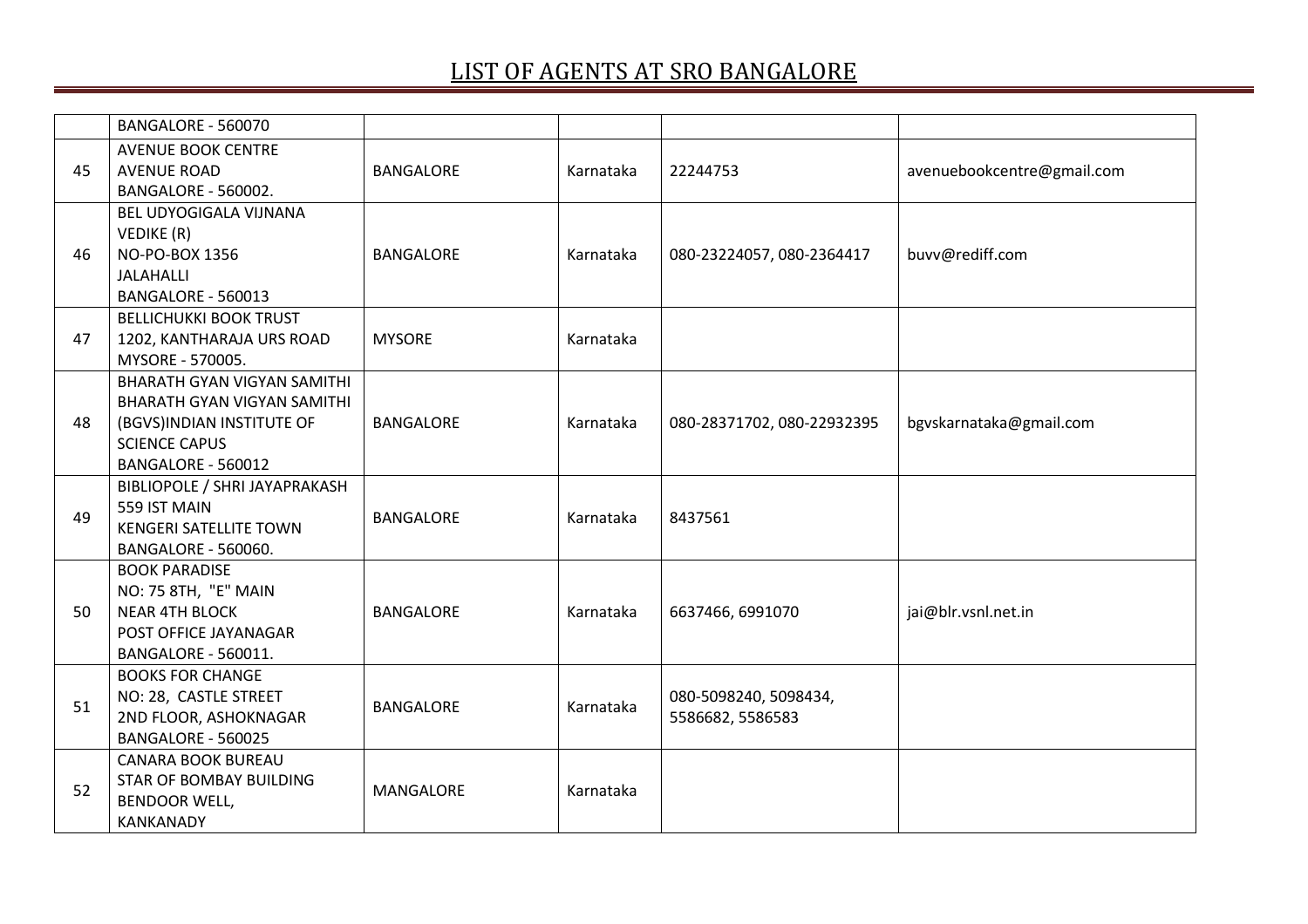|    | MANGALORE - 575002<br>(KARNATAKA).                                                                                                          |                    |           |                                    |                             |
|----|---------------------------------------------------------------------------------------------------------------------------------------------|--------------------|-----------|------------------------------------|-----------------------------|
| 53 | CHETANA PUSTAKALAYA<br>SHOP NO: 2 TMC COMPLEX<br>MAIN ROADDIST,<br><b>GULBARGA</b><br>SEDAM - 585222.                                       | <b>GULBARGA</b>    | Karnataka | 08441 - 27631                      |                             |
| 54 | CHINTANA KANNADA PUSTAKA<br><b>MALIGE</b><br>PANDIT GENERAL LIBRARY BUILD.<br>$SIRSI - 581401$<br>UTTAR KANNADA                             | <b>SIRSI</b>       | Karnataka |                                    |                             |
| 55 | CHINTANA PRAKASHANA<br>LIG-60 KHB COLONY<br><b>KELAGOTE</b><br>CHITRADURGA - 577501.                                                        | <b>CHITRADURGA</b> | Karnataka |                                    |                             |
| 56 | <b>CHITRA BOOK HOUSE</b><br>NO.3, THIMMAIAH CHAMBERS<br><b>1ST CROSS GANDHINAGAR</b><br>BANGALORE - 560009.                                 | <b>BANGALORE</b>   | Karnataka | 080-41496066, 080-65837700         | chaitrabookhouse09@yahoo.in |
| 57 | <b>COIN WORLD</b><br>NO.16, TANK BUND ROAD<br>NEXT TO SANGAM COMPLEX<br>OPP.MAJESTIC (K.S.R.T.C) BUS<br><b>STAND</b><br>BANGALORE - 560009. | <b>BANGALORE</b>   | Karnataka | 080-22873468                       | parekhin@rediffmail.com     |
| 58 | COMMA BOOKS INDIA P. LTD<br>1703 A-10, ELITA PEONENADE,<br>JP. NAGAR B-78<br>BANGALORE - 560078.                                            | <b>BANGALORE</b>   | Karnataka | 080-41124819, Res-<br>918026550404 | anil.kumar@comma365.com     |
| 59 | <b>COMPETITION BOOK CENTRE,</b><br>NO.12, K V V SANGH COMPLEX<br>OPP AZAD PARK ROAD<br>DHARWAD-580001.                                      | <b>DHARWAD</b>     | Karnataka | 746514                             |                             |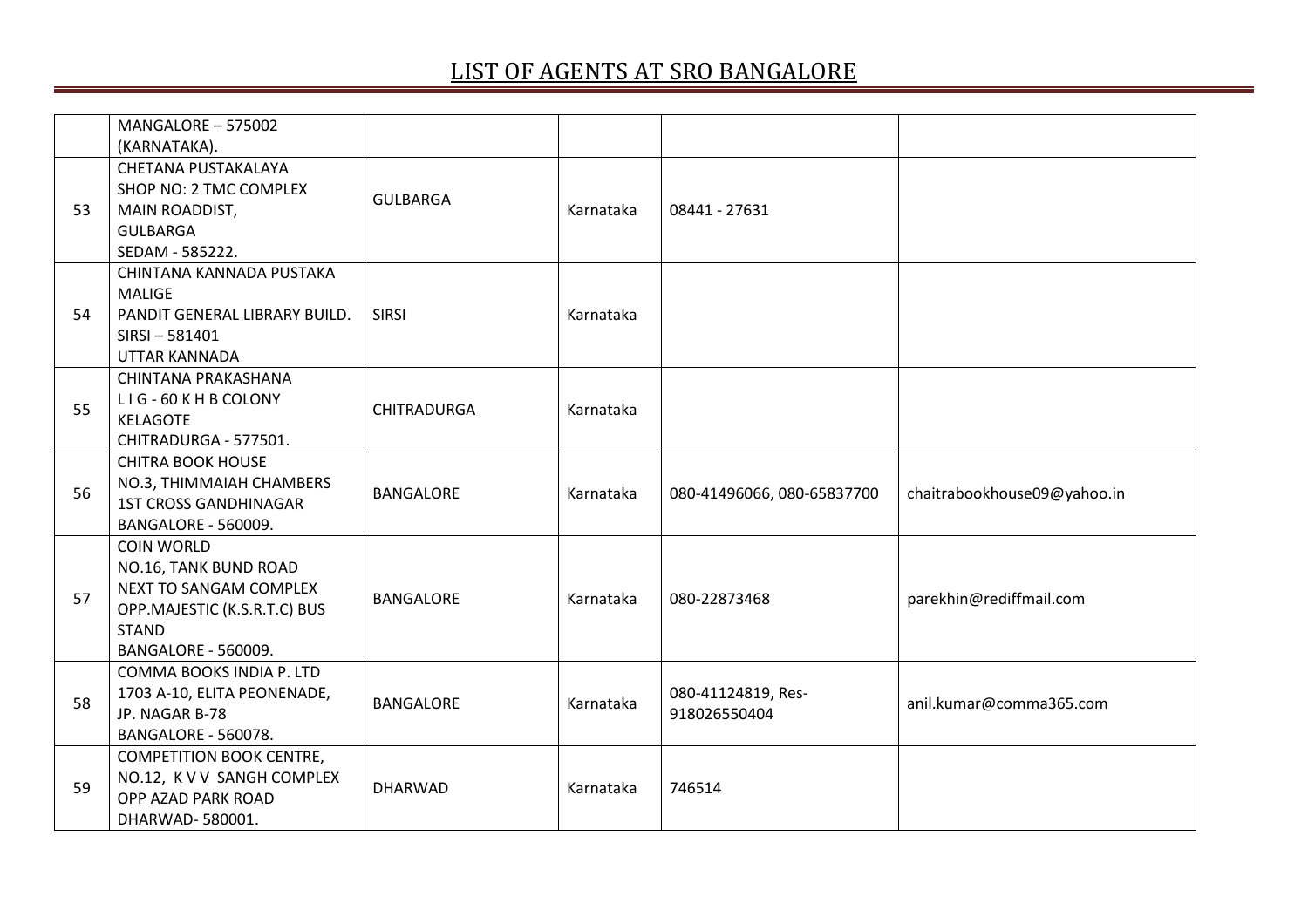| 60 | <b>DEEPAK ENTERPRISES</b><br>NO.-836, 28TH A MAIN<br><b>9TH BLOCK</b><br><b>JAYNAGAR</b>                                                           | <b>BANGALORE</b> | Karnataka |                            |                       |
|----|----------------------------------------------------------------------------------------------------------------------------------------------------|------------------|-----------|----------------------------|-----------------------|
|    | BANGALORE - 560069                                                                                                                                 |                  |           |                            |                       |
| 61 | DESI TRUST, Bangalore.<br>DESI NO-27, PATALAMMA<br>TEMPLESTREET,<br><b>NEAR SOUTH END CIRCLE</b><br><b>BASAVANAGUDI</b><br>BANGALORE - 56004       | <b>BANGALORE</b> | Karnataka | 080-26725514, 26728493     |                       |
| 62 | <b>FOCUS BOOK SHOP</b><br><b>UNION BANK OF INDIA</b><br>11TH CROSS, MALLESWARAM<br>BANGALORE - 560003.                                             | <b>BANGALORE</b> | Karnataka | 3346692                    |                       |
| 63 | <b>FOCUS PUBLISHERS &amp; BOOK</b><br><b>SELLERS</b><br>NO-11, 1ST FLOOR, 2ND CROSS<br>17TH MAIN MMUNESHWARA<br><b>BLOCK</b><br>BANGALORE - 560026 | <b>BANGALORE</b> | Karnataka | 080-26753709               |                       |
| 64 | <b>GANDHI CENTRE OF SCIENCE AND</b><br><b>HUMAN VALUE</b><br>NO-43 / 1, RACE COURSE ROAD<br>BANGALORE - 560001                                     | <b>BANGALORE</b> | Karnataka | 23577542, 2266525          |                       |
| 65 | <b>GANGARAMS</b><br>72, 2ND FLOOR, M G ROAD<br>BANGALORE - 560001.                                                                                 | <b>BANGALORE</b> | Karnataka | 5586743                    |                       |
| 66 | <b>GEETHA AGENCIES</b><br>M/s GEETHA AGENCIES<br>10-104, BALE PET SQUARE<br>BANGALORE - 560053                                                     | <b>BANGALORE</b> | Karnataka | 22874226, 65990390         | sundarvinay@gmail.com |
| 67 | <b>GLOBAL EDUCATIONAL MATERIAL</b><br><b>SUPPLIERS</b>                                                                                             | <b>BANGALORE</b> | Karnataka | 080-41706203, 080-25345560 | gems.indial@gmail.com |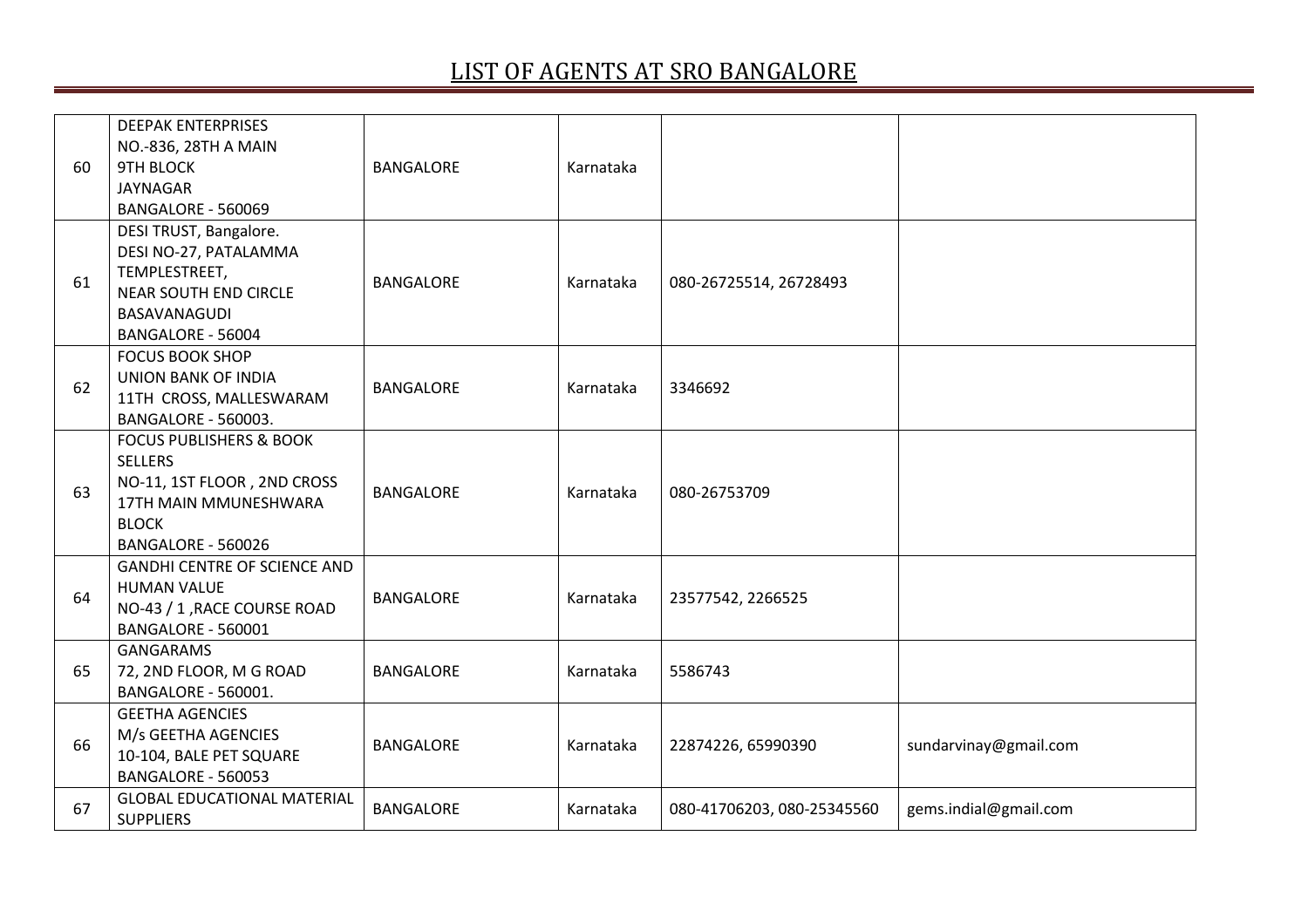|    | SITE# A - 3 ANUGRAHA               |                  |           |                        |                          |
|----|------------------------------------|------------------|-----------|------------------------|--------------------------|
|    | <b>APARTMENTS</b>                  |                  |           |                        |                          |
|    | VAYU SAKTHI PHASE-I,               |                  |           |                        |                          |
|    | KAKADASSAPURA MN                   |                  |           |                        |                          |
|    | C V RAMAN NAGAR,                   |                  |           |                        |                          |
|    | NAGAPPA REDDY LOUT                 |                  |           |                        |                          |
|    | BANGALORE - 560093.                |                  |           |                        |                          |
|    | <b>GLOBAL EDUCATIONAL METERIAL</b> |                  |           |                        |                          |
|    | <b>SUPPLIERS</b>                   |                  |           |                        |                          |
|    | NO.3, ANUGRAHA APARTMENT           |                  |           |                        |                          |
|    | VAYU SHAKTI PHASE-1,               |                  |           |                        |                          |
| 68 | KAGADASAPURA                       | <b>BANGALORE</b> | Karnataka | 080-41706203           | gems.india1@gmai.com     |
|    | <b>READY LAYOUT</b>                |                  |           |                        |                          |
|    | <b>C.V RAMAN NAGAR</b>             |                  |           |                        |                          |
|    | <b>BANGALORE -</b>                 |                  |           |                        |                          |
|    | 560093(KARNATAKA).                 |                  |           |                        |                          |
|    | <b>GOWTHAM &amp; CO</b>            |                  |           |                        |                          |
| 69 | 54, 4TH CROSS,                     | <b>BANGALORE</b> | Karnataka | 626401                 |                          |
|    | HANUMANTHANAGAR                    |                  |           |                        |                          |
|    | BANGALORE - 560019.                |                  |           |                        |                          |
|    | <b>HEMA STORES</b>                 |                  |           |                        |                          |
| 70 | VANNARPET, VIVEKNAGAR              | <b>BANGALORE</b> | Karnataka | 575110                 |                          |
|    | <b>BALAJI THEATRE COMPLEX</b>      |                  |           |                        |                          |
|    | BANGALORE - 560047.                |                  |           |                        |                          |
|    | <b>IBH PRAKASANA-II</b>            |                  |           |                        |                          |
| 71 | NO. 77, RAMRAO LAYOUT              | <b>BANGALORE</b> | Karnataka | 080-26698088, 65598689 | ibhprakashana@gmail.com  |
|    | 4TH CROSS, BSK III STAGE           |                  |           |                        |                          |
|    | <b>BANGALORE - 560085.</b>         |                  |           |                        |                          |
|    | <b>IBH PRAKASHANA-I</b>            |                  |           |                        |                          |
|    | 645/6 IST FLOOR10TH, 'B' MAIN      |                  |           |                        |                          |
| 72 | <b>ROAD</b>                        | <b>BANGALORE</b> | Karnataka | 6991031, 080-26698088  | IBH.Prakashana@gmail,com |
|    | 4TH BLOCK, JAYANAGAR               |                  |           |                        |                          |
|    | BANGALORE - 560011.                |                  |           |                        |                          |
| 73 | IMPRESSIONS PUBLISHING HOUSE       | <b>BELGAM</b>    | Karnataka |                        |                          |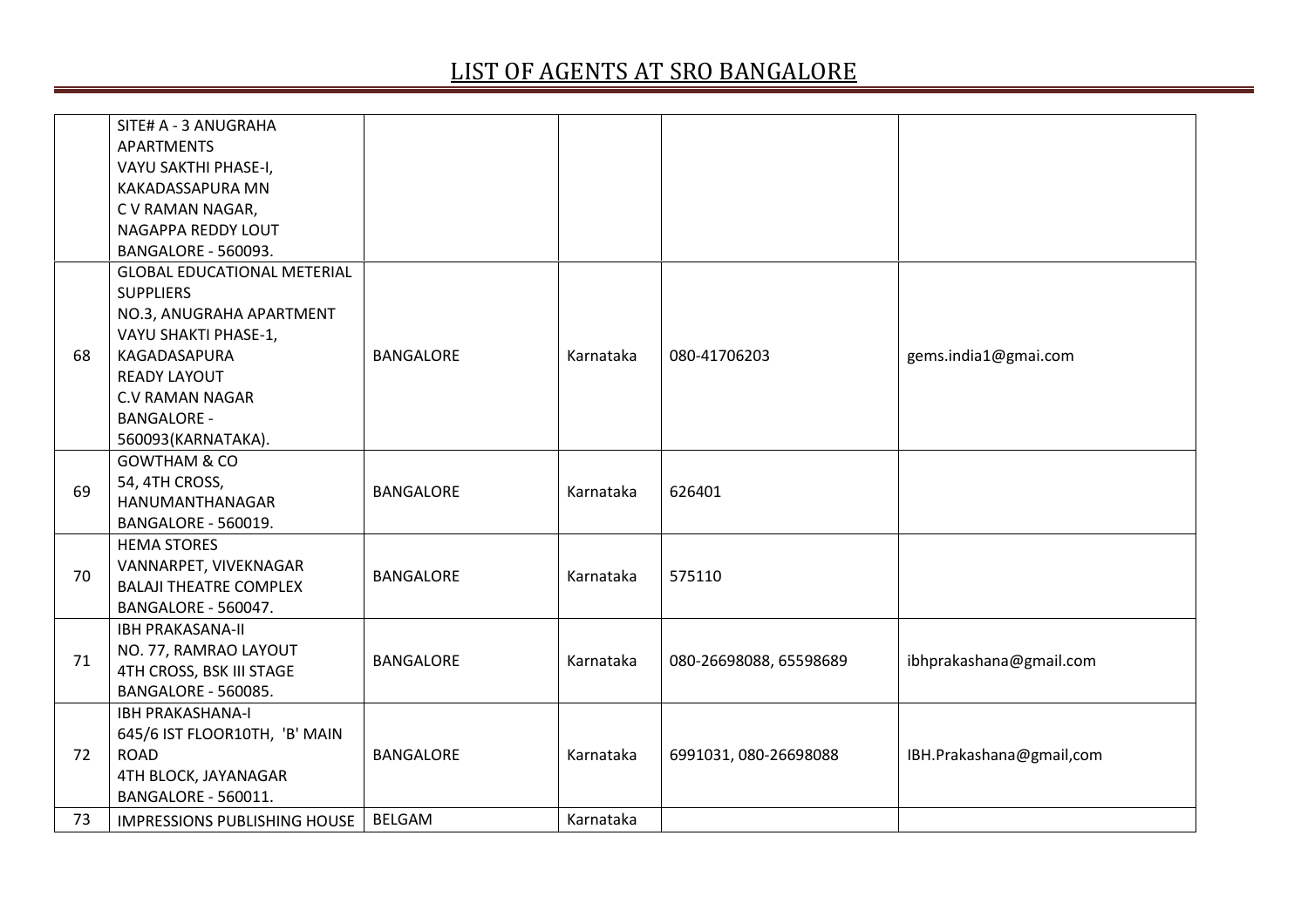|    | <b>G-1 AKSHAR ARCADE</b><br>3360/4 GONDHALI GALLI<br><b>BELGAM</b>                                                                                       |                  |           |                 |                            |
|----|----------------------------------------------------------------------------------------------------------------------------------------------------------|------------------|-----------|-----------------|----------------------------|
| 74 | <b>INRADIANT COMMERCE PVT LTD</b><br><b>INRADIANT COMMERCE PVT LTD</b><br>(HO)<br># 21, BRIGADE SQUARE,<br>CAMBRIDGE ROAD, ULSOOR,<br>BANGALORE - 560008 | <b>BANGALORE</b> | Karnataka | 080-40619000    | valliappan.v@indiaplaza.in |
| 75 | <b>INTEL BOOK DISTRIBUTOR</b><br>240, GROUND FLOOR 13TH MAIN,<br><b>BANASHANKARI FIRST STAGE</b><br>BANGALORE - 560050.                                  | <b>BANGALORE</b> | Karnataka | 601963, 6611448 |                            |
| 76 | <b>INTIKHAB BOOK HOUSE</b><br>LIG 83, JALANAGAR<br>KHADDE MASJID COMPLEX<br>NEW VITTAL MANDIR ROAD<br>BIJAPUR - 586101.                                  | <b>BIJAPUR</b>   | Karnataka |                 |                            |
| 77 | <b>JANAPADA SEVA TRUST</b><br>(REGD)MELKOTE<br>MANDYA - 571431.                                                                                          | <b>MANDYA</b>    | Karnataka | 08236 / 58754   |                            |
| 78 | KAMADHENU PRAKASHANA<br>6, "KAMADHENU",<br>NAGAPPA STREET<br>SESHADRIPURAM<br>BANGALORE - 560020.                                                        | <b>BANGALORE</b> | Karnataka |                 |                            |
| 79 | <b>KANIVE PRAKASHANA</b><br>192, 12TH MAIN<br>KAMAKSHI HOSPITAL ROAD<br>SARAWATHI PURAM<br>MYSORE - 570009.                                              | <b>MYSORE</b>    | Karnataka |                 |                            |
| 80 | KANNADA PUSTHAKALAYA<br><b>AGADI COMPLEX</b><br>NEAR LIC OFFICE                                                                                          | <b>KOPPAL</b>    | Karnataka | 08539-222329    |                            |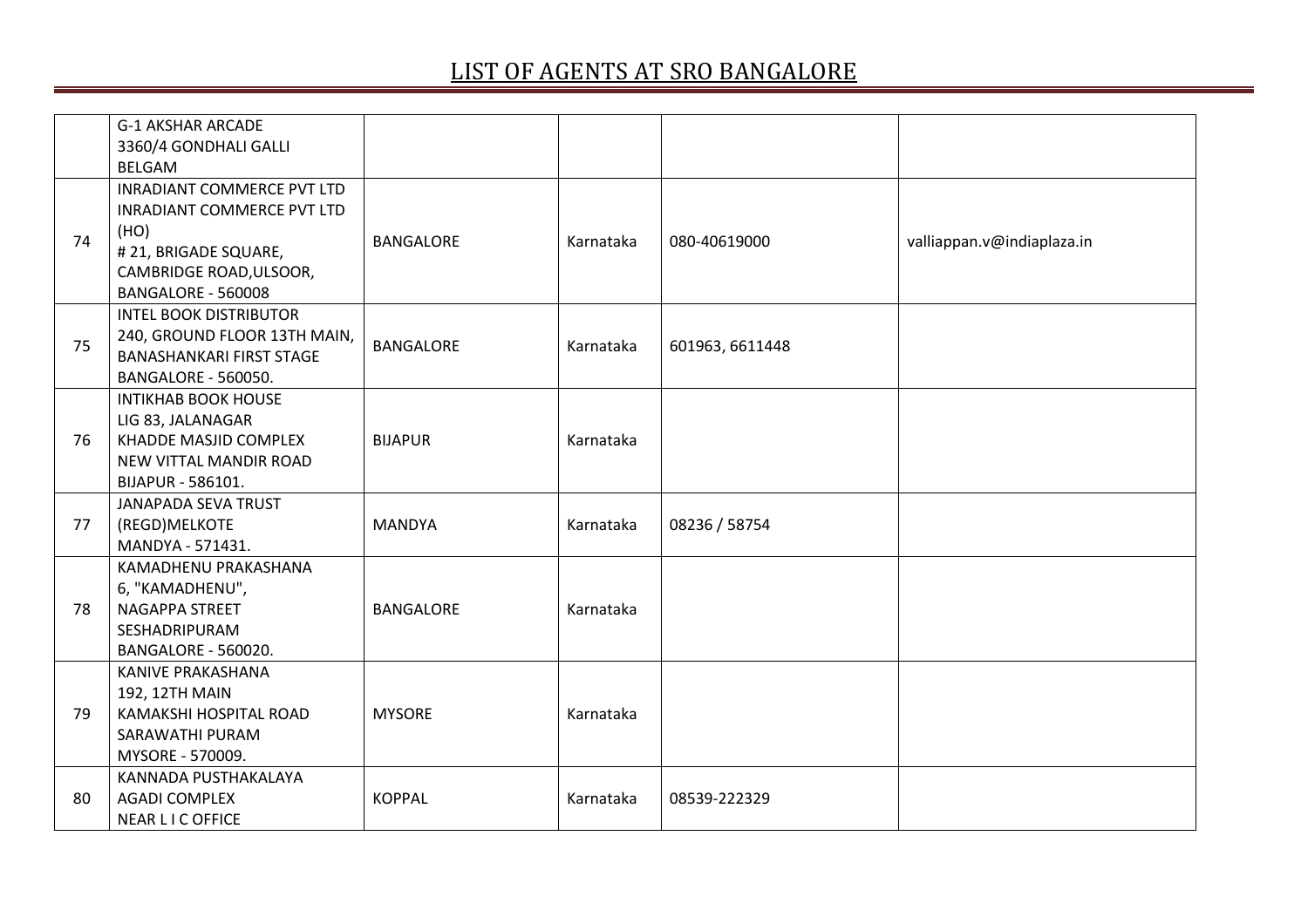|    | RAICHUR-DIST                                |                  |                  |                  |                         |
|----|---------------------------------------------|------------------|------------------|------------------|-------------------------|
|    | KOPPAL - 583228                             |                  |                  |                  |                         |
|    | KARNATAKA GANDHI SMARAKA                    |                  |                  |                  |                         |
|    | <b>NIDHI</b><br><b>GANDHI BHAVAN</b>        | <b>BANGALORE</b> |                  | 22261967         |                         |
| 81 | <b>KUMARA PARK WEST</b>                     |                  | Karnataka        |                  |                         |
|    | BANGALORE - 560001.                         |                  |                  |                  |                         |
|    | KARNATAKA RAJYA VIGNANA                     |                  |                  |                  |                         |
|    | PARISHATH                                   |                  |                  |                  |                         |
|    | "VIKAS"                                     |                  |                  |                  |                         |
| 82 | <b>HAMILTON COMPLEX</b>                     | <b>MANGALORE</b> | Karnataka        | 442223, 5222     |                         |
|    | NEAR, D C OFFICE                            |                  |                  |                  |                         |
|    | MANGALORE - 575001.                         |                  |                  |                  |                         |
|    | KINGMORE BOOKS INDIA                        |                  |                  |                  |                         |
|    | FLAT NO-2062, HIGH POINT-II,                |                  | Karnataka        | 080-22280615     |                         |
| 83 | 6TH FLOOR45,                                | <b>BANGALORE</b> |                  |                  | kingmorebooks@gmail.com |
|    | PALACE ROAD,                                |                  |                  |                  |                         |
|    | BANGALORE - 560001                          |                  |                  |                  |                         |
|    | KARNATAKA.                                  |                  |                  |                  |                         |
|    | KRIYA MADHYAMA PVT. LTD.                    |                  |                  |                  |                         |
|    | NO. 37/A4TH CROSS,<br>OPP. BNESCMAHALAKSHMI |                  |                  | 9036082005       |                         |
| 84 | LAYOUT,                                     | <b>BANGALORE</b> | <b>kARNATAKA</b> |                  | kriyamadhyama@gmail.com |
|    | <b>FURTHER EXTENSION</b>                    |                  |                  |                  |                         |
|    | BANGALORE-560086                            |                  |                  |                  |                         |
|    | <b>KSANTHA KUMARI</b>                       |                  |                  |                  |                         |
|    | NO.617, VASANTAPURA,                        |                  |                  |                  |                         |
|    | SUBRAMANYAPURA POT,                         |                  |                  |                  |                         |
| 85 | UTTARAHALLI,                                | <b>BANGALORE</b> | Karnataka        | 9449778384       |                         |
|    | BANGALORE - 560061                          |                  |                  |                  |                         |
|    | (KARNATAKA).                                |                  |                  |                  |                         |
|    | <b>L.B. PUBLISHERS &amp; DISTRIBUTORS</b>   |                  |                  |                  |                         |
| 86 | $(P)$ LTD.                                  | <b>BANGALORE</b> | Karnataka        | 5587621, 5587302 |                         |
|    | 90-91, M.G. ROAD                            |                  |                  |                  |                         |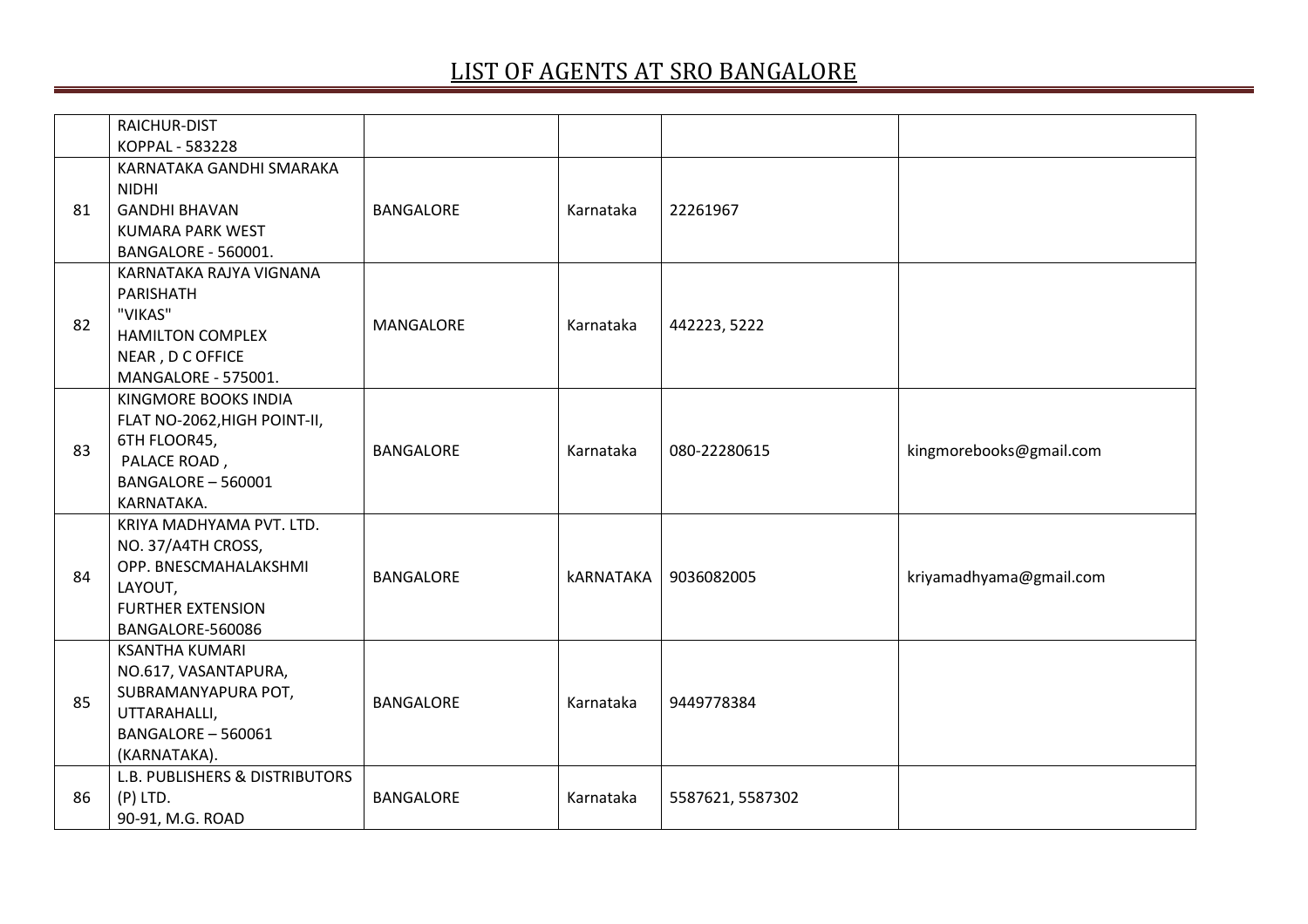|    | BANGALORE - 560001.                                   |                  |           |                           |                           |
|----|-------------------------------------------------------|------------------|-----------|---------------------------|---------------------------|
|    | LEAF BOOK SERVICES INDIA PVT,                         |                  |           |                           |                           |
|    | <b>LTD</b>                                            |                  |           |                           |                           |
|    | LEAF BOOK SERVICES INDIA Pvt.                         |                  |           |                           |                           |
| 87 | Ltd.                                                  | <b>BANGALORE</b> | Karnataka | 080-26934049,080-26932364 | leafbookserivces@yahoo.in |
|    | #7, 14TH CROSS,                                       |                  |           |                           |                           |
|    | PADMANABHANAGAR                                       |                  |           |                           |                           |
|    | BANGALORE - 560070.                                   |                  |           |                           |                           |
|    | <b>MAGNUM BOOK</b>                                    |                  |           |                           |                           |
| 88 | DEALNO.209, RAJASNOW BLDG.                            | <b>BANGALORE</b> | Karnataka |                           |                           |
|    | S.C.ROAD SESHADRIPURAM                                |                  |           |                           |                           |
|    | BANGALORE - 57(KARNATAKA).<br>MAKKALA SAHITYA BHANDAR |                  |           |                           |                           |
|    | DHANNURE NIWAS, 8-10-1/17                             |                  |           |                           |                           |
| 89 | AKKAMAHADEVI COLONY                                   | <b>BIDAR</b>     | Karnataka |                           |                           |
|    | BIDAR - 585401.                                       |                  |           |                           |                           |
|    | <b>MANASA BOOK HOUSE</b>                              |                  |           |                           |                           |
|    | "THURUPTI"42, "G" BLOCK, 3RD                          |                  |           |                           |                           |
| 90 | <b>CROSS</b>                                          | <b>MYSORE</b>    | Karnataka |                           |                           |
|    | RAMAKRISHNA NAGAR                                     |                  |           |                           |                           |
|    | MYSORE - 570023.                                      |                  |           |                           |                           |
|    | <b>MEDISCIENTEK</b>                                   |                  |           |                           |                           |
| 91 | P.B. 7516, S-142                                      | <b>BANGALORE</b> | Karnataka | 2871850                   |                           |
|    | SULTANPET                                             |                  |           |                           |                           |
|    | BANGALORE - 560053.                                   |                  |           |                           |                           |
|    | MS K SHANTHA KUMARI                                   |                  |           |                           |                           |
|    | NO-1252, 5TH CROSS,                                   |                  |           |                           |                           |
| 92 | <b>COMPANY: 10 TH MAIN</b>                            | <b>BANGALORE</b> | Karnataka |                           |                           |
|    | VIJAYANAGAR,                                          |                  |           |                           |                           |
|    | BANGALORE - 560040.                                   |                  |           |                           |                           |
|    | N & G ASSOCIATES                                      |                  |           |                           |                           |
| 93 | NO: 219 IST CROSS 2ND PHASE                           | <b>BANGALORE</b> | Karnataka |                           |                           |
|    | 4TH BLOCKBANASHANAKARI III                            |                  |           |                           |                           |
|    | <b>STAGE</b>                                          |                  |           |                           |                           |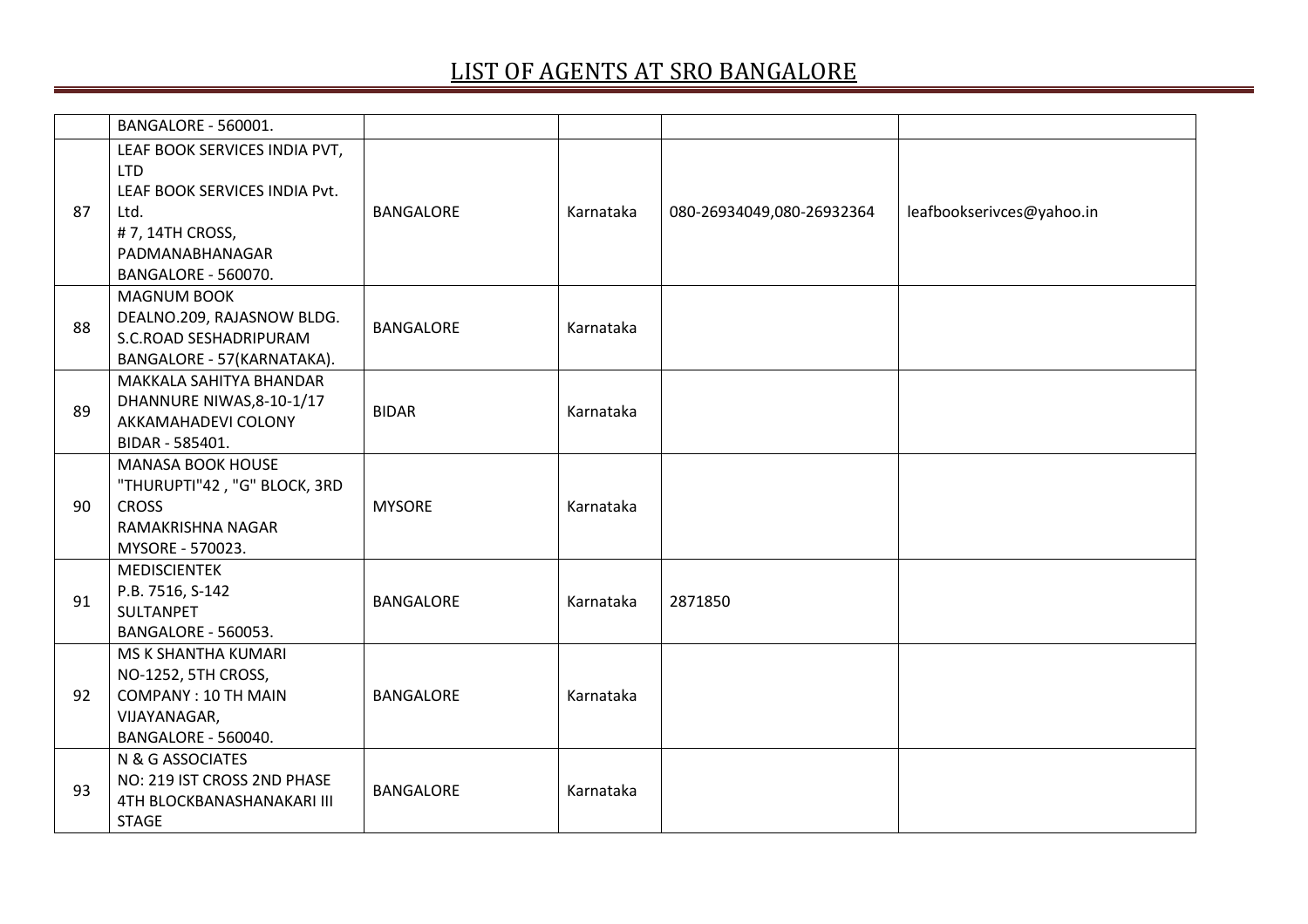|     | <b>BANGALORE-85</b><br>(KARNATAKA).           |                  |           |                  |                               |
|-----|-----------------------------------------------|------------------|-----------|------------------|-------------------------------|
|     | N.VASUDEVAN & V.KRISHNAN                      |                  |           |                  |                               |
| 94  | 62, RAMAKRISHNA MUTT ROAD<br><b>ULSOOR</b>    | <b>BANGALORE</b> | Karnataka | 25303293         |                               |
|     | BANGALORE - 560008.                           |                  |           |                  |                               |
|     | <b>NANDI BOOK HOUSE</b>                       |                  |           |                  |                               |
| 95  | 8TH MAIN ROAD, GANESH BLOCK                   | <b>BANGALORE</b> | Karnataka |                  |                               |
|     | MAHALAKSHMI LAYOUT<br>BANGALORE - 560086      |                  |           |                  |                               |
|     | <b>NATION BUILDERS BOOKSELLERS</b>            |                  |           |                  |                               |
|     | NO.31, THIRD                                  |                  |           |                  |                               |
|     | FLOOR, CHITRAKOOTA                            |                  |           |                  |                               |
| 96  | APTS.CHITRASHILPI VENKATAPPA                  | <b>BANGALORE</b> | Karnataka | 3344524          |                               |
|     | ROAD,                                         |                  |           |                  |                               |
|     | 18TH CROSS                                    |                  |           |                  |                               |
|     | BANGALORE - 560055.                           |                  |           |                  |                               |
|     |                                               |                  |           |                  |                               |
|     | NATIONAL BOOK STALL                           |                  |           |                  |                               |
| 97  | <b>KOPPIKAR ROAD</b>                          | <b>HUBLI</b>     | Karnataka | 353209           | nationalbook1@rediffimail.com |
|     | HUBLI - 580020.                               |                  |           |                  |                               |
|     | <b>NATIONWIDE BOOKS</b>                       |                  |           |                  |                               |
|     | NO-39, II ND FLOOR UNITED                     |                  |           |                  |                               |
|     | MANSIN(BETWEEN)                               |                  |           |                  |                               |
| 98  | <b>CAUVERY ARTS &amp; CRAFTS</b>              | <b>BANGALORE</b> | Karnataka |                  |                               |
|     | ANDPUBLI UTILITY BUILDING                     |                  |           |                  |                               |
|     | M.G. ROAD,<br>BANGALORE - 560001.             |                  |           |                  |                               |
|     | NAVABHARATHA PUSTAKA                          |                  |           |                  |                               |
|     | <b>BHANDARA</b>                               |                  |           |                  |                               |
| 99  | <b>NEAR HEAD POST OFFICE</b>                  | <b>UDUPI</b>     | Karnataka | 521082           |                               |
|     | UDUPI - 576101.                               |                  |           |                  |                               |
|     | <b>OMEGA PUBLICATIONS</b>                     |                  |           |                  |                               |
| 100 | 2 & 3 EMERALD CORNER<br><b>MARATHA COLONY</b> | <b>BELGAUM</b>   | Karnataka | 4202434, 2432232 | omegapress@gmail.com          |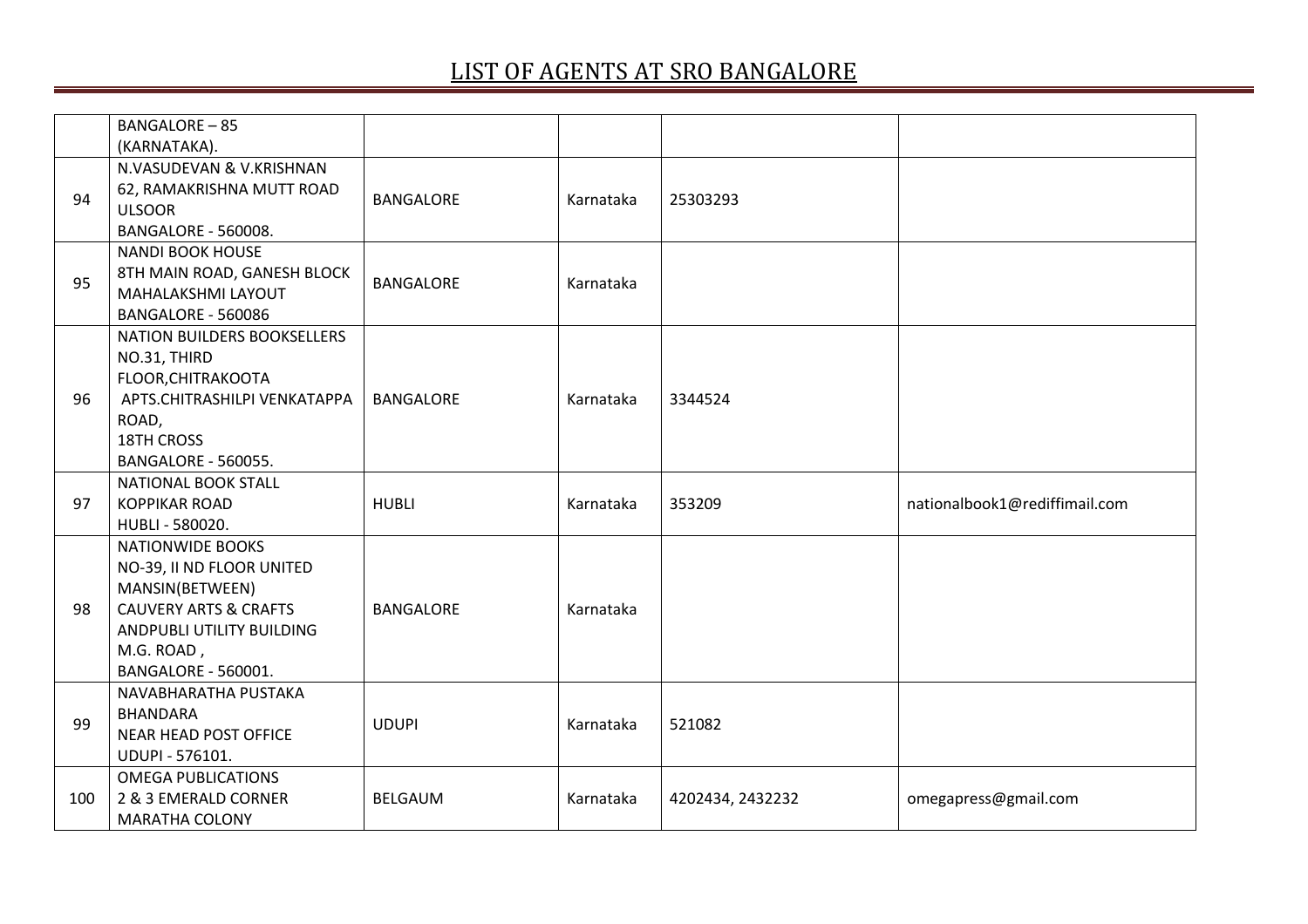|     | TILAKWADI<br>BELGAUM - 590006.                                                                                         |                  |           |                  |                         |
|-----|------------------------------------------------------------------------------------------------------------------------|------------------|-----------|------------------|-------------------------|
| 101 | OUM SOLDIER'S MAP HOUSE<br>OPP TO COLLEGE CANTEEN<br><b>MAHADEV NAGAR</b><br>SANKESHWAR, DIST<br>BELGUM - 591313       | <b>BELGAUM</b>   | Karnataka | 73696 (08333)    |                         |
| 102 | PRAGATI MEDIA<br>NO-160/B, 1ST MAIN,<br>7TH CROSS3RD STAGE,<br>VINOBANAGAR<br>SHIMOGA-577201<br>KARNATAKA              | <b>SHIMOGA</b>   | Karnataka | 9980438600       | PRAGATIMEDIA66@MAIL.COM |
| 103 | PRASAD AGENCIES<br>NO-905/7, 4TH MAIN1ST CROSS<br>VIDHYARAYANA PURAM,<br>MYSORE - 570008.                              | <b>MYSORE</b>    | Karnataka | (95821)-2340932  |                         |
| 104 | PREMIER BOOK SHOP<br>46/1, CHURCH STREET<br>BANGALORE - 560001<br>(KARNATAKA).                                         | <b>BANGALORE</b> | Karnataka | 5588570          |                         |
| 105 | PRISM - BOOK PVT LTD<br>PRISM BOOKS PVT, LTD<br>NO-53/2, BULL TEMPLE ROAD<br>BASAVANAGUDI<br>BANGALORE - 560019.       | <b>BANGALORE</b> | Karnataka | 671-3991/6714060 | service@prismbooks.com  |
| 106 | PUSTAKA MALA<br>"SRUJANA" NO: 12 18TH CROSS<br><b>ROAD</b><br>SAMPANGIRAMANAGARA<br>BANGALORE - 560027<br>(KARNATAKA). | <b>BANGALORE</b> | Karnataka | 22236462         |                         |
| 107 | PUSTAKA MANDAPA & S M V<br><b>PUBLICATIONS</b>                                                                         | <b>KOLAR</b>     | Karnataka | 08152 -- 220471  |                         |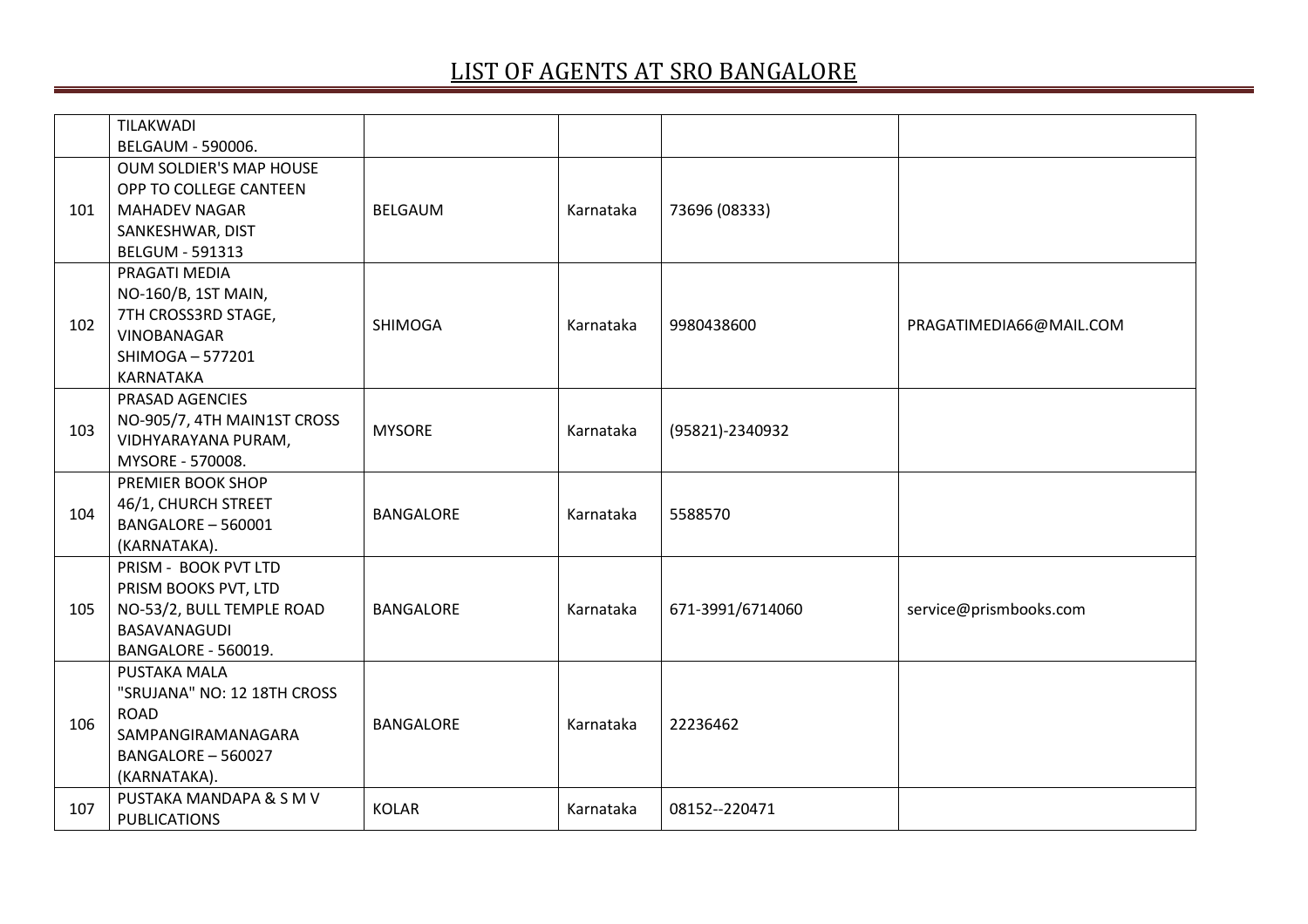|     | SRI RAMA TEMPLE STREET                  |                  |           |                           |                          |
|-----|-----------------------------------------|------------------|-----------|---------------------------|--------------------------|
|     | KOLAR-563101                            |                  |           |                           |                          |
|     | (KARNATAKA).                            |                  |           |                           |                          |
|     | PUSTAKA PREETHI DISTRIBUTARS            |                  |           |                           |                          |
|     | NO. 1863, 38TH CROSS, 11TH              |                  |           |                           |                          |
| 108 | <b>MAIN</b>                             | <b>BANGALORE</b> | Karnataka | 080-41611874              | pusthakapreethi@gmai.com |
|     | 4TH 'T' BLOCK, JAYANAGAR                |                  |           |                           |                          |
|     | BANGALORE - 560041.                     |                  |           |                           |                          |
|     | PUSTHAKA MALA                           |                  |           |                           |                          |
| 109 | SURJAN", NO. 12, 18TH CROSS,            | <b>BANGALORE</b> | Karnataka | 080 - 22236462, 22275042  |                          |
|     | SAMPANGI RAMA NAGAR                     |                  |           |                           |                          |
|     | BANGALORE - 560027                      |                  |           |                           |                          |
|     | PUSTHAKA PREETHI                        |                  |           |                           |                          |
|     | 1863, 38th CROSS, 11TH MAIN             |                  |           |                           |                          |
| 110 | 4TH T BLOCK JAYANAGAR                   | <b>BANGALORE</b> | Karnataka | 080-41611874              |                          |
|     | BANGALORE - 560041                      |                  |           |                           |                          |
|     | (KARNATAKA).                            |                  |           |                           |                          |
|     | RAMAKKA PADMAKKA TRUST                  |                  |           |                           |                          |
| 111 | <b>NO.447, 11TH MAIN</b>                | <b>BANGALORE</b> | Karnataka | 6391199                   |                          |
|     | PADMANABHANAGAR                         |                  |           |                           |                          |
|     | <b>BANGALORE - 560070.</b>              |                  |           |                           |                          |
|     | RANGOLI                                 |                  |           |                           |                          |
| 112 | NO:48/3 BULL TEMPLE ROAD<br>BASAVANGUDI | <b>BANGALORE</b> |           |                           |                          |
|     | BANGALORE - 560004                      |                  | Karnataka |                           |                          |
|     | (KARNATAKA).                            |                  |           |                           |                          |
|     | RAVINDRA PUSTAKALAYA                    |                  |           |                           |                          |
|     | <b>PUBLISHER-BOOK-SELLERS</b>           |                  |           |                           |                          |
| 113 | <b>CHAMRAJ PET</b>                      | SAGAR            | Karnataka | 08183-228616,08183-221064 |                          |
|     | SAGAR-577401                            |                  |           |                           |                          |
|     | SHIMOGA DISTRICT                        |                  |           |                           |                          |
|     | S.M.V.PUBLICATION                       |                  |           |                           |                          |
| 114 | PUSTAKA MANTAPA & S.M.V.                | <b>KOLAR</b>     | Karnataka | 08152-220471, 220471      |                          |
|     | <b>PUBLICATION</b>                      |                  |           |                           |                          |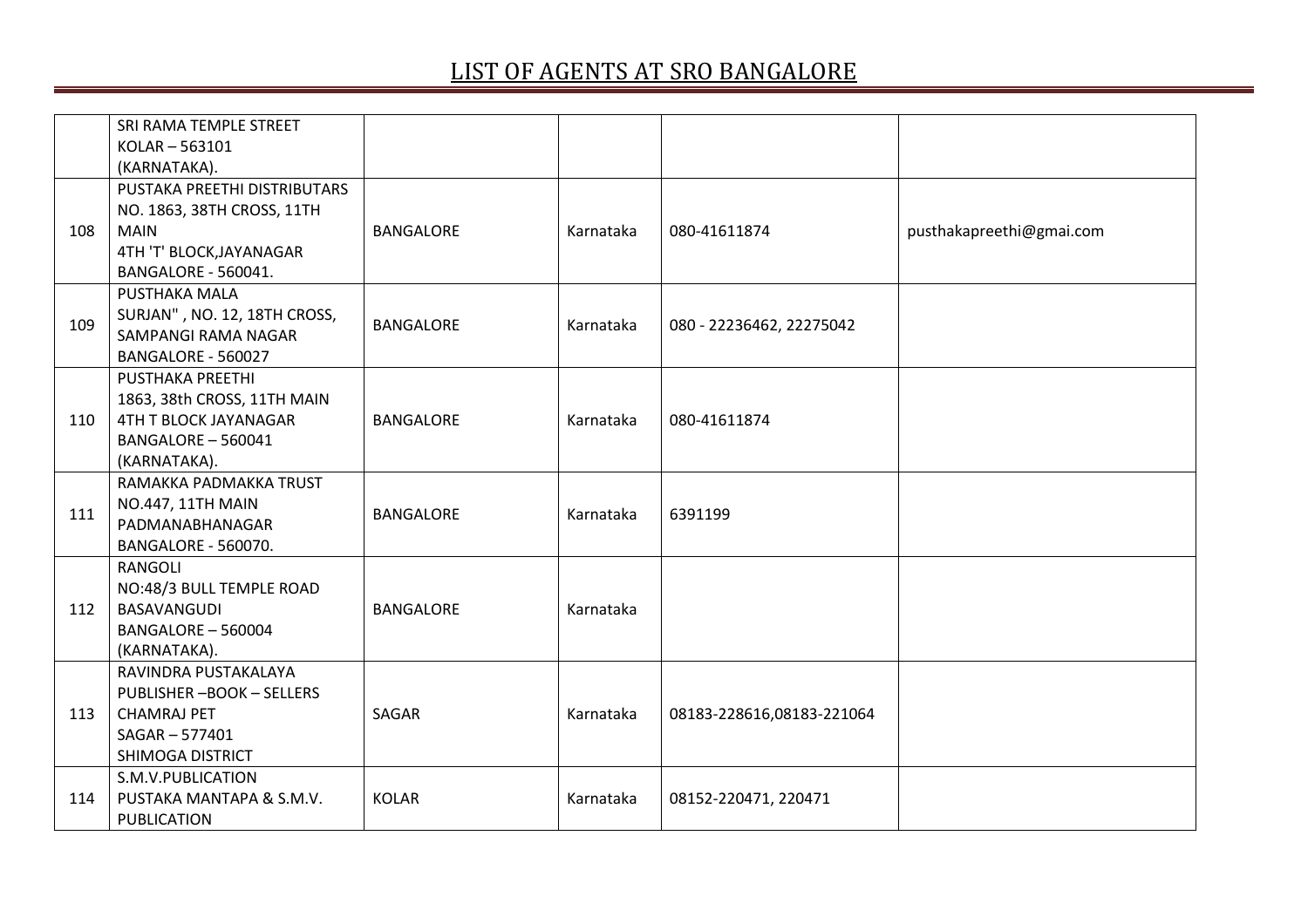|     | SRI RAMA TEMPLESTREET                                                                                                             |                  |           |                           |                               |
|-----|-----------------------------------------------------------------------------------------------------------------------------------|------------------|-----------|---------------------------|-------------------------------|
|     | KOLAR - 563101.                                                                                                                   |                  |           |                           |                               |
| 115 | SAHITYA BHANDARA<br><b>JANGAMAMESTRY GALLI</b><br><b>BALEPET</b><br>BANGALORE - 560053                                            | <b>BANGALORE</b> | Karnataka | 2877618, OLD 77618        |                               |
| 116 | SAHITYA GANGA<br><b>KESHAVA SHILPA</b><br>KEMPA GOWDA NAGAR<br><b>BANGALORE - 560019.</b>                                         | <b>BANGALORE</b> | Karnataka | 26612730-31               | sahitya@rashtrotthana.org     |
| 117 | SAHITYA PRAKASHANA<br>SAHITAYA PRAKASHANA<br><b>KOPPIKAR ROA</b><br>DHUBLI-580020.                                                | <b>DHUBLI</b>    | Karnataka | (0836) 2367676,9448110034 |                               |
| 118 | SAHITYA SINDHU PRAKASHAN<br>143/3-A , NRUPPATHUNGA ROAD<br>BANGALORE - 560001.                                                    | <b>BANGALORE</b> | Karnataka | 2210932, 2271889          | parishat@blr.vsnl.net.in      |
| 119 | SAMAJ BOOK DEPOT<br><b>SIVAJI ROAD</b><br>DHARWAD - 580001.                                                                       | <b>DHARWAD</b>   | Karnataka | 41616                     |                               |
| 120 | SAMSKRUTI BOOK AGENCIES<br><b>668 KASHIPATHI AGRAHARA</b><br><b>100 FEET ROAD CROSS</b><br><b>K R MOHALLA</b><br>MYSORE - 570024. | <b>MYSORE</b>    | Karnataka | 433460,434063             | samskruthibookhouse@yahoo.com |
| 121 | SANDESHAK RETAILERS                                                                                                               |                  | Karnataka |                           |                               |
| 122 | <b>SEEK FOUNDATION</b><br>586, 2ND CROSS, 5TH MAIN<br>HANUMANTHA NAGAR<br><b>BANGALORE - 560019.</b>                              | <b>BANGALORE</b> | Karnataka |                           |                               |
| 123 | <b>SHIVANI BOOK STALL</b><br>DR. BALKUR COMPLEX<br>N.H. 17 HONAVAR<br>(NORTH KARNATAKA) - 581334                                  | <b>HONAVAR</b>   | Karnataka | 720042, 722155            |                               |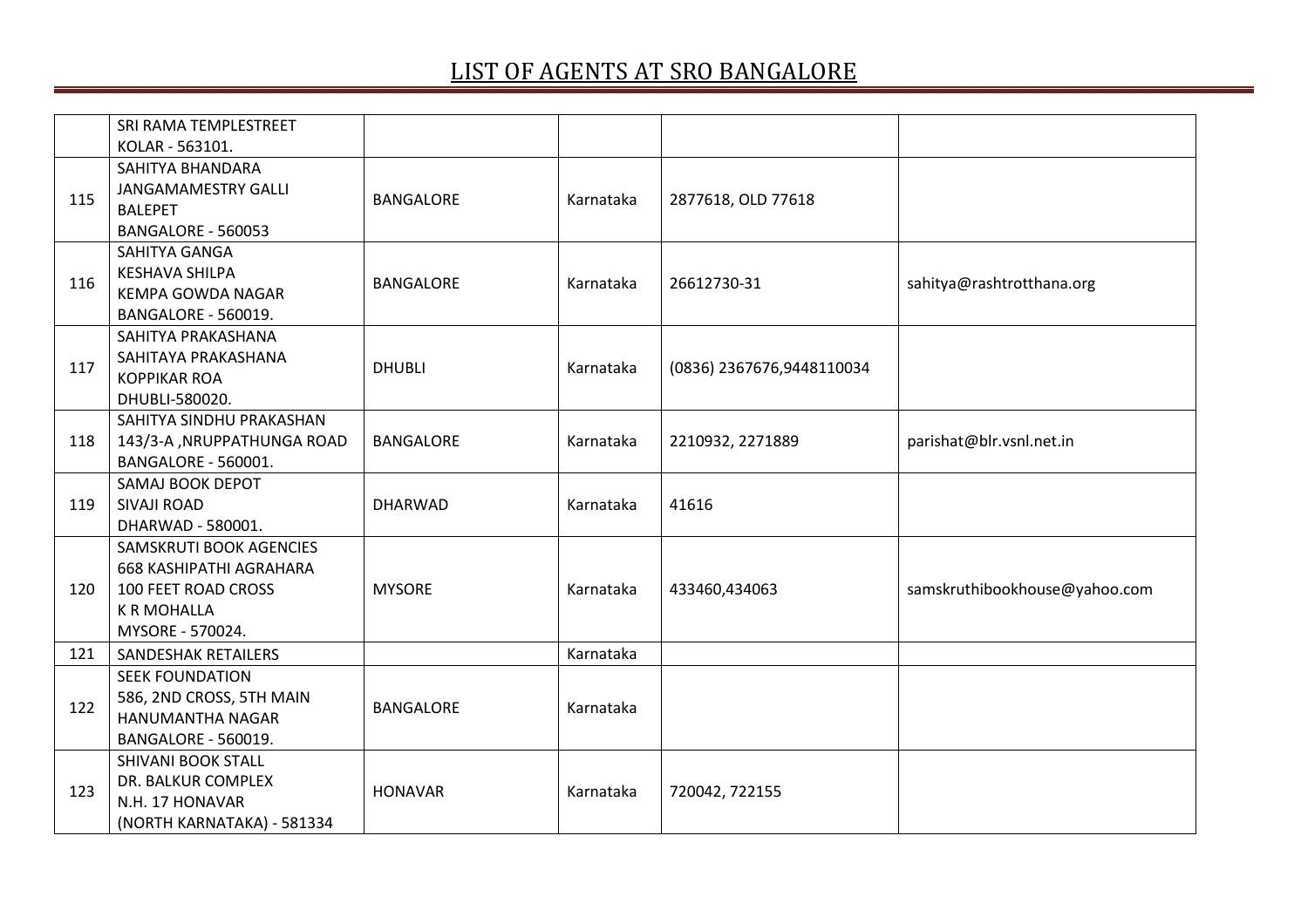| 124 | SHREE NIDHI PRAKASHAN                                                                                                                    |                  | Karnataka |                        |                            |
|-----|------------------------------------------------------------------------------------------------------------------------------------------|------------------|-----------|------------------------|----------------------------|
| 125 | <b>SHREE TRADERS,</b><br><b>SAGARABOOK SELLER'S &amp;</b><br><b>GENERAL MERCHANTS</b><br>J.C ROAD,<br>SAGAR - 577401.                    | SAGAR            | Karnataka | 6227, STD-08182        |                            |
| 126 | SIRI KANNADA PUSTAKA MANE<br>SEEMA MANZIL, IST CROSS<br><b>BAPUJI NAGAR</b><br>NEAR THUNGA HIGH SCHOOL<br>SHIMOGA-577201<br>(KARNATAKA). | <b>SHIMOGA</b>   | Karnataka |                        |                            |
| 127 | <b>SITA BOOK HOUSE</b><br>BESANT COMMERCIAL COMPLEX<br>KALAKUNJA ROAD,<br><b>KODIALBAIL</b><br>MANGALORE - 755003.                       | MANGALORE        | Karnataka | 080-2497744            | sitabhouse@bsnl.in         |
| 128 | <b>SITA BOOKS &amp; PERIODICALS</b><br>"PARVATHI KUTEERA"N G ROAD,<br><b>ATTAVARA</b><br>MANGALORE - 575001.                             | MANGALORE        | Karnataka |                        |                            |
| 129 | SLV EDUCATIONAL AIDS,<br><b>BANGALORE</b><br>#400, SRINIGA RMAIN ROAD,<br>SRI RAMANJANEYA ROAD<br><b>BANGALORE - 5600050</b>             | <b>BANGALORE</b> | Karnataka | 080-26674438           | gayathrishekar@yahoo.co.in |
| 130 | SRI DEVI BOOK HOUSE<br>TUNGA LODGE BUILDING<br><b>NEHRU ROAD</b><br>SHIMOGA - 57720.                                                     | <b>SHIMOGA</b>   | Karnataka |                        |                            |
| 131 | SRI RAGHAVENDRA<br>KRUPASHARAMA<br>Dr. N.R. SUDHAKAR, Sri.<br>RAGHAVENDRAKURPASHRAMA,                                                    | PUNYASTHALA      | Karnataka | 08180 - 272422, 272222 | punyasthalagurui@yahoo.com |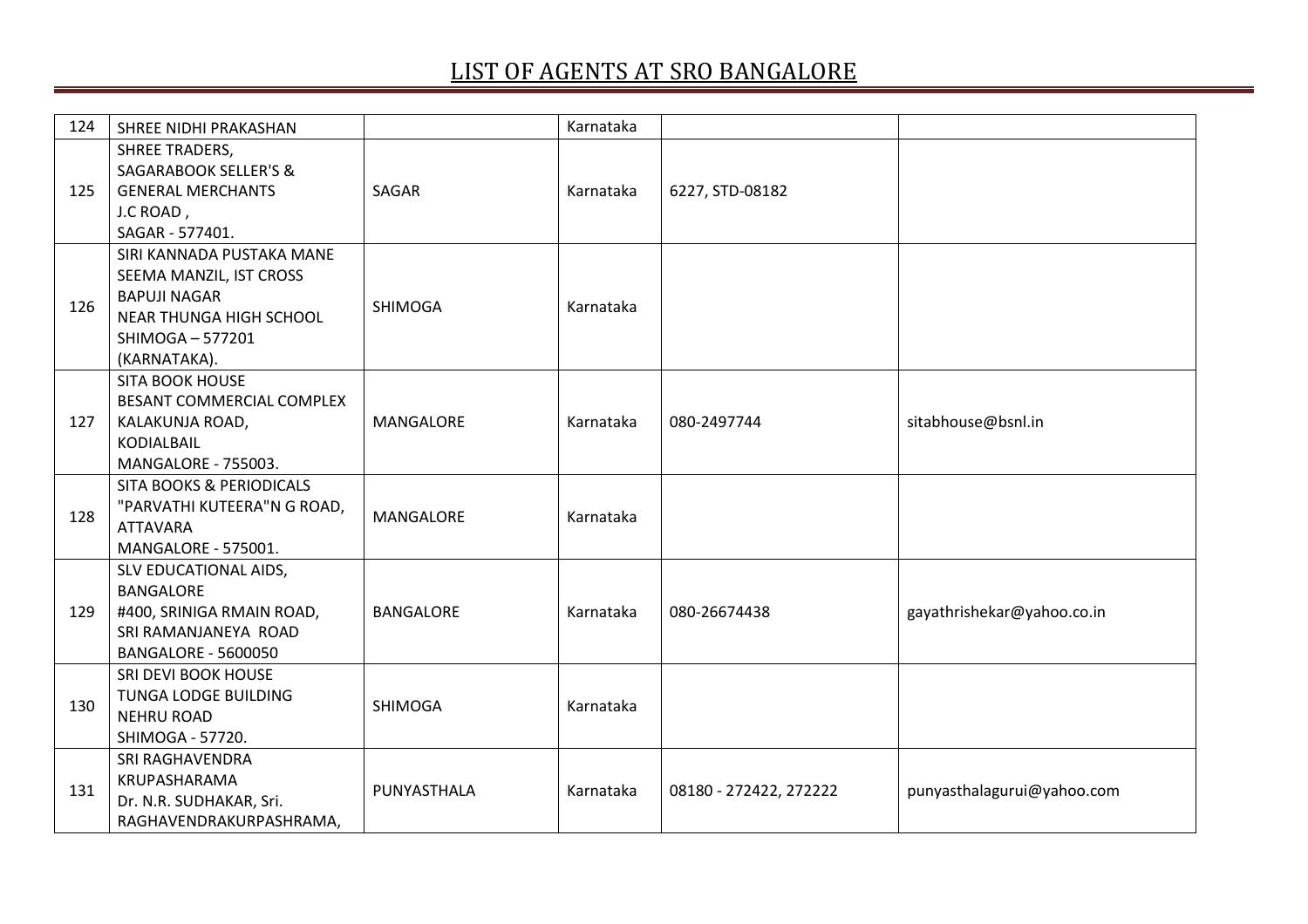|     | CHATURTHYA MANTRALAYA<br><b>DAVANAGERE DIRSTRICT</b><br>PUNYASTHALA - 577551.                                                        |                  |           |                          |                                  |
|-----|--------------------------------------------------------------------------------------------------------------------------------------|------------------|-----------|--------------------------|----------------------------------|
| 132 | <b>SUPARNA BOOKS &amp;</b><br><b>COMMUNICATIONS</b><br>DWASUPARNA'40 FT ROAD,<br><b>MARUTHI NAGAR</b><br><b>TUMKUR - 572102.</b>     | <b>TUMKUR</b>    | Karnataka | 735465                   |                                  |
| 133 | <b>SUTRADHAR (Education Resouce</b><br>Center)<br>59/1 3rd CROSS10TH A MAIN<br>INDIRA NAGAR, 2ND STAGE<br><b>BANGALORE - 560038.</b> | <b>BANGALORE</b> | Karnataka | 25288545 / 25215191      | www.sutradhar.com/sutra@vsnl.com |
| 134 | <b>SUVIDYA BOOKS</b><br>4/2, DJ C COMPLEX<br><b>HUDSON CIRCLE</b><br>BANGALORE - 560027                                              | <b>BANGALORE</b> | Karnataka |                          |                                  |
| 135 | <b>TARUN ENTERPRISES</b><br>NO: 2965 13TH B MAINR P C<br>LAYOUT<br><b>VIJAYNAGAR II STAGE</b><br>BANGALORE - 560040.                 | <b>BANGALORE</b> | Karnataka |                          |                                  |
| 136 | THE BOOK MARK<br><b>G-4 BRIGADE GARDENS</b><br><b>19 CHURCH STREET</b><br>BANGALORE - 560001                                         | <b>BANGALORE</b> | Karnataka | 5585678-79/89, R-5461553 | bookmarkin@yahoo.co.in           |
| 137 | THE BOOK POINT (INDIA) LTD<br>25, SHRUNGAR SHOPPING<br><b>CENTRE</b><br>80/1 MAHATMA GANDHI ROAD<br>BANGALORE - 560001.              |                  | Karnataka | 080-5587703,5596460      | ollbglgn@bgl.vsnl.net.in         |
| 138 | THE SCHOOL NEEDS<br>#1113/S, 1ST 'G' MAIN<br><b>GLRINAGAR 2ND PHASE</b>                                                              | <b>BANGALORE</b> | Karnataka | 080-26720986             | theschoolneeds@gmail.com         |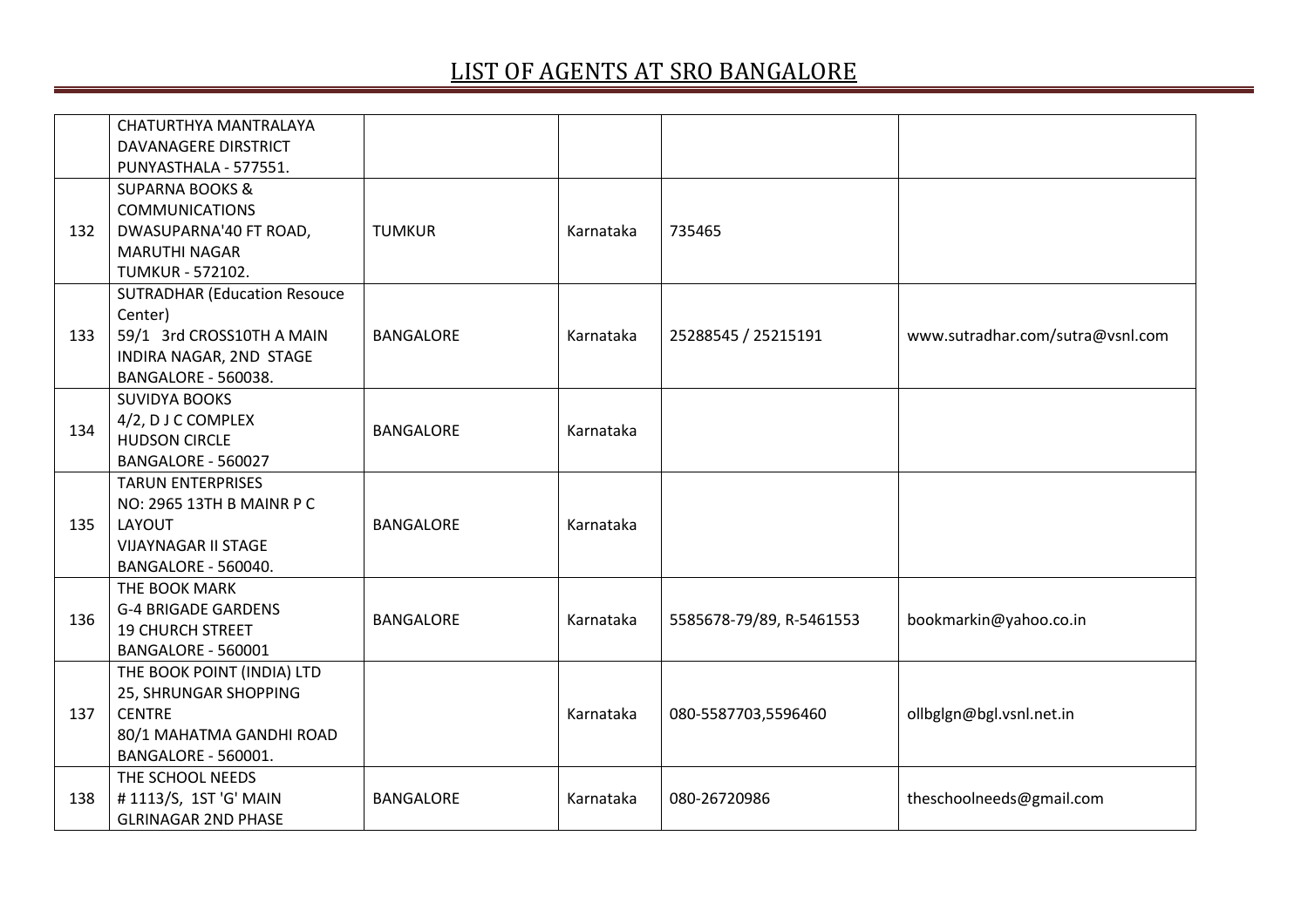|     | BANGALORE - 560085.                                                                                                                                                    |                  |           |                |                            |
|-----|------------------------------------------------------------------------------------------------------------------------------------------------------------------------|------------------|-----------|----------------|----------------------------|
| 139 | <b>Trust For Rural Upliftment</b><br><b>Strategies</b><br># 6-E-1, Sri Krishna Mandira,<br>27th Cross3rd 'C' Main,<br>Sri Raghavendra Layout,<br>Hulimavu<br>Bengaluru | <b>BANGALORE</b> | Karnataka | 080-26585745   | trust.strategies@gmail.com |
| 140 | <b>UDHO ASSOCIATES</b><br>#58, 2ND MAINANUBHAVA<br><b>NAGAR</b><br>BANGALORE - 560072.                                                                                 | <b>BANGALORE</b> | Karnataka |                |                            |
| 141 | <b>VADIRAJA BOOK STORE</b><br>VEERAPPA COMPLEX,<br>ANJANEYA TEMPLE ST<br>SARAKKI VILLAGE, MAIN ROAD<br>J P NAGAR<br>BANGALORE - 560078.                                | <b>BANGALORE</b> | Karnataka |                |                            |
| 142 | <b>VIJAYAVAHINI PUBLICATIONS</b><br>22/A, GRAMA DEVATHA STREET<br>CHICKAMAVALLY<br>BANGALORE - 560004.                                                                 | <b>BANGALORE</b> | Karnataka |                |                            |
| 143 | <b>VINAYAK ENTERPRISES,</b><br>856, ACHARYA GALLISHAHPUR<br>BELGAUM - 590003.                                                                                          | <b>BELGAUM</b>   | Karnataka | 0831 - 2469652 |                            |
| 144 | VISHWALAYA VISHWALALYA<br>HOME FOR THE HOMELESS<br>CHILDRENRAVUGODLU,<br>BOLARE P.O, KANAKAPURA, MN<br><b>RD</b><br><b>BANGALORE SOUTH -560082</b>                     | <b>BANGALORE</b> | Karnataka | 91-9480700111  | vishwalaya@gmail.com       |
| 145 | AKSHARA BOOK CENTRE<br>MUNICIPAL LIBRARY BUILDING<br>TIRUR - 676101.                                                                                                   | <b>TIRUR</b>     | Kerala    | 422465, 424580 |                            |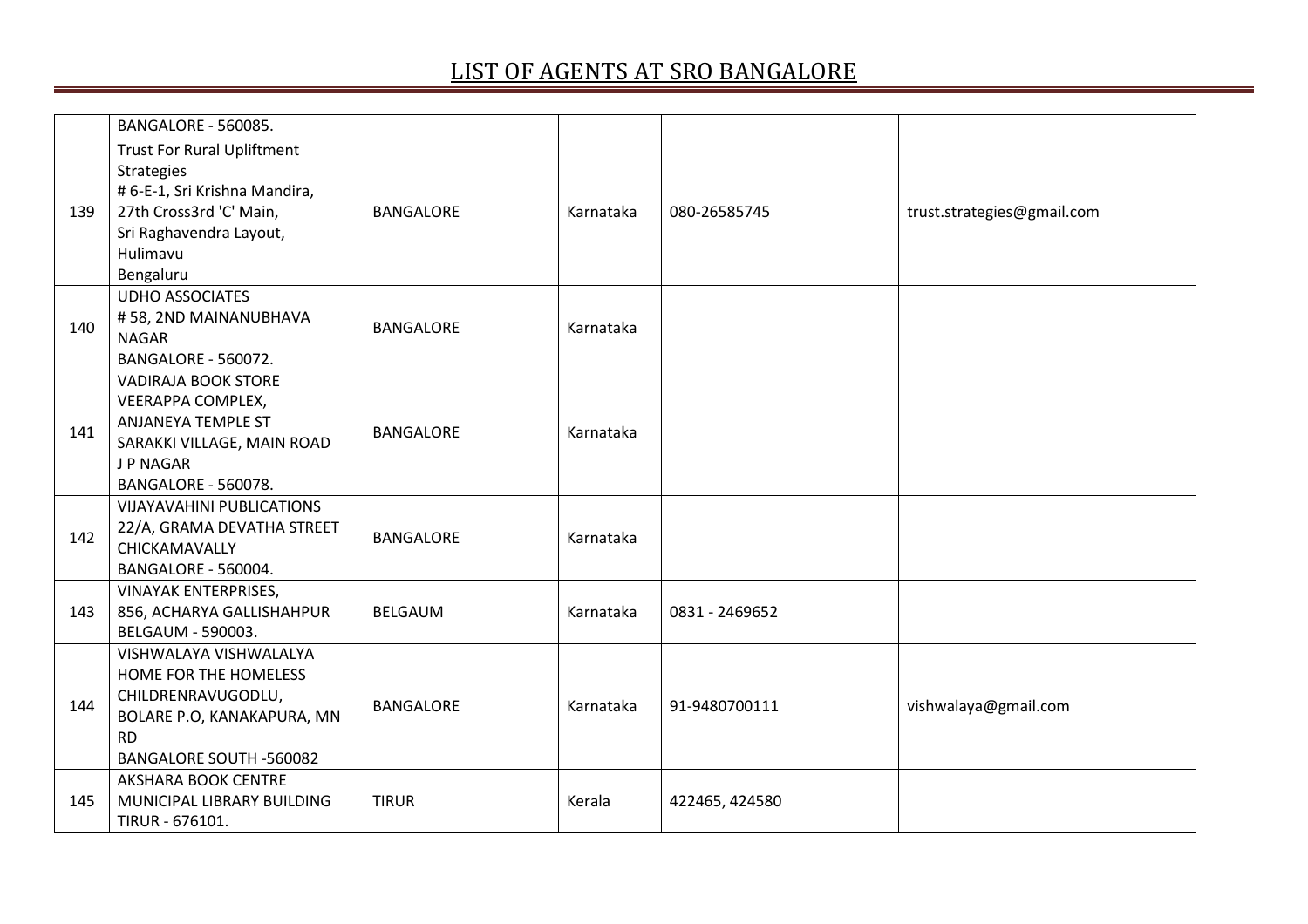| 146 | <b>ALTER MEDIA Organic Shop</b><br><b>BRAHMASWOM MADOM</b><br><b>BUILDING, AltermediaOrganic</b><br>Shop,<br>M G ROAD,<br><b>THRISSUR-680001</b> | <b>THRISSUR</b>  | Kerala    | P-91-487-2422974,<br>Mb-9495026478 | altermediorganic@gmail.com |
|-----|--------------------------------------------------------------------------------------------------------------------------------------------------|------------------|-----------|------------------------------------|----------------------------|
| 147 | <b>AMAN BOOK STALL</b><br>IST FLOOR-CENTURY COMPLEX<br><b>MOFUSSIL BUS STAND</b><br><b>MAVOOR ROAD</b><br>CALICUT-673004<br>(KERALA).            | <b>CALICUT</b>   | Kerala    | 721282,725146                      |                            |
| 148 | ANAND BOOK DEPOT<br>POST OFFICE JUNCTION<br>NEAR R T O, OFFICE<br>MUVATTAPUZHA - 686661.                                                         | MUVATTAPUZHA     | Kerala    | 0485-2833112, 0485-283342          |                            |
| 149 | ANKHITHA PRAKASHANA<br>NO:53 SHAMSINGH COMPLEX<br><b>GANDHI BAZAR MAIN ROAD</b><br>BASAVANAGUDI<br>BANGALORE - 560004.                           | <b>BANGALORE</b> | KARNATAKA | 6617100,6526134                    |                            |
| 150 | <b>BOOK LAND</b><br>(FORT ROAD) VEEKLY SHOPPING<br><b>COMPLEX</b><br>FORT ROAD, KANNUR - 670001<br>(KERALA).                                     | <b>KANNUR</b>    | Kerala    | 0497-2705529                       |                            |
| 151 | <b>BOOK LAND (KANNUR)</b><br><b>VEEKLY COMPLEX</b><br>FORT ROAD, KANNUR<br>KERALA-670001.                                                        | <b>KANNUR</b>    | Kerala    | 0497-2705529                       | manojbookland@gmail.com    |
| 152 | <b>BOOKS AND PERIODICALS,</b><br>KOOTTANAD, POST<br>PALAKKAD - 679533.                                                                           | PALAKKAD         | Kerala    | 0492-672008                        |                            |
| 153 | <b>CURRENT BOOKS (TRICHUR)</b>                                                                                                                   | <b>TRICHUR</b>   | Kerala    | 20660,                             |                            |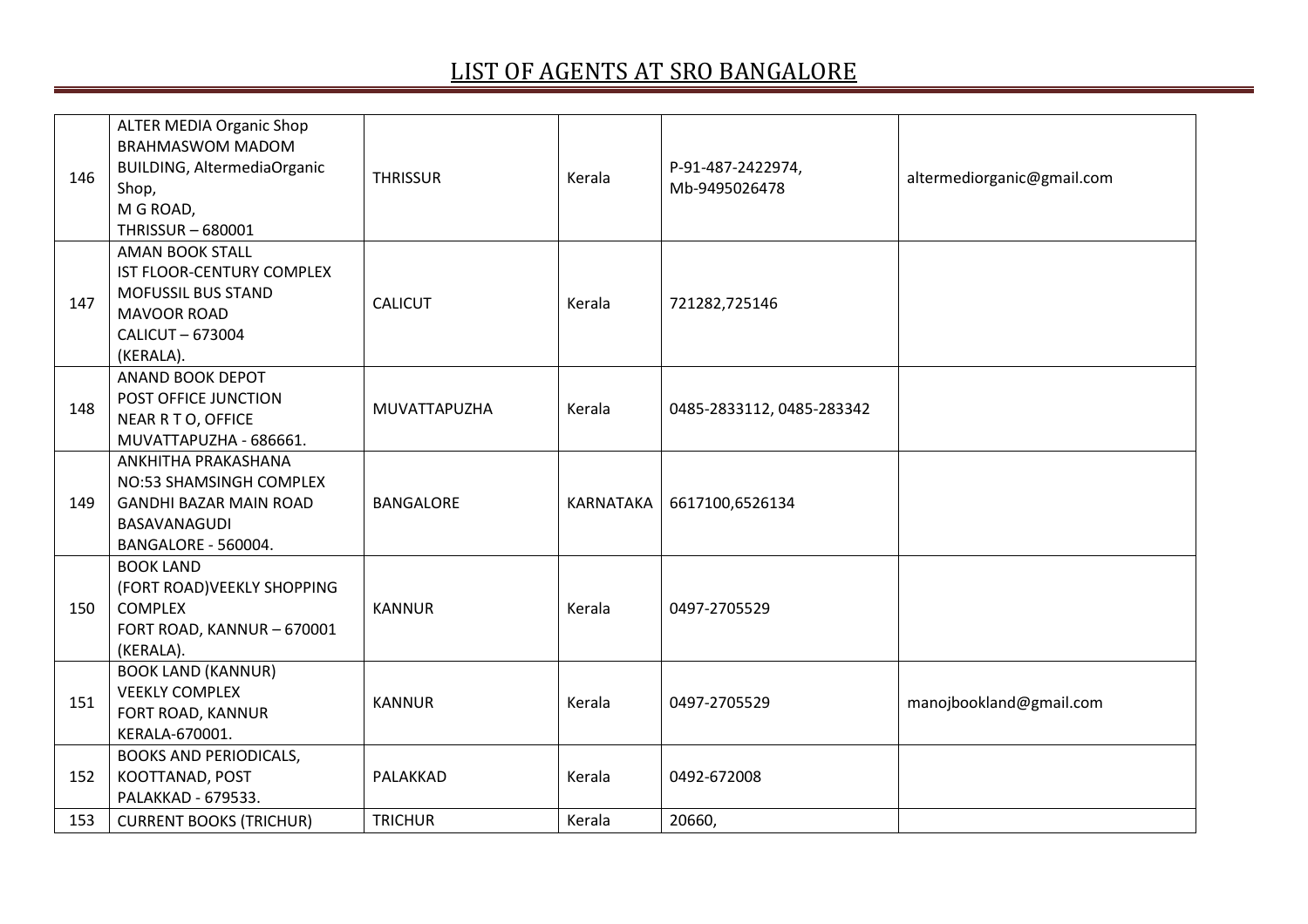|     | <b>ROUND WEST</b>                                                                                                                                                               |                   |        | 335292,335642,335660,335527 |                             |
|-----|---------------------------------------------------------------------------------------------------------------------------------------------------------------------------------|-------------------|--------|-----------------------------|-----------------------------|
|     | TRICHUR - 680001.                                                                                                                                                               |                   |        |                             |                             |
| 154 | <b>EDUCARE PRINTERS &amp;</b><br><b>PUBLISHERS PVT LTD]</b><br><b>TIRURANGADI TOWER</b><br><b>JAFFERKHAN COLONY</b><br><b>ROAD</b><br>CALICUTCALICUT - 673004<br>(WEST BENGAL). | CALICUTCALICUT    | Kerala | 0495-4040395                |                             |
| 155 | <b>GREEN BOOKS</b><br><b>LITTLE ROAD</b><br>AYYANTHOLE<br>THRISSUR - 680003.                                                                                                    | <b>THRISSUR</b>   | Kerala | 2364439,2361038             | greenbooks@rediffmail.com.  |
| 156 | <b>IMPRINT BOOKS</b><br>P B NO. 348,<br>KADAPPAKADA<br>KOLLAM - 691008<br>(KERALA).                                                                                             | <b>KOLLAM</b>     | Kerala | 741280, 76809               |                             |
| 157 | <b>KASI BOOKS</b><br>NEDIYASALA BRANCH<br>NEDIYASALA P O<br>THODUPUZHA - 685584.                                                                                                | <b>THODUPUZHA</b> | Kerala | 04862-273596                | kasibooks@rediffmail.com    |
| 158 | KERALA SASTHRA SAHITHYA<br>PARISHAD<br><b>GURUYAGOOR ROAD</b><br>KERALA.                                                                                                        |                   | Kerala | 9447038195                  | gskssl@gmail.com            |
| 159 | <b>KOCHI BOOKS</b><br>NO.1/400 PRINCESS STREET,<br><b>FORTKOCHI</b><br>KOCHI-682001<br>(KERALA).                                                                                | KOCHI             | Kerala | 04844055970, 04842218730    | vimal@kochibooks.com        |
| 160 | KURUKSHETHRA PRAKASAN (PVT)<br><b>LTD</b><br>P.B.NO-1883, KALOOR TOWERS                                                                                                         | KOCHI             | Kerala | 0484-2338324                | kurukshethrabooks@gmail.com |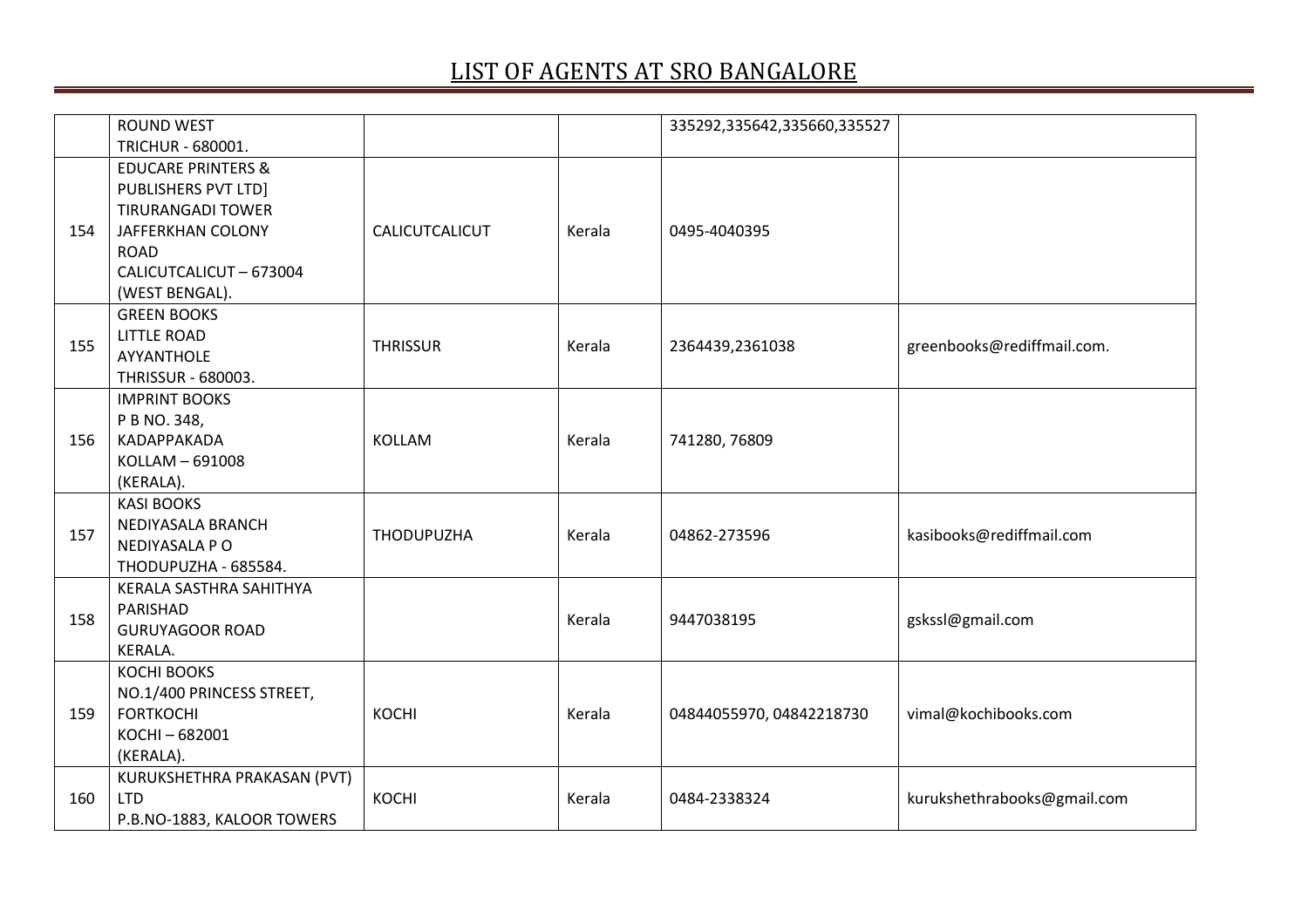|     | <b>KALOOR</b>                     |                    |        |                           |                            |
|-----|-----------------------------------|--------------------|--------|---------------------------|----------------------------|
|     | KOCHI - 682017                    |                    |        |                           |                            |
|     | LORD OF LORD BOOKS                |                    |        |                           |                            |
|     | <b>COOPERS COMPOUND</b>           |                    |        |                           |                            |
| 161 | PERUMPADAPPU ROAD                 | KOCHI              | Kerala | 0484-2231258              |                            |
|     | KOCHIN-682006                     |                    |        |                           |                            |
|     | KERALA.                           |                    |        |                           |                            |
|     | M S BOOK DEPOT                    |                    |        |                           |                            |
| 162 | <b>MAIN ROAD</b>                  | <b>QUILON</b>      | Kerala |                           |                            |
|     | QUILON - 691001.                  |                    |        |                           |                            |
|     | <b>MALU BEN BOOKS</b>             |                    |        |                           |                            |
|     | ROOM NO-1, MALANKARA              |                    |        |                           |                            |
| 163 | <b>BUILDINGS</b>                  | THIRUVANANTHAPURAM | Kerala | 0471-2217640, 0471-257839 |                            |
|     | NEAR V.J.T.HALL, PALAYAM,         |                    |        |                           |                            |
|     | THIRUVANANTHAPURAM-695034         |                    |        |                           |                            |
|     | <b>MATHRUBHUMI PRINTING &amp;</b> |                    |        |                           |                            |
|     | PUBLISHING CO.LTD                 |                    |        |                           |                            |
|     | M J KRISHNAMOHAN MEMORIAL         |                    |        |                           |                            |
| 164 | <b>BUILDING</b>                   | <b>KOZHIKODE</b>   | Kerala | 0495-2366655, 9847002704  | mmc@mpp.co.in              |
|     | K P KESAVA MENON ROAD             |                    |        |                           |                            |
|     | KOZHIKODE - 673001                |                    |        |                           |                            |
|     | <b>KERALA</b>                     |                    |        |                           |                            |
|     | <b>MODERN BOOK CENTRE</b>         |                    |        |                           |                            |
|     | <b>GANDHARI AMMAN KOVIL ROAD</b>  |                    |        |                           |                            |
| 165 | THIRUVANANTHAPURAM -              | THIRUVANANTHAPURAM | Kerala | 0471-2331826-816          | modern@asianetindia.com    |
|     | 695001                            |                    |        |                           |                            |
|     | <b>KERALA</b>                     |                    |        |                           |                            |
|     | <b>MUGINIS BOOK SHORE</b>         |                    |        |                           |                            |
|     | SHREE NARASHIMMA VILAS            |                    |        |                           |                            |
|     | <b>BUILDING</b>                   |                    |        |                           |                            |
| 166 | SECRETARIATE SOUTH GATE           | THIRUVANANTHAPURAM | Kerala | 0471-2338322, 9387730418  | muginisbookshore@gmail.com |
|     | OPP: TO YMCA, YMCA ROAD           |                    |        |                           |                            |
|     | THIRUVANANTHAPURAM                |                    |        |                           |                            |
| 167 | <b>NATURE SHOP &amp; STUDIO</b>   | <b>CALICUT</b>     | Kerala |                           |                            |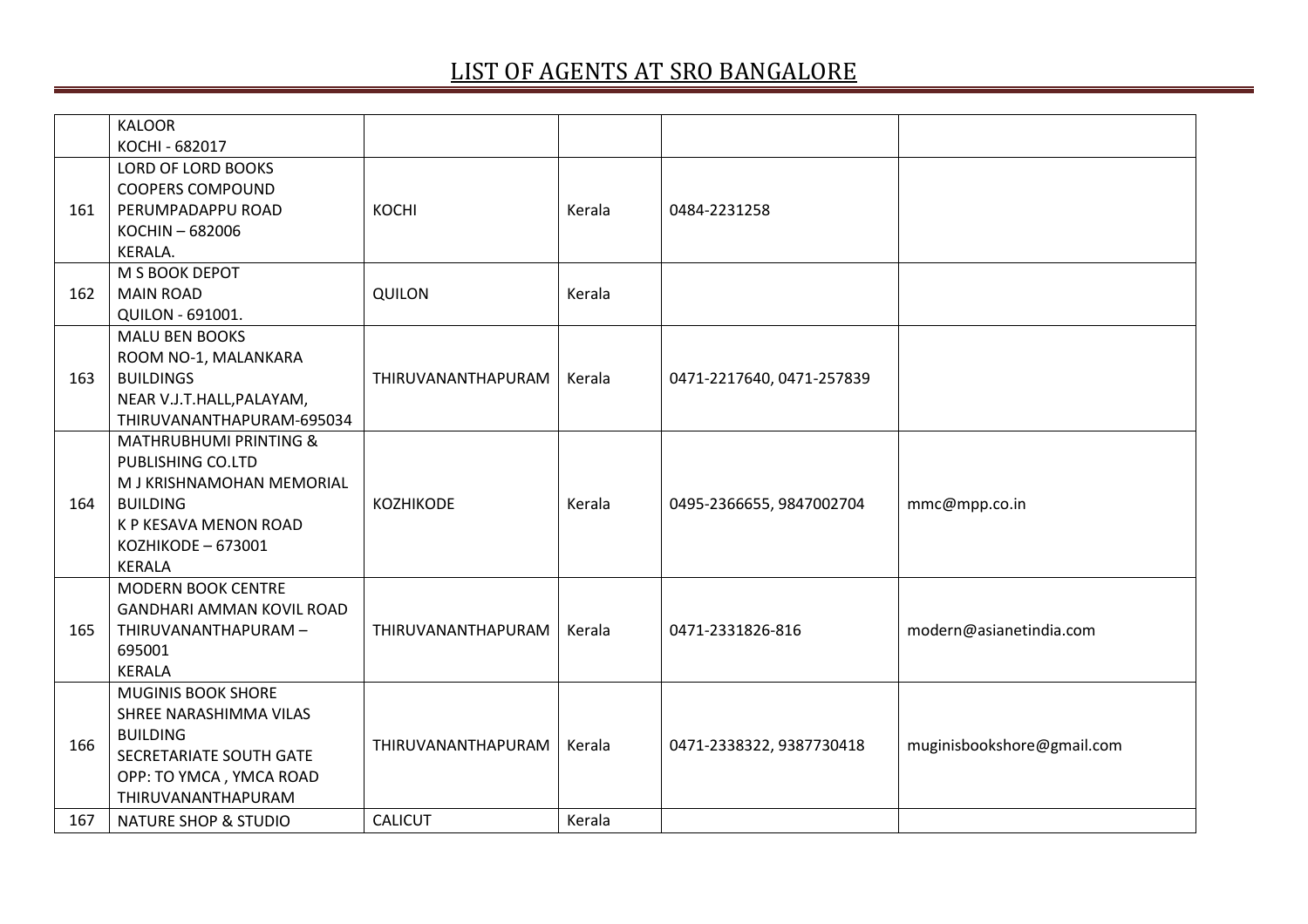|     | HI BON PLAZA BUILDING        |                    |        |                            |                         |
|-----|------------------------------|--------------------|--------|----------------------------|-------------------------|
|     | <b>MAVOOR ROAD</b>           |                    |        |                            |                         |
|     | CALICUT-673004               |                    |        |                            |                         |
|     | (KERALA).                    |                    |        |                            |                         |
|     | P C M BOOK SHOP              |                    |        |                            |                         |
|     | PUBLISHERS'S DISTRIBUTORS    |                    |        |                            |                         |
|     | POST BOX NO-2248             |                    |        |                            |                         |
| 168 | <b>GOVT HIGH SCHOOL ROAD</b> | <b>KOCHI</b>       | Kerala | 0484-2333677               | ekmpcm@eth.net          |
|     | <b>EDAPPALLY</b>             |                    |        |                            |                         |
|     | KOCHI-682024.                |                    |        |                            |                         |
|     | <b>KERALA</b>                |                    |        |                            |                         |
|     | PACIFIC BOOKS                |                    |        |                            |                         |
|     | <b>KOLANI P.O</b>            |                    |        |                            |                         |
|     | INDIA DISTRIBUTOR OF LEADING |                    |        |                            |                         |
| 169 | <b>PUBLICATION</b>           | <b>IDUKKI</b>      | Kerala | 04862-228285               | PACIFIBIA@YAHOO.COM     |
|     | <b>THODUPUZHA</b>            |                    |        |                            |                         |
|     | <b>IDUKKI-685584</b>         |                    |        |                            |                         |
|     | (KERALA).                    |                    |        |                            |                         |
|     | PINAKI BOOK HOUSE            |                    |        |                            |                         |
| 170 | <b>KSRTC ROAD</b>            | MAVELIKARA         | Kerala |                            |                         |
|     | MAVELIKARA - 690101.         |                    |        |                            |                         |
|     | POORNODAYA BOOK TRUST        |                    |        |                            |                         |
|     | POORNODAYABHAVAN             |                    |        |                            |                         |
| 171 | ERNAKULAM                    | KOCHI              | Kerala | 0484-2539028, 0484-2397510 |                         |
|     | KOCHI-682018                 |                    |        |                            |                         |
|     | (KERALA).                    |                    |        |                            |                         |
|     | <b>PRABHUS BOOKS</b>         |                    |        |                            |                         |
| 172 | AYURVEDA COLLEGE JUNCTION,   | THIRUVANANTHAPURAM | Kerala | 0471-2478397,3010684       | prabhusbooks@gmail.com  |
|     | OLD SREEKANTESWARAM ROAD,    |                    |        |                            |                         |
|     | THIRUVANANTHAPURAM 695001    |                    |        |                            |                         |
|     | PUSTHAKASADYA                |                    |        |                            |                         |
| 173 | POLICE STATION ROAD          | WAYANAD            | Kerala | 4936221530                 | pusthakasadya@gmail.com |
|     | SULTHAN BATHERY,             |                    |        |                            |                         |
|     | (POST)WAYANAD                |                    |        |                            |                         |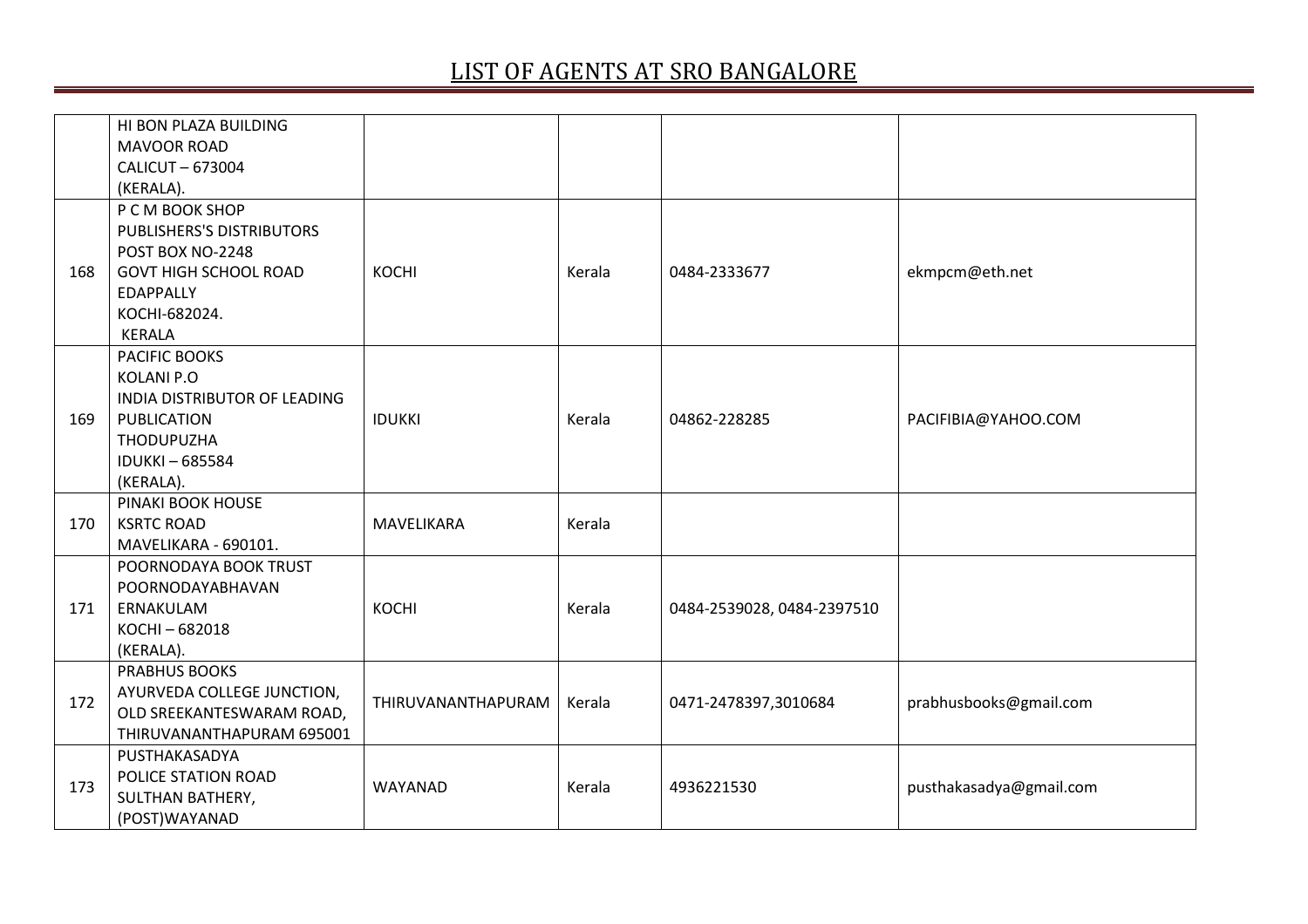|                          | <b>KERALA - 673592</b>                 |                   |        |            |                       |
|--------------------------|----------------------------------------|-------------------|--------|------------|-----------------------|
|                          | RAMKRISHNA BOOK STALL                  |                   |        |            |                       |
| 174                      | M G ROAD                               | <b>TRICHUR</b>    | Kerala |            |                       |
|                          | TRICHUR - 680001.                      |                   |        |            |                       |
|                          | <b>SANGAM BOOK STALL</b>               |                   |        |            |                       |
| 175                      | MUNICIPAL BUS STAND                    | CANNANORE         | Kerala |            |                       |
|                          | CANNANORE-1                            |                   |        |            |                       |
|                          | (KERALA).                              |                   |        |            |                       |
|                          | <b>SARGA BOOKS</b>                     |                   |        |            |                       |
|                          | <b>SARGA BOOKS &amp; RESURCE</b>       |                   |        |            |                       |
|                          | <b>EXPLORES</b>                        | <b>CALICUT</b>    | Kerala |            |                       |
|                          | SHARARA COMPLEX                        |                   |        |            |                       |
|                          | MAVOOR ROAD,                           |                   |        |            |                       |
|                          | CALICUT - 673004.                      |                   |        |            |                       |
|                          | ST.JOSEPH'S ORPHANAGE BOOK             |                   |        |            |                       |
|                          | <b>STALL</b>                           | CHANGANACHERRY    | Kerala |            |                       |
|                          | CHANGANACHERRY-686101                  |                   |        |            |                       |
|                          | (KERALA).                              |                   |        |            |                       |
|                          | SUVIDYA PRINTERS & PUBLISHERS          |                   |        |            |                       |
|                          | $(P)$ LTD.                             |                   |        |            |                       |
| 176<br>177<br>178<br>179 | VIDYA TOWERS, BHAGVATHI NAGA  KASARGOD |                   | Kerala | 9447684856 | suvidyapppl@gmail.com |
|                          | SHIRIBAGILU P.O                        |                   |        |            |                       |
|                          | KASARGOD-671124.                       |                   |        |            |                       |
|                          | THE BOOK WAVE                          |                   |        |            |                       |
|                          | T B ROAD                               |                   |        |            |                       |
|                          | CHANGANACHERRY                         | KOTTAYAM          | Kerala |            |                       |
|                          | KOTTAYAM - 686101                      |                   |        |            |                       |
|                          | (KERALA).                              |                   |        |            |                       |
|                          | THEERABHUMI BOOK STALL                 |                   |        |            |                       |
| 180                      | GURUVAYOOR - 680101                    | <b>GURUVAYOOR</b> | Kerala |            |                       |
|                          | (KERALA).                              |                   |        |            |                       |
|                          | <b>VACHANA BOOKS AND</b>               |                   |        |            |                       |
| 181                      | <b>INFORMATION</b>                     | <b>CALICUT</b>    | Kerala |            |                       |
|                          | <b>POST BOX: 1704</b>                  |                   |        |            |                       |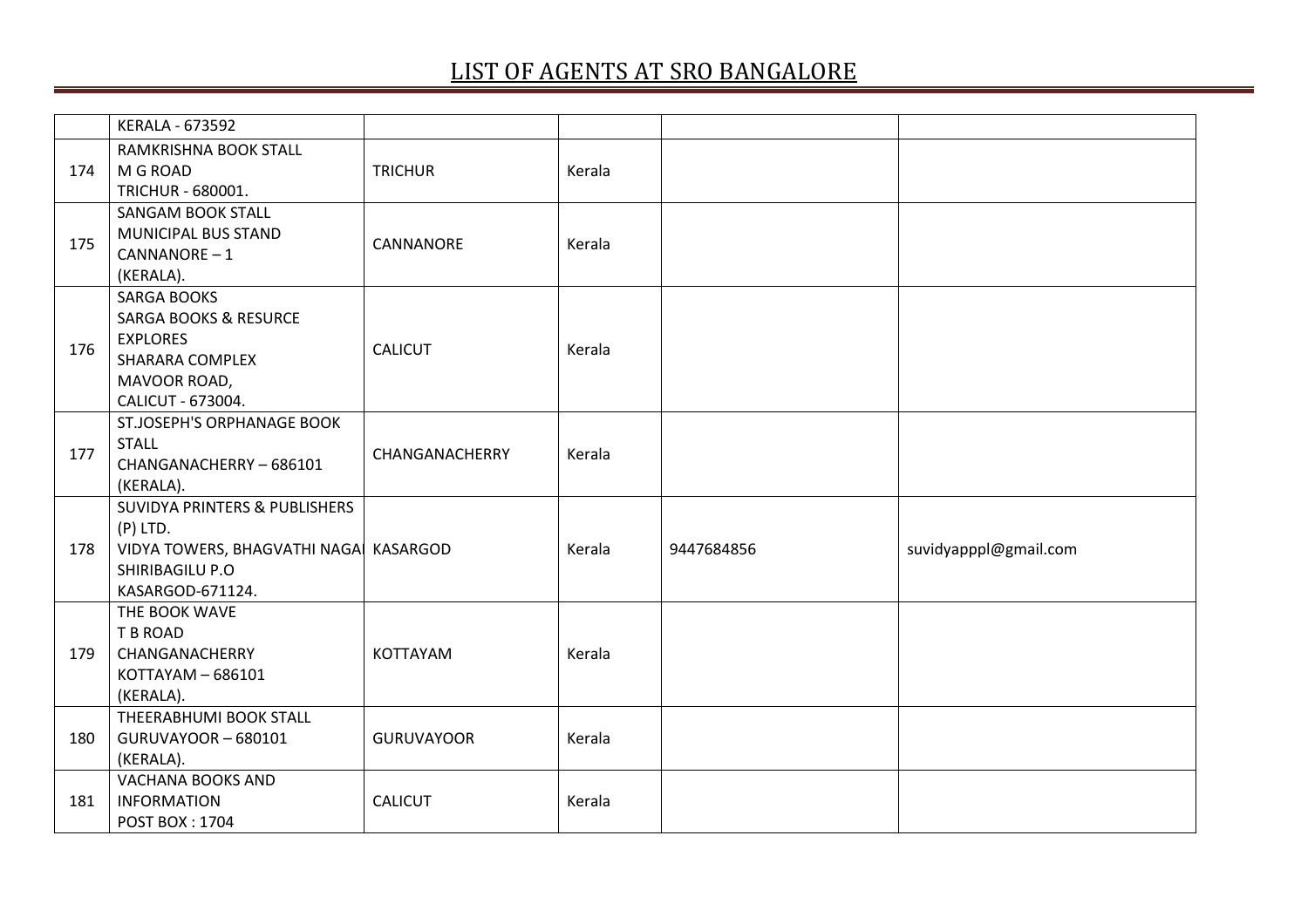|     | MARYKUNNU                    |                   |                   |                  |                               |
|-----|------------------------------|-------------------|-------------------|------------------|-------------------------------|
|     | CALICUT - 673012.            |                   |                   |                  |                               |
|     | <b>BOOKS PLAZA</b>           |                   |                   |                  |                               |
|     | RUE MAHE DE LABOURDONAIS     |                   |                   |                  |                               |
| 182 | <b>NEXT TO CHAMBER OF</b>    | <b>PONDICHERY</b> | Pondicherry       |                  |                               |
|     | <b>COMMERCE</b>              |                   |                   |                  |                               |
|     | PONDICHERY - 605001.         |                   |                   |                  |                               |
|     | NAVAJOTHI BOOK HOUSE         |                   |                   |                  |                               |
| 183 | 20, CHURCH STREET            | <b>PONDICHERY</b> | Pondicherry       | 25320            |                               |
|     | PADMINI NAGAR                |                   |                   |                  |                               |
|     | PONDICHERY - 605012.         |                   |                   |                  |                               |
|     | THE DICKENS CONSULTANCY      |                   |                   |                  |                               |
|     | NO-28-A, 2ND CROSS STREET    |                   |                   |                  |                               |
| 184 | "VICORY DAISY HOME",         | <b>PUDUCHERRY</b> | Pondicherry       | 0413-2253968     |                               |
|     | ANNAI NAGAR,                 |                   |                   |                  |                               |
|     | NAVAKULAM, LAWSPET P.O.      |                   |                   |                  |                               |
|     | PUDUCHERRY - 605008.         |                   |                   |                  |                               |
|     | ALPHA BOOK DISTRIBUTORS      |                   |                   |                  |                               |
|     | 32, ANNA NAGAR PLAZA         |                   |                   |                  |                               |
| 185 | <b>ANNA NAGAR</b>            | <b>CHENNAI</b>    | <b>Tamil Nadu</b> |                  |                               |
|     | <b>CHENNAI-600040</b>        |                   |                   |                  |                               |
|     | (TAMIL NADU).                |                   |                   |                  |                               |
|     | <b>BHARATHI BOOK CENTER</b>  |                   |                   |                  |                               |
|     | NO-119, CHERANMAHADEVI       |                   |                   |                  |                               |
| 186 | <b>ROAD</b>                  | TIRUNELVELI       | <b>Tamil Nadu</b> | 2320193          |                               |
|     | TIRUNELVELI TOWN - 627006    |                   |                   |                  |                               |
|     | <b>TAMIL NADU</b>            |                   |                   |                  |                               |
|     | <b>KTM BOOKS &amp; GIFTS</b> |                   |                   |                  |                               |
|     | NO-6, BHARATHI COLONY        |                   |                   |                  |                               |
| 187 | 1ST STREET, PEELAMEDU        | COIMBATORE        | <b>Tamil Nadu</b> | 0422-2561403,404 | ktmbooks_gifts@rediffmail.com |
|     | COIMBATORE-641004.           |                   |                   |                  |                               |
|     | (TAMIL NADU)                 |                   |                   |                  |                               |
| 188 | M/S MERCY BOOK HOUSE         |                   | <b>Tamil Nadu</b> |                  |                               |
| 189 | AJANTHA BOOK CENTRE          | SALEM             | Tamilnadu         | 0427 - 415655    |                               |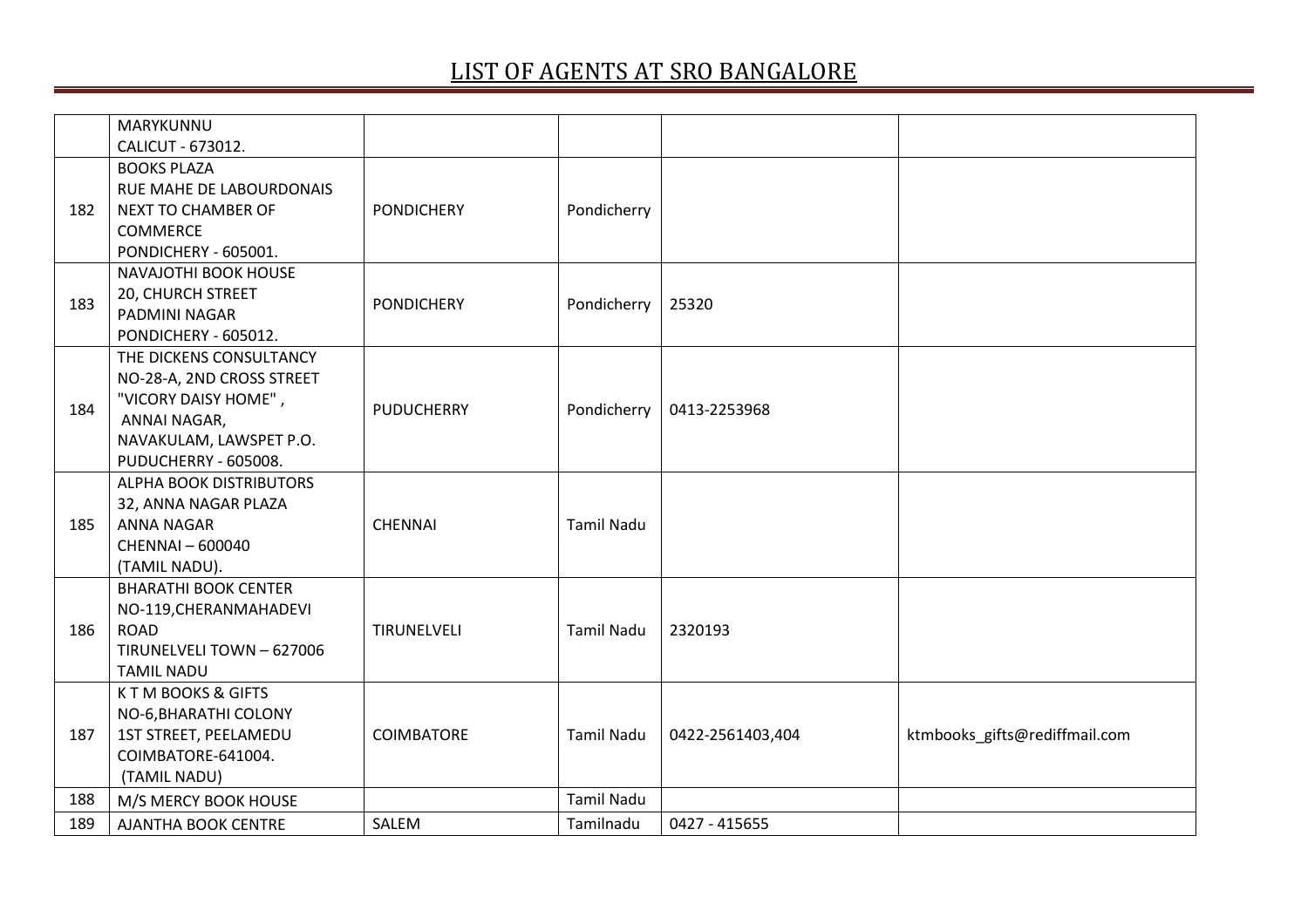|     | 83 FIRST AGRAHARAM                                                                                                                 |                  |           |                                            |                           |
|-----|------------------------------------------------------------------------------------------------------------------------------------|------------------|-----------|--------------------------------------------|---------------------------|
|     | <b>1ST FLOOR</b>                                                                                                                   |                  |           |                                            |                           |
|     | SALEM - 636001                                                                                                                     |                  |           |                                            |                           |
| 190 | <b>AKS AGENCIES</b><br><b>B-79 KURUNJI NAGAR</b><br><b>NEW HOUSING BOAR</b><br>DODDANCHATRAM - 624619.                             | DODDANCHATRAM    | Tamilnadu | 04553-243130                               |                           |
| 191 | <b>ANNAI MUTHAMIZH</b><br>PATHIPPAGAM<br>NO.96, PERIAL SALAI,<br>PALAVAKKAM<br>CHENNAI-600041.<br>TAMIL NADU.                      | <b>CHENNAI</b>   | Tamilnadu | 24922124                                   |                           |
| 192 | ARCHERS AND ELEVATORS<br>7/49 e, SELVAKUMAR BABU<br>ILLAM MAIN ROAD,<br>PULIAMPETTAI<br>THANJAVUR DISTRICT<br>KUMBAKONAM - 612103. | KUMBAKONAM       | Tamilnadu | 2411647, E-<br>discovertamilnadu@gmail.com | archerselevator@gmail.com |
| 193 | <b>ASPIRA BOOK CENTRE</b><br>NO.A46, 2ND FLOOR, 3RD<br>AVENUE,<br>ANNANGAR EAST, NEAR<br>ROUNTANA,<br><b>CHENNAI-600102</b>        | <b>CHENNAI</b>   | Tamilnadu |                                            | aspiragetbooks@gmail.com  |
| 194 | AYYANNAR BOOK STALL<br>NO-14 TATLI HIGH SCHOOL<br>DINDUGUL-624001T<br>AMIL NADU.                                                   | <b>DINDUGUL</b>  | Tamilnadu | 6561                                       |                           |
| 195 | <b>BELL BOOK HOUSE</b><br>NO-4, SUBA GOVINDAM<br><b>COMPLEX</b><br><b>IMPERIAL ROAD</b><br><b>CUDDALORE - 607002.</b>              | <b>CUDDALORE</b> | Tamilnadu | 21125                                      |                           |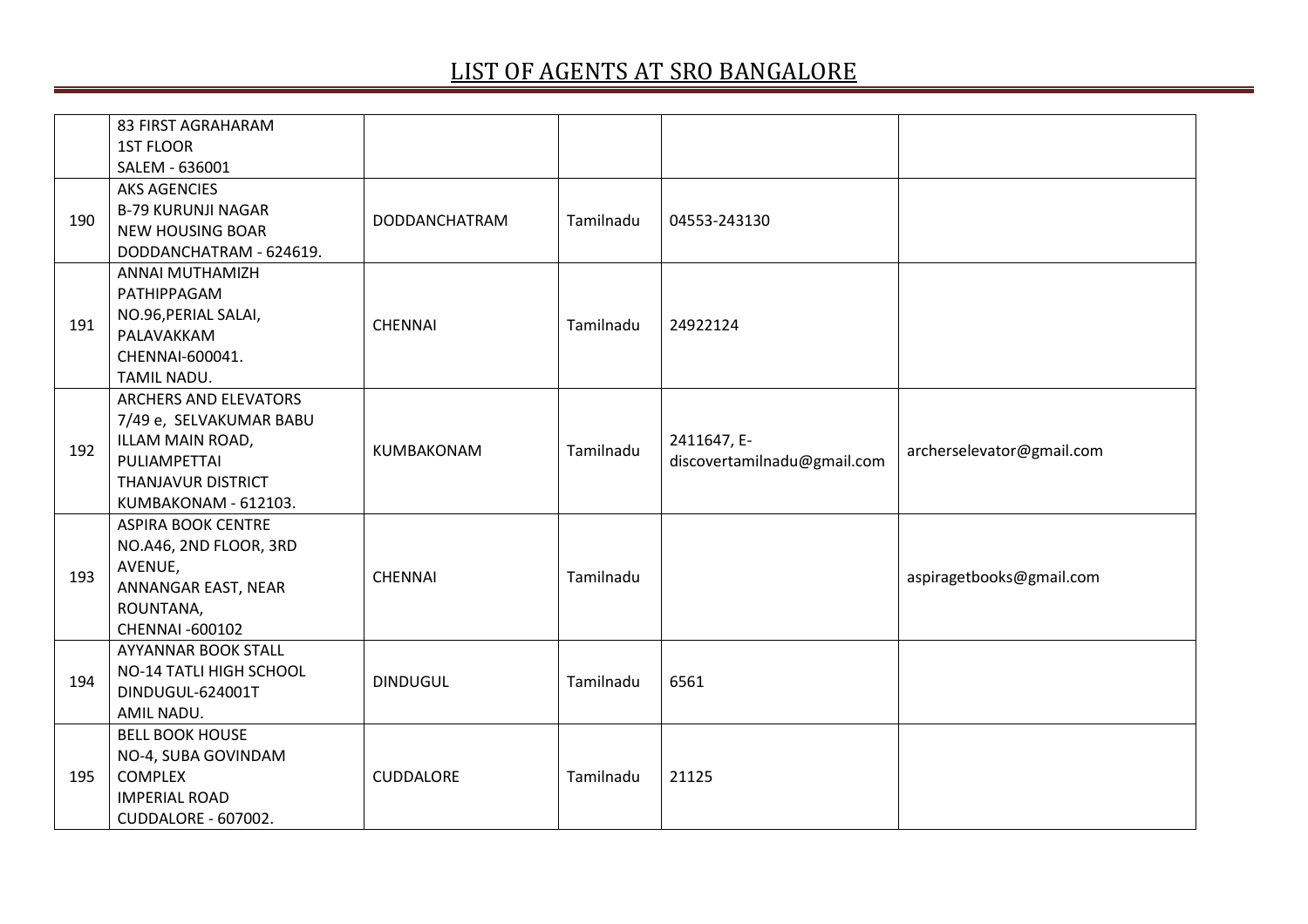| 196 | <b>BHARATHI BOOK CENTRE</b><br>119, CHERANMAHADEVI ROAD<br><b>TIRUNELVELI - 627006.</b>                                                                                         | TIRUNELVELI       | Tamilnadu | 2320193, (OFFI)-627006 | tvlrosy@sancharnet.in               |
|-----|---------------------------------------------------------------------------------------------------------------------------------------------------------------------------------|-------------------|-----------|------------------------|-------------------------------------|
| 197 | <b>BHARATHI PUTHAGA PANNAI</b><br>NO-10, SOUTH ALANGAM<br>OPP TILAKAR GROUD, TN<br><b>THANJAVUR - 613001</b>                                                                    | <b>THANJAVUR</b>  | Tamilnadu | 04362-276516           |                                     |
| 198 | <b>BOOK CONNECT TECH SOLUTIONS</b><br><b>PVT LTD</b><br>NO-2/24, 2ND STREET, GANESH<br><b>NAGAR</b><br>1ST FLOOR, KUMARAN KARUNA<br>SAGAR<br>THIRUVANMIYUR<br>CHENNAI - 600041. | <b>CHENNAI</b>    | Tamilnadu | 044-24482432           | info@bookconnect.in                 |
| 199 | <b>CBSC BOOK SHOP COIMBATORE</b><br>CBSC BOOK SHOP,<br>131-A, BIG BAZAAR STREET,<br>NEAR(TAMILNADU MERCANTILE<br>BANK)<br>COIMBATORE-641001.                                    | <b>COIMBATORE</b> | Tamilnadu | 0422-2393093           | cbscbookshop@yahoo.in               |
| 200 | <b>CHERAN BOOK HOUSE</b><br>NO-137, BIG BAZZAR STREET<br>COIMBATORE - 641001<br>TAMIL NADU.                                                                                     | <b>COIMBATORE</b> | Tamilnadu |                        |                                     |
| 201 | <b>CHITRA STORES</b><br>NEAR CLOCK TOWER9,<br><b>RAJA STREET</b><br>COMBATORE -1.<br>TAMIL NADU.                                                                                | <b>COMBATORE</b>  | Tamilnadu |                        |                                     |
| 202 | <b>CREATIVE PUBLICATIONS</b><br>NO-191, VALLUVAR NAGAR,<br>HPF - OCS, INDUNAGAR,<br>OOTACAMUND - 643005.                                                                        | <b>OOTACAMUND</b> | Tamilnadu | 0423 - 2441471         | ootycrreativepublications@gmail.com |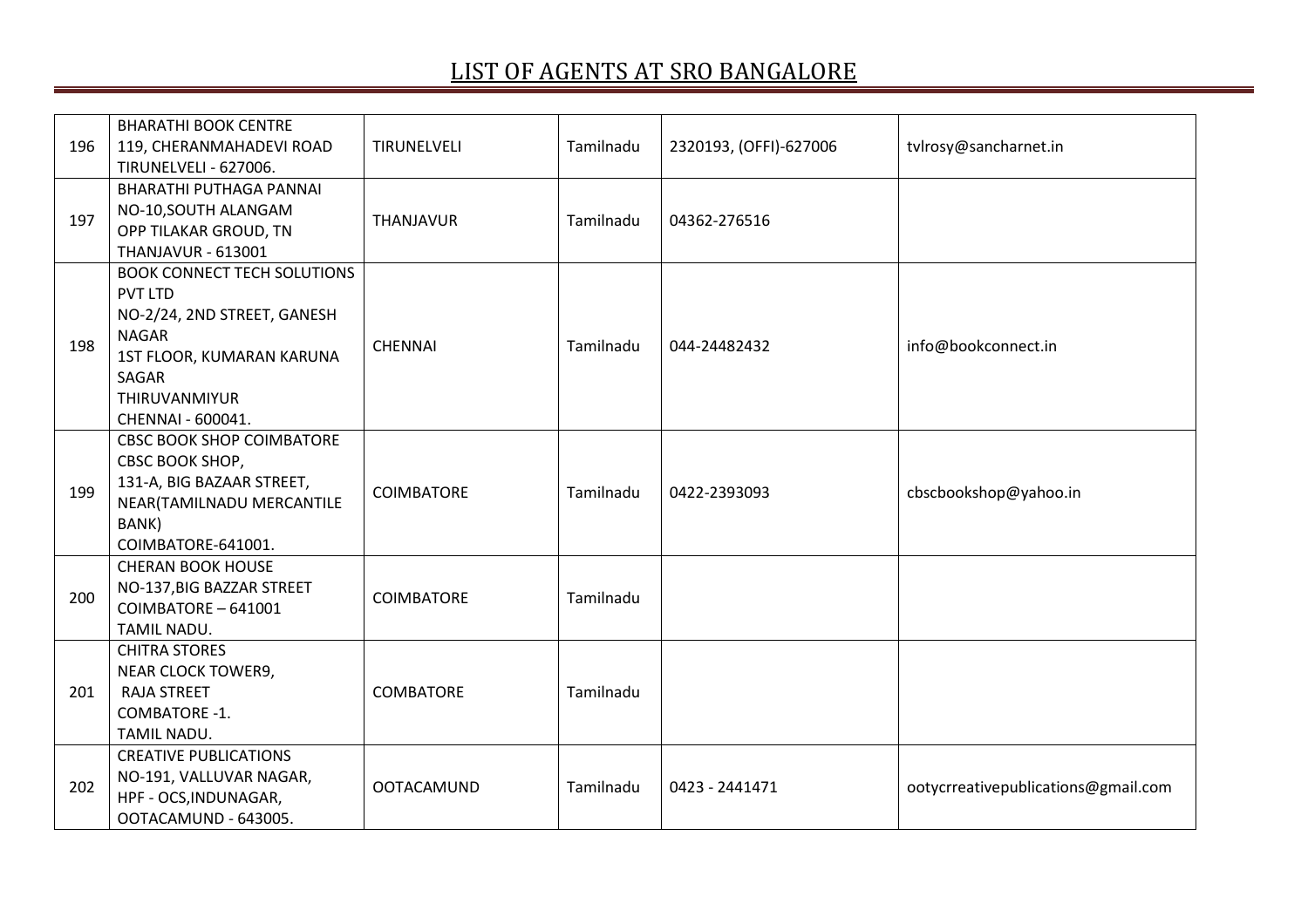|     | OOTACAMUND-643005<br><b>AMIL NADU</b> |                   |           |                            |                        |
|-----|---------------------------------------|-------------------|-----------|----------------------------|------------------------|
|     | <b>EAGLE BOOK CENTRE</b>              |                   |           |                            |                        |
| 203 | NO-30, RAJA BUILDINGS                 | TIRUNELVELI       | Tamilnadu |                            |                        |
|     | TIRUNELVELI- 627001.                  |                   |           |                            |                        |
|     | <b>EARTHWORM BOOKS</b>                |                   |           |                            |                        |
|     | 12, APPADURAI STREET                  |                   |           |                            |                        |
| 204 | SEETHAMMA COLONY                      | <b>CHENNAI</b>    | Tamilnadu |                            |                        |
|     | <b>ALWARPET</b>                       |                   |           |                            |                        |
|     | CHENNAI - 600018.                     |                   |           |                            |                        |
|     | <b>EXECUTIVE DIRECTOR</b>             |                   |           |                            |                        |
|     | TAMIL NADU SCIENCE AND                |                   |           |                            |                        |
|     | <b>TECHNOLOGY CENTRE</b>              |                   |           |                            |                        |
| 205 | <b>GANDHI MANDAPAM ROAD</b>           | <b>CHENNAI</b>    | Tamilnadu | 044-24410025               | tnstc@md5.vsnl.net.in  |
|     | <b>CHENNAI-600025</b>                 |                   |           |                            |                        |
|     | <b>TAMILNADU</b>                      |                   |           |                            |                        |
|     | EZHIL PUTHAGA NILAYAM                 |                   |           |                            |                        |
|     | NO-32C, CHEKKADI 3RD STREET,          | <b>KOVILPATTI</b> | Tamilnadu | 04632-220557               |                        |
| 206 | KOVILPATTI - 62850                    |                   |           |                            | azhagah@sify.com       |
|     | <b>TAMIL NADU</b>                     |                   |           |                            |                        |
|     | <b>GANDHIAN LITERATURE SOCIETY</b>    |                   |           |                            |                        |
| 207 | <b>GANDHI SMARAK NIDHI</b>            | <b>MADURAI</b>    | Tamilnadu |                            |                        |
|     | GANDHI MUSEUM,                        |                   |           | 0452-2533957               | glsmadurai20@gmail.com |
|     | MADURAI - 625020.                     |                   |           |                            |                        |
|     | <b>GEMINI NEWS AGENCY</b>             |                   |           |                            |                        |
| 208 | NO-103, NOTH PERUMAL                  | <b>MADURAI</b>    | Tamilnadu |                            |                        |
|     | <b>MAISTRY STEET</b>                  |                   |           |                            |                        |
|     | MADURAI - 625001.                     |                   |           |                            |                        |
|     | <b>INTERNATIONAL BOOKS</b>            |                   |           |                            |                        |
| 209 | NO-23NANDHI KOIL STREET               | <b>TRICHY</b>     | Tamilnadu | 23743                      |                        |
|     | <b>TEPPAKULAM</b>                     |                   |           |                            |                        |
|     | TRICHY - 6200023.                     |                   |           |                            |                        |
| 210 | JEYASURIYA COLLEGE OF                 | VILLUPURAM        | Tamilnadu | 04146-258812,259136,259714 | jset_et@yahoo.com      |
|     | <b>EDUCATION</b>                      |                   |           |                            |                        |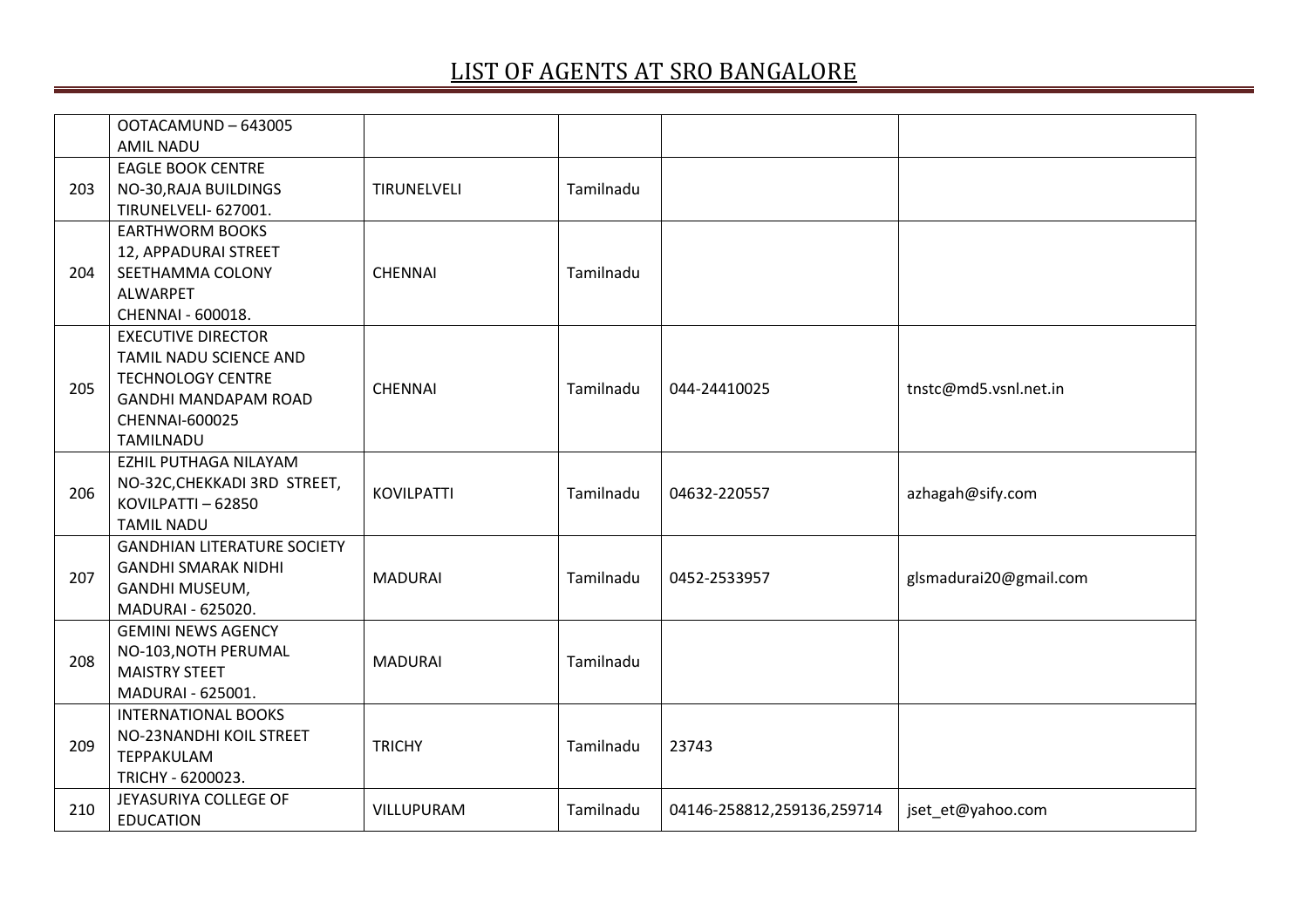|     | 3/139, JEYASURIYA MAHAL<br>TRICHY MAIN ROAD,<br>OPP AVIN MILK,<br>VILLUPURAM - 605401.                                            |                   |           |                  |                        |
|-----|-----------------------------------------------------------------------------------------------------------------------------------|-------------------|-----------|------------------|------------------------|
| 211 | <b>KS NARAYANAN</b><br>LIG-57, ANNA NAGAR,<br><b>HOUSING BOARD</b><br><b>CUDDALORE - 607001.</b>                                  | <b>CUDDALORE</b>  | Tamilnadu |                  |                        |
| 212 | KALACHUVADU PATHIPPAGAM<br>NO-669, KALACHUVADU<br>PATHIPPAGAM,<br><b>KPROAD</b><br>NAGARCOIL-629001<br><b>TAMIL NADU</b>          | NAGARCOIL         | Tamilnadu | 04652-222525     | kalachuvadu@vsnl.com   |
| 213 | <b>KTM BOOKS &amp; GIFTS</b><br>NO: 6 BHARATHI COLONY,<br><b>1ST STREET PEELAMEDU</b><br>COIMBATORE - 641009.                     | <b>COIMBATORE</b> | Tamilnadu | 0422-2561403,404 |                        |
| 214 | <b>LSK ENTERPRISES</b><br>PLOT NO: 142,4TH STREET<br>PRAKASH NAGAR<br>THIRUNIMRAVUR - 602024.                                     | THIRUNIMRAVUR     | Tamilnadu |                  | lathakalai7@yahoo.com  |
| 215 | <b>MERCY BOOK HOUSE</b><br>NO-14/5, 1ST FLOOR,<br>THIRUVALLUVAR STREET<br>NEW LAKSHMIPURAM,<br><b>KOLATHUR</b><br>CHENNAI-600099. | <b>CHENNAI</b>    | Tamilnadu | 044-25650921     | durai26singh@gamil.com |
| 216 | MOTHER LAND BOOK CENTRE<br>11, WEST VELI STREET<br>OPP. RAILWAY JUNCTION<br>MADURAI - 625001.                                     | <b>MADURAI</b>    | Tamilnadu | 34534            |                        |
| 217 | MURASU PUTHAKA NILAYAM<br>NO-7,8,9, CLOCK TOWER                                                                                   | <b>THANJAVUR</b>  | Tamilnadu | 04362-231692     |                        |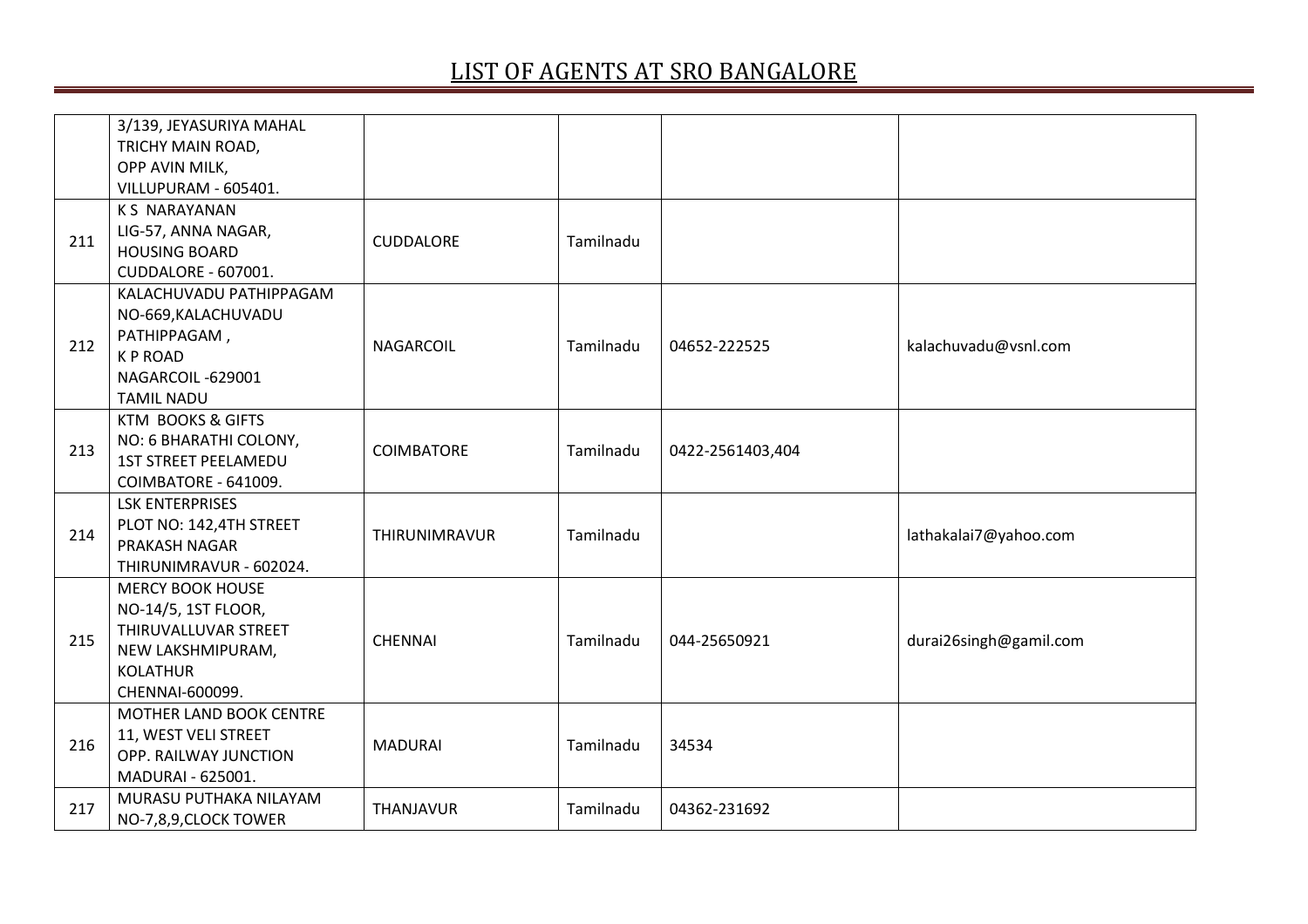|     | THANJAVUR - 613001.                                                                                                                    |                |           |                              |                         |
|-----|----------------------------------------------------------------------------------------------------------------------------------------|----------------|-----------|------------------------------|-------------------------|
| 218 | <b>NELLAI BOOK HOUSE</b><br>NO-1/2, THULASI COMPLEX,<br><b>NORTH HIGH GROUND ROAD</b><br>PALAYAM KOTTAI (PO)<br>THIRUNELVELI - 627002. | THIRUNELVELI   | Tamilnadu | 9487655676                   |                         |
| 219 | <b>NEW BOOK LANDS</b><br>52-C, BASEMENT<br><b>NORTH USMAN ROAD</b><br><b>NEAR PANAGAL PARK</b><br>CHENNAI - 600017.                    | <b>CHENNAI</b> | Tamilnadu |                              |                         |
| 220 | PALANIAPPA BROTHERS<br><b>PB NO:312</b><br><b>TEPPAKULAM POST</b><br>TRICHIRAPALLI - 620002                                            | TRICHIRAPALLI  | Tamilnadu | 080-2702160, TEL-(R)-2764556 |                         |
| 221 | PUDU ULAGAM<br>15/3 MUTHALAMMAN KOVIL<br><b>STREET</b><br><b>WEST MAMBALAM</b><br>CHENNAI - 600033.                                    | <b>CHENNAI</b> | Tamilnadu |                              | suseela-s05@yahoo.co.in |
| 222 | SARVODAYA ILAKKIYA PANNAI<br>32/1 WEST VELL STREET<br>MADURAI - 625001.                                                                | <b>MADURAI</b> | Tamilnadu | 31746                        |                         |
| 223 | SCHOLASTIC INDIA (PVT) LTD<br>NO-14,29TH CROSS STREET<br><b>INDIRA NAGAR</b><br>CHENNAI - 600020.                                      | <b>CHENNAI</b> | Tamilnadu | 4450546, 4450548             |                         |
| 224 | <b>SELVI CORPORATION</b><br>SELVI BOOK DIVISION<br>NO-151-ANETHAJI ROAD<br>MADURAI - 625001.                                           | <b>MADURAI</b> | Tamilnadu | 30569, 34497                 |                         |
| 225 | SEMPARUTHITHY CHILDREN'S<br><b>WORLD</b><br>NO-1, WHITES ROAD,                                                                         | <b>CHENNAI</b> | Tamilnadu | 044-43102845                 | smp25410@gmail.com      |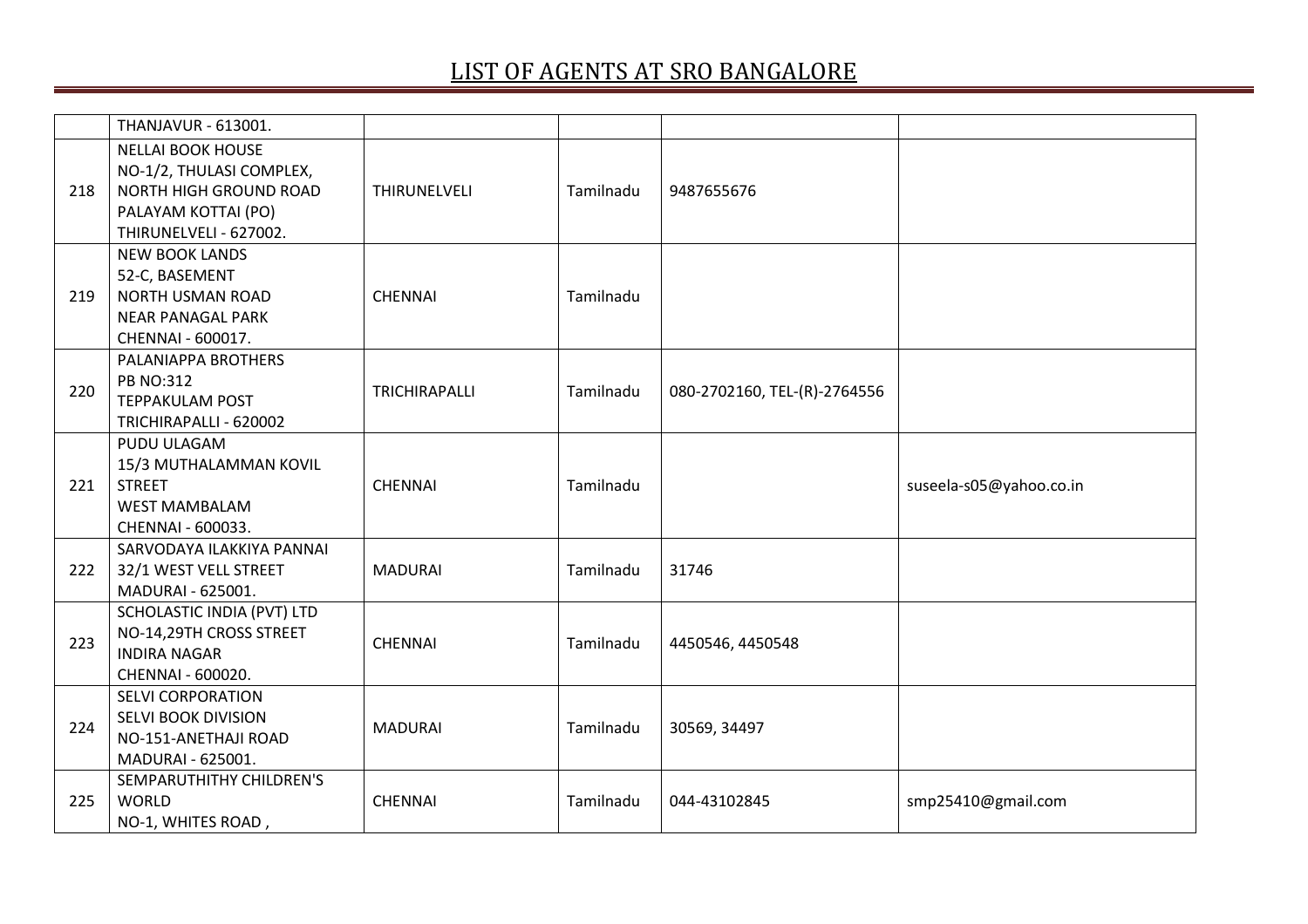| OPP. TO EXPRESS AVENUE           |                                                                                                                       |           |                       |                                         |
|----------------------------------|-----------------------------------------------------------------------------------------------------------------------|-----------|-----------------------|-----------------------------------------|
| ROYAPETTAH,                      |                                                                                                                       |           |                       |                                         |
| CHENNAI - 600014.                |                                                                                                                       |           |                       |                                         |
| <b>SKB BOOK SHOP</b>             | SALEM                                                                                                                 | Tamilnadu |                       |                                         |
| NO-123,1ST AGRAHARAM             |                                                                                                                       |           |                       |                                         |
| SALEM - 636001,                  |                                                                                                                       |           |                       |                                         |
| TAMIL NADU.                      |                                                                                                                       |           |                       |                                         |
| TAMIL NADU SCIENCE AND           |                                                                                                                       |           |                       |                                         |
|                                  | <b>CHENNAI</b>                                                                                                        | Tamilnadu | 044-24410025          | tnstc@md5.vsnl.net.in / tnstc@tn.nic.in |
|                                  |                                                                                                                       |           |                       |                                         |
| CHENNAI - 600025.                |                                                                                                                       |           |                       |                                         |
| <b>TECH BOOK JUNCTION</b>        |                                                                                                                       |           |                       |                                         |
|                                  | <b>ERODE</b>                                                                                                          | Tamilnadu | 2880600               |                                         |
| ERODE - 638001.                  |                                                                                                                       |           |                       |                                         |
| THE CHIPPI FOUNDATION            |                                                                                                                       |           |                       |                                         |
| NO-20, MANIKAVASAGAR STREET,     |                                                                                                                       |           |                       |                                         |
|                                  | <b>MADURAI</b>                                                                                                        | Tamilnadu | 0452-2641705          | chiphirajan@gmail.co                    |
|                                  |                                                                                                                       |           |                       |                                         |
| MADURAI-625017                   |                                                                                                                       |           |                       |                                         |
| <b>TLS TRUST</b>                 |                                                                                                                       |           |                       |                                         |
| NO-49-J, POST BOX NO-154         | <b>TIRUCHI</b>                                                                                                        | Tamilnadu |                       |                                         |
| <b>BHARATHIAR SALAI</b>          |                                                                                                                       |           |                       |                                         |
| TIRUCHI-620001.                  |                                                                                                                       |           |                       |                                         |
| <b>TURNING POINTSRI</b>          |                                                                                                                       |           |                       |                                         |
| <b>VENKATESWARA TOWERS</b>       |                                                                                                                       |           |                       |                                         |
| 3RD FLOOR, (OPP COLLEGE          | <b>MADURAI</b>                                                                                                        | Tamilnadu | 0452-2347398, 4370937 |                                         |
| HOUSE),                          |                                                                                                                       |           |                       | tptbooks@gmail.com                      |
| 75, TOWN HALL ROAD               |                                                                                                                       |           |                       |                                         |
| MADURAI - 625001.                |                                                                                                                       |           |                       |                                         |
| <b>UDAYA BOOK CENTRE (P) LTD</b> |                                                                                                                       |           |                       |                                         |
| 6, SIVAPRAKASAM STREET           | <b>CHENNAI</b>                                                                                                        | Tamilnadu |                       |                                         |
| <b>MOUNT ROAD</b>                |                                                                                                                       |           |                       |                                         |
| CHENNAI - 600002.                |                                                                                                                       |           |                       |                                         |
| UNIQUE BOOK SELLERS              | <b>MADURAI</b>                                                                                                        | Tamilnadu | 883218, 0452-602234   |                                         |
|                                  | <b>TECHNOLOGY CENTER</b><br>GANDHI MANDAPA ROAD,<br>NO-337, CUTUCHERY STREET<br>MEENAKSHI NAGAR,<br>P & T NAGAR ROAD, |           |                       |                                         |